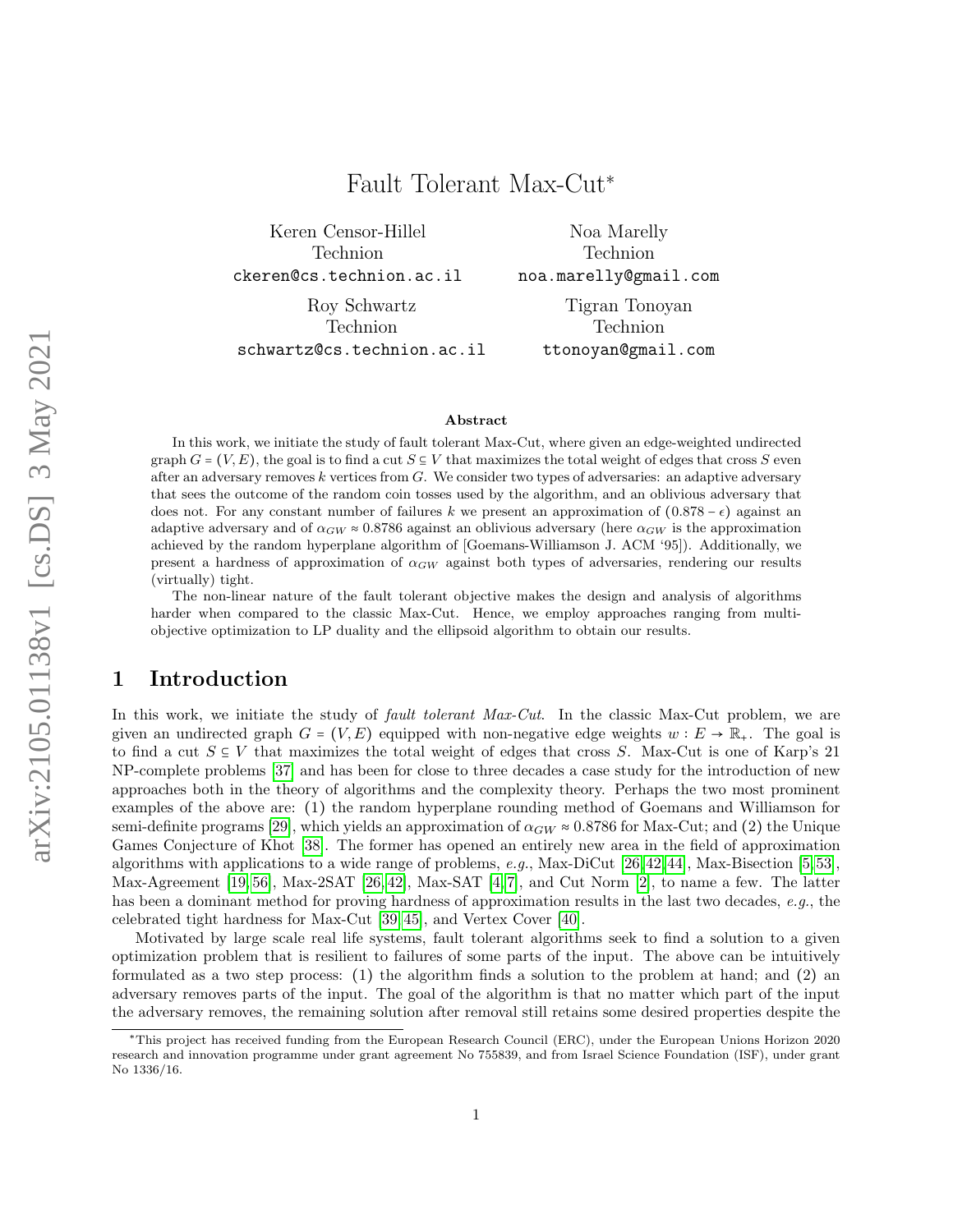removal. Typically, the focus of fault tolerance has been network design problems, e.g., BFS [\[33,](#page-27-7)[48,](#page-28-2)[50–](#page-28-3)[52\]](#page-28-4) and spanners [\[15](#page-25-1)[–17,](#page-25-2) [25,](#page-26-2) [41,](#page-27-8) [47,](#page-28-5) [55\]](#page-28-6). Additional related algorithmic problems for which fault tolerant algorithms were studied include, e.g., single source reachability  $[9, 10]$  $[9, 10]$ , connected dominating set [\[18,](#page-25-5) [59\]](#page-28-7), and facility location [\[23,](#page-26-3) [32,](#page-26-4) [36,](#page-27-9) [57\]](#page-28-8).

In this work, we initiate the study of fault tolerant Max-Cut, where the adversary can remove vertices from the graph (all edges touching the removed vertices are also deleted). Intuitively, fault tolerant Max-Cut can be seen as a two players game, in which one player (the algorithm) chooses a cut and the other player (the adversary) removes up to a prespecified number  $k$  of vertices. The algorithm desires to maximize the total weight of edges crossing the cut, while the adversary aims to minimize the total weight of edges crossing the cut.

We study two types of adversaries. The first is an *adaptive adversary* that chooses which  $k$  vertices to fail after seeing the cut the algorithm produces. Specifically, the adaptive adversary knows the input, how the algorithm operates, and if the algorithm is randomized, the adaptive adversary also knows the outcome of all random coin tosses used by the algorithm. The second type of adversary is an *oblivious adversary*. Similarly to the adaptive adversary, the oblivious adversary knows the input and how the algorithm operates. However, in contrast to the adaptive adversary, the oblivious adversary does not know the outcome of the random coin tosses used by the algorithm, in case the latter is randomized (equivalently, the oblivious adversary only knows the distribution over cuts the algorithm produces). Thus, the oblivious adversary is required to choose which  $k$  vertices to fail without the knowledge of which cut was sampled. To the best of our knowledge only adaptive adversaries were studied in the fault tolerance literature.

The Challenges. The fault tolerant Max-Cut problem differs considerably from classic Max-Cut for several reasons. First, the structure of the solutions may be different. Specifically, there are instances for which an optimal solution to fault tolerant Max-Cut is not an optimal solution to classic Max-Cut, and vice versa. Furthermore, it might be the case that the ratio between the values of the optimal solutions is large or even unbounded.

Second, the application of known techniques (which can be successfully applied to Max-Cut) to fault tolerant Max-Cut imposes some obstacles that arise from the non-linear nature of the fault tolerant objective. For example, the random hyperplane rounding method of Goemans and Williamson cannot be analyzed in a straightforward manner as one is required to lower bound the expectation of the minimum value (over all possible actions of the adversary) of the cut the random hyperplane defines, as opposed to just the expected value of the cut the random hyperplane defines. Moreover, even analyzing the simplest known algorithm for Max-Cut, i.e., choosing a uniform random cut, requires great care (refer to Section [6](#page-20-0) for further details). Hence, the design and analysis of algorithms for fault tolerant Max-Cut requires some new insights into the problem.

#### 1.1 Our Contributions

Adaptive Adversary. When focusing on an adaptive adversary, our main result is an (almost) tight approximation of  $0.878-\epsilon$ , for any constant number k of failures and unweighted graphs. This is summarized in the following theorem (it is important to note that the constant in the theorem is slightly smaller than the Goemans-Williamson approximation factor  $\alpha_{GW}$ ).

<span id="page-1-0"></span>**Theorem 1.1.** For every constant  $k > 0$  and  $\epsilon > 0$ , there is a polynomial time  $(0.878 - \epsilon)$ -approximation algorithm for fault tolerant Max-Cut on unweighted graphs against an adaptive adversary and k faults.

Our algorithm is based on viewing fault tolerant Max-Cut against an adaptive adversary as a multiobjective optimization problem, where for every possible subset of  $k$  vertices the adversary can fail, one can define a different objective. The goal is to maximize the worst, i.e., minimum, objective. This approach does not suffice, since all known results for the multi-objective variant of Max-Cut (formally known as Simultaneous Max-Cut [\[12,](#page-25-6) [13\]](#page-25-7)) can handle only a constant number of objectives. In our case, even when a single failure is allowed, the number of objectives equals  $n$ . Hence, to overcome this difficulty, we incorporate local search into the above multi-objective approach to obtain the claimed result in Theorem [1.1.](#page-1-0)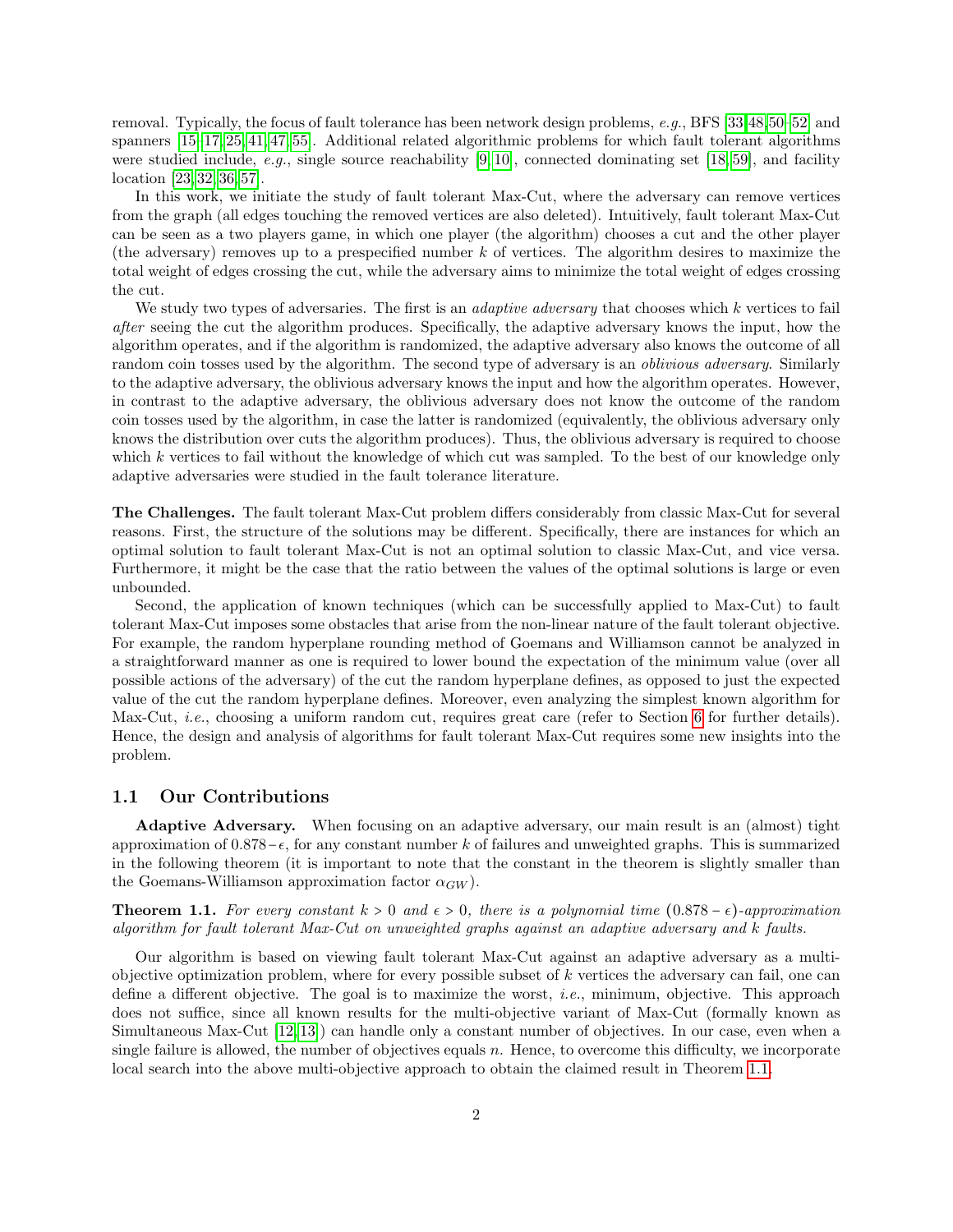Oblivious Adversary. When focusing on an oblivious adversary, our main result is a tight approximation of  $\alpha_{GW}$  for any constant number k of failures. However, in contrast to the adaptive adversary setting, this result holds for general weighted graphs and achieves the  $\alpha_{GW}$ -approximation guarantee exactly. This is summarized in the following theorem.

<span id="page-2-0"></span>**Theorem 1.2.** For every constant  $k > 0$ , there is a polynomial time  $\alpha_{GW}$ -approximation algorithm for fault tolerant Max-Cut on general weighted graphs against an oblivious adversary and k faults.

The approach we adopt for approximating fault tolerant Max-Cut against an oblivious adversary significantly differs from the approach taken against an adaptive adversary. Surprisingly, our algorithm is based on an approximation-preserving reduction from fault tolerant Max-Cut to the classic Max-Cut problem. This reduction uses LP duality alongside the ellipsoid algorithm and is achieved by presenting a suitable approximate dual separation oracle for a configuration LP that encodes the distribution over cuts that the algorithm produces.

Hardness of Approximation. We prove that fault tolerant Max-Cut in unweighted graphs, against both adaptive and oblivious adversaries, cannot be approximated better than  $\alpha_{GW}$  without breaking wellknown hardness assumptions. It is important to note that this settles the approximability of the oblivious adversary setting (see Theorem [1.2](#page-2-0) above), and almost settles the approximability of the adaptive adversary setting (see Theorem [1.1](#page-1-0) above) as the constant in Theorem 1.1 is slightly smaller than  $\alpha_{GW}$ .

<span id="page-2-2"></span>**Theorem 1.3.** Assuming the Unique Games Conjecture and  $NP \notin BPP$ , there is no polynomial time  $(\alpha_{GW} + \epsilon)$ -approximation algorithm for fault tolerant Max-Cut in unweighted graphs, for any constant  $\epsilon > 0$ . This holds for both adaptive and oblivious adversaries.

Simple Purely Combinatorial Algorithms. While Theorem [1.1](#page-1-0) provides an (almost) tight result against an adaptive adversary, and Theorem [1.2](#page-2-0) provides a tight result against an oblivious adversary, the techniques we employ yield algorithms which are polynomial but not simple. For example, the work of [\[12\]](#page-25-6) for approximating Simultaneous Max-Cut, an important ingredient in the design of our algorithm against an adaptive adversary, is based on SDP hierarchies and the running time is exponential in the number of objectives. In contrast, the classic Max-Cut problem admits some very simple and fast heuristics,  $e.g.,$ choosing a random uniform cut. Thus, we also aim to study simple and purely combinatorial algorithms for fault tolerant Max-Cut.

We prove that fault tolerant Max-Cut does yield a simple purely combinatorial local search algorithm with a provable approximation guarantee against an adaptive adversary. Unfortunately, the classic local search for Max-Cut, that in each step moves a single vertex from one side of the cut to the other side, fails in the fault tolerant setting. Nonetheless, we prove that a local search that allows for a slightly richer family of local improvement steps suffices. This is summarized in the following theorem (refer to Section [3.2](#page-10-0) for additional details).

<span id="page-2-1"></span>Theorem 1.4. There is a purely combinatorial polynomial time 1/2-approximation algorithm for fault tolerant Max-Cut on unweighted input graphs against an adaptive adversary and a single fault.

We further study how a *uniform random cut* performs against both types of adversaries, and prove that this performance depends on the type of the adversary. Specifically, for an oblivious adversary an approximation of 1/2 is achieved, by a uniform random cut. However, this is not the case when considering an adaptive adversary, since we prove that a uniform random cut cannot achieve an approximation better than 1/4.

### 1.2 Related Work

The weighted version of Max-Cut is one of Karp's NP-complete problems [\[37\]](#page-27-0), and the unweighted version is also known to be NP-complete [\[27\]](#page-26-5). In general graphs, one cannot obtain an approximation factor better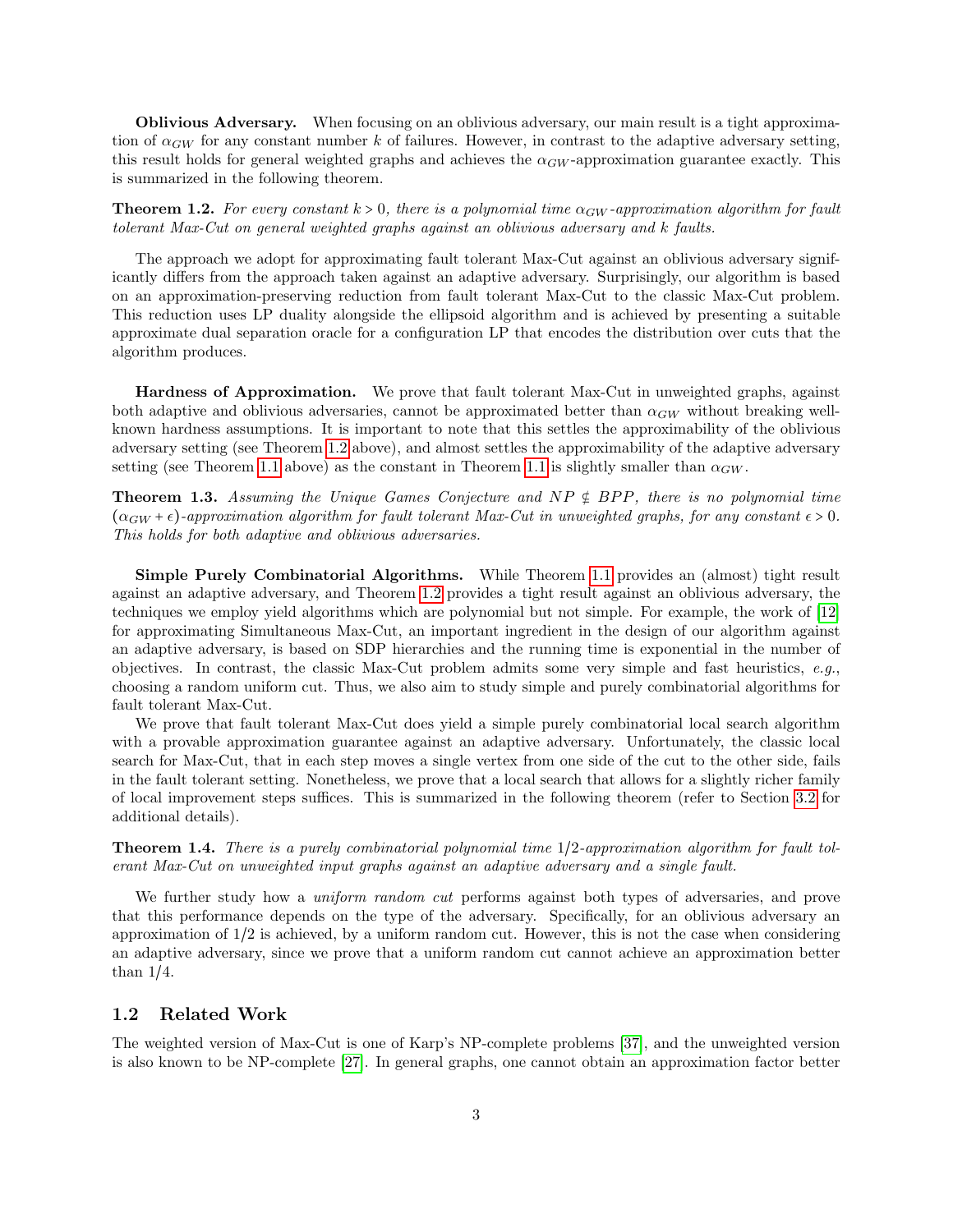than 16/17 for the undirected version, or better than 12/13 for the directed version, unless  $P = NP$  [\[34,](#page-27-10) [58\]](#page-28-9). The best known approximation for Max-Cut is the celebrated random hyperplane algorithm of Goemans and Williamson that obtains an approximation factor of roughly 0.8786 by rounding the natural semi-definite programming relaxation [\[29\]](#page-26-0). This is the best approximation that one can achieve, assuming the Unique Games Conjecture of Khot [\[39\]](#page-27-4) and  $P \neq NP$ .

The problem of fault tolerant Max-Cut against an adaptive adversary that we introduce in this paper can be viewed as a special case of Simultaneous Max-Cut, in which the input is a collection of  $\tau$  weighted graphs on the same vertex set and the goal is to partition the vertices into two parts, such that the size of the cut is large in every given graph. In a straightforward manner, our problem would imply  $\tau = \begin{pmatrix} n \\ k \end{pmatrix}$  $\binom{n}{k}$ , which is unacceptable since the known approximations for Simultaneous Max-Cut are for a constant number of instances only [\[3,](#page-24-4)[12,](#page-25-6)[13\]](#page-25-7). Nonetheless, we do use the algorithm from [\[12\]](#page-25-6) to obtain an algorithm that achieves an approximation of 0.878 for fault tolerant Max-Cut against an adaptive adversary. The state-of-the-art for Simultaneous Max-Cut is a polynomial 0.878-approximation for any constant number of input graphs [\[12\]](#page-25-6), which is nearly optimal since assuming the Unique Games conjecture, Simultaneous Max-Cut cannot be approximated better than  $(α_{GW} - δ)$  (where  $δ ≥ 10<sup>-5</sup>$ ) [\[11\]](#page-25-8).

One more notion of resilience is that of robust submodular maximization, see, e.g.,  $[6, 46]$  $[6, 46]$ . Given a submodular function f and, e.g., a cardinality constraint k, a set A is robust against  $\tau$  failures if A =  $\arg \max_{A \subseteq V, |A| \leq k} \min_{Z \subseteq A, |Z| \leq \tau} f(A - Z)$ , i.e., a subset of size at most k that achieves the maximal value after at most  $\tau$  elements are removed from the solution. Note that this notion of robustness differs from fault tolerance. The reason is that the failed elements are removed from the solution, as opposed to removed from the instance. Specifically, when considering the cut function of an undirected graph (which is submodular) the removal of a vertex from  $S$  (as in robust) differs from removing the same vertex from the graph (as in fault tolerant).

Due to the importance of coping with failures, the fault tolerance of many additional fundamental problems has been extensively studied. Prime examples are replacement paths [\[1,](#page-24-6)[21,](#page-26-6)[22,](#page-26-7)[30,](#page-26-8)[54\]](#page-28-11), BFS trees [\[33,](#page-27-7)[48,](#page-28-2) [50–](#page-28-3)[52\]](#page-28-4), spanners [\[15–](#page-25-1)[17,](#page-25-2) [25,](#page-26-2) [41,](#page-27-8) [47,](#page-28-5) [55\]](#page-28-6), connected dominating sets [\[18,](#page-25-5) [59\]](#page-28-7), and more [\[8–](#page-25-9)[10,](#page-25-4) [14,](#page-25-10) [23,](#page-26-3) [32,](#page-26-4) [36,](#page-27-9) [57\]](#page-28-8)

Fault tolerance was also studied in the distributed setting, such as for BFS trees [\[28\]](#page-26-9), MST [\[28\]](#page-26-9), and spanners [\[25,](#page-26-2) [49\]](#page-28-12).

Paper Organization. Section [2](#page-3-0) contains all required formal definitions and preliminary lemmas used throughout the paper. Section [3](#page-5-0) deals with the adaptive adversary, whereas Section [4](#page-16-0) deals with the oblivious adversary. Section [5](#page-19-0) consists of the hardness results, and Section [6](#page-20-0) deals with a uniform random cut.

## <span id="page-3-0"></span>2 Preliminaries

**Graph Notations.** We consider only edge-weighted graphs  $G = (V, E, w)$  with positive integer weights  $w_e$  assigned to the edges  $e \in E$ . By unweighted graphs we mean graphs with  $w_e = 1$ , for all  $e \in E$ . A cut S in a graph  $G = (V, E, w)$  is a subset of vertices  $S \subseteq V$ . We let  $\delta(S, G) = \{e \in E : |e \cap S| = 1\}$  denote the set of all crossing edges of S in the graph G. The size or weight of a cut S, denoted by  $C_{S,G}$ , is the total weight of the crossing edges:  $C_{S,G} = \sum_{e \in \delta(S,G)} w_e$ . When G is clear from the context, we use  $C_S$  and  $\delta(S)$ .

For a set  $F \subseteq V$  of vertices, the *degree*  $d(F)$  of F is the total weight of edges adjacent to F:  $d(F)$  =  $\sum_{e\in E: e\cap F\neq\emptyset} w_e$ . For a subset  $F\subseteq V$  and cut  $S\subseteq V$ , the crossing degree  $d_S(F)$  of F is the total weight of edges adjacent to F that cross S:  $d_S(F) = \sum_{e \in \delta(S)} e \cap F \neq \emptyset$  we. We use  $d(v)$  and  $d_S(v)$ , if  $F = \{v\}$ . We also let  $n = |V|$ ,  $m = |E|$ , and  $\Delta = \max_{v \in V} d(v)$ . Finally, we let  $2^V$  and  $\binom{V}{k}$  $\binom{V}{k}$  denote the collection of all and all size- $k$ subsets of  $V$ , respectively.

**The Adaptive Adversary.** We define the  $k$ -FT value of a cut against an adaptive adversary to be the minimal size of the cut, subsequent to a failure of any  $k$  vertices. Formally, for a cut  $S$  in a graph  $G = (V, E, w)$  and a constant  $k > 0$ , the k-FT value of S is defined as  $\varphi(S, k, G) = \min_{F \in {V \choose k}} C_{S-F, G-F}.$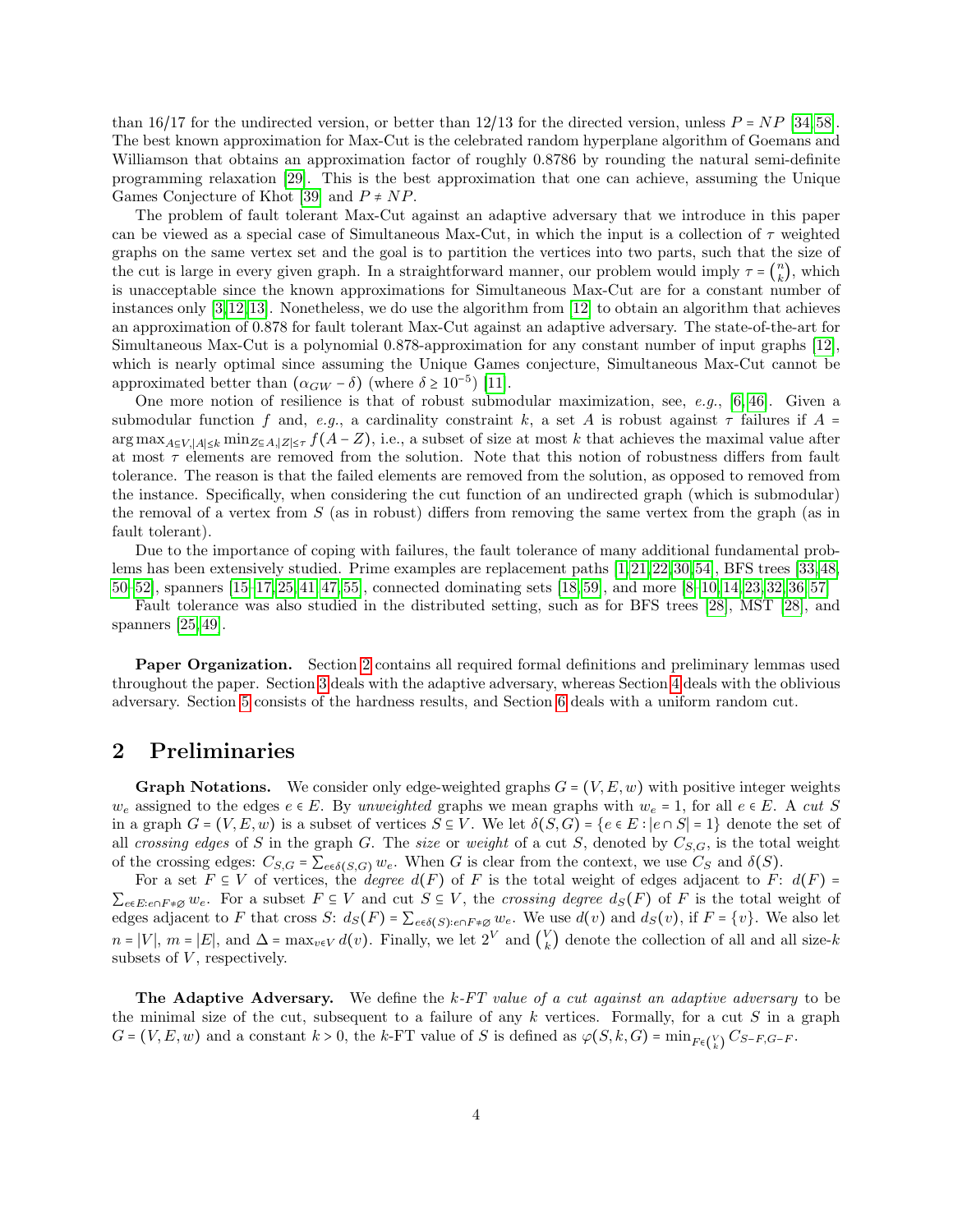**Definition 2.1** (k-AFT cut). Given an edge-weighted graph  $G = (V, E, w)$  and a number  $k \in \mathbb{N}$ , a cut S is a *k*-adaptive fault tolerant cut, or *k*-AFT cut for short, if  $\varphi(S, k, G) = \max_{S' \subseteq V} \{ \varphi(S', k, G) \}.$ 

We usually omit G and/or k from  $\varphi(S, k, G)$  when G is clear from the context and  $k = 1$ . The Max-Cut problem, i.e., that of finding a cut with the largest size, corresponds to the special case  $k = 0$ .

The Oblivious Adversary. We represent a randomized algorithm that finds a cut in a graph  $G =$  $(V, E, w)$  by a probability distribution  $\mathcal D$  over all possible cuts  $2^V$ . For a distribution  $\mathcal D$  over cuts, we define the  $k$ -FT value of  $D$  to be the minimal expected size of the cut, subsequent to the failure of any k vertices. Formally, for a graph  $G = (V, E, w)$ , a distribution D over cuts and a constant  $k > 0$ , we define the k-FT value of  $D$ , denoted by  $\mu(D, k, G)$ , as  $\mu(D, k, G) = \min_{F \in {V \choose k}} \mathbb{E}_{S \sim D} [C_{S-F,G-F}]$ .

**Definition 2.2** (k-OFT cut). Given an edge-weighted graph  $G = (V, E, w)$  and a number  $k \in \mathbb{N}$ , a distribution  $\mathcal D$  over all cuts  $2^V$  is a k-oblivious fault tolerant cut, or k-OFT cut for short, if  $\mu(\mathcal D, k, G)$  = max  $\max_{\mathcal{D}'} \{ \mu(\mathcal{D}',k,G) \}.$ 

Note that here we assume the adversary chooses the set  $F$  of faults deterministically; it easily follows from the linearity of expectation that the adversary always has a deterministic best choice – a subset that has the largest expected crossing degree.

Dissimilarity of AFT cut and Max-Cut. In the two following observations we show that the problem of finding an AFT cut differs from finding a Max-Cut, that is, there exists a solution for Max-Cut which is not a solution for  $AFTcut$ , and vice versa.



<span id="page-4-0"></span>Figure 1: A Max-Cut that is not an  $AFTcut$ 

#### **Observation 2.3.** There exists a solution for Max-Cut in  $G$ , which is not a solution for AFT cut.

Proof. Consider a graph that consists two triangles that share a vertex, and label the shared vertex by 1 (see Figure [1\)](#page-4-0). It holds that  $\{1\}$  is a Max-Cut. In addition,  $\varphi(\{1\}) = 0$  because when vertex 1 fails there are no crossing edges. There is a better solution for  $AFTcut$ , for example  $\{1, 2, 5\}$ . It holds that  $\varphi(\{1, 2, 5\}) = 2$ , thus  $\{1\}$  is not an *AFT cut* even tough it is a Max-Cut. Note that we can generalize the example by having t triangles that share a vertex, labeled by 1. It then holds that  $\{1\}$  is a Max-Cut, while  $\varphi(\{1\}) = 0$ . However, a cut that consists of 1 and an single vertex from each triangle, is an *AFT cut* whit FT value t. a cut that consists of 1 and an single vertex from each triangle, is an  $AFTcut$  whit FT value t.



<span id="page-4-1"></span>Figure 2: An *AFT cut* that is not a Max-Cut

**Observation 2.4.** There exists a solution for  $AFTcut$ , which is not a solution for Max-Cut in  $G$ .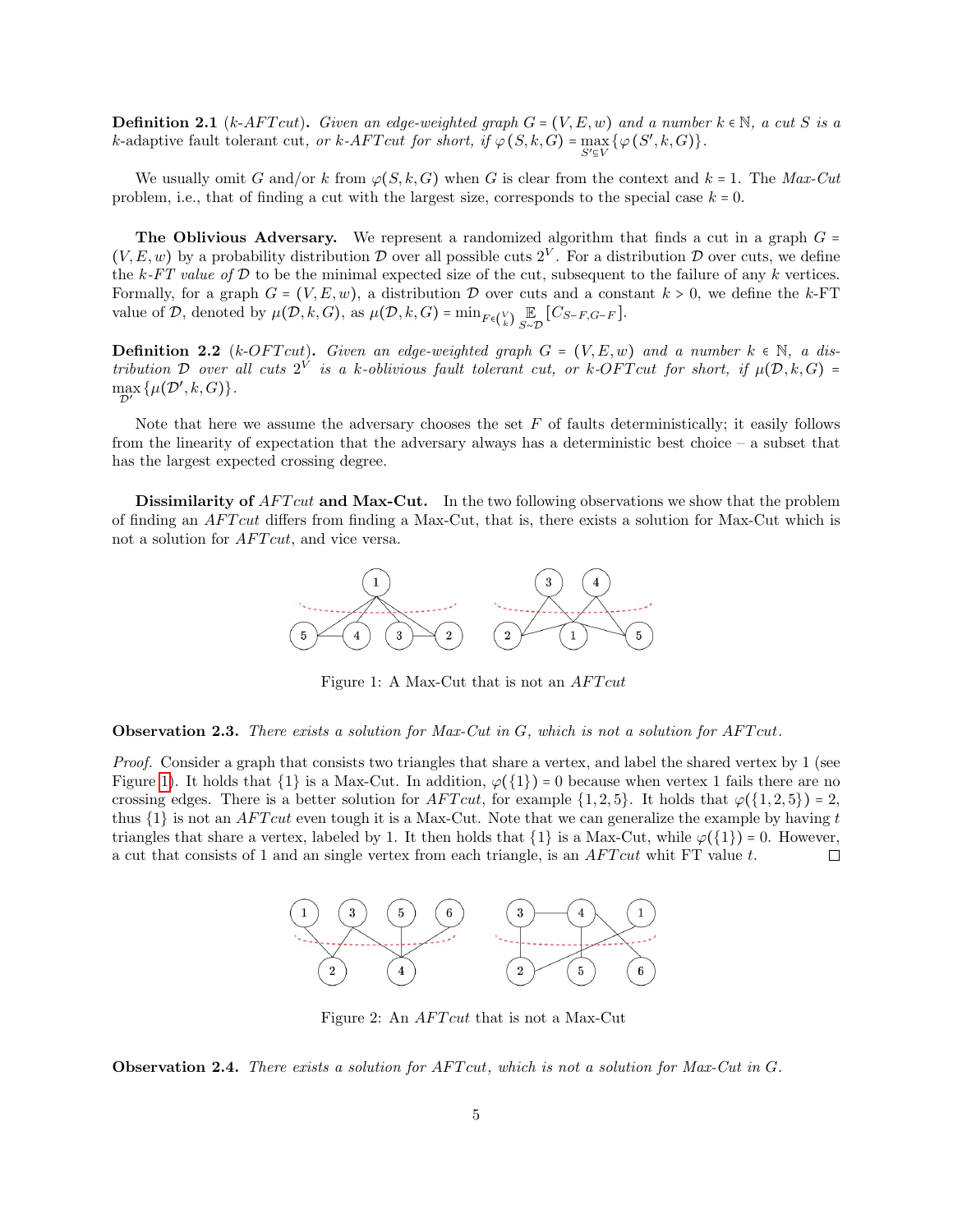*Proof.* Let G be a 5-path,  $1, 2, 3, 4, 5$ , with an additional leaf 6 connected to vertex 4 (Figure [2\)](#page-4-1). It holds that  $\{1,3,4\}$  is an *AFT cut.*  $C_{\{1,3,4\}} = 4$ , while there exists larger cuts, for example  $C_{\{2,4\}} = 5$ . Thus,  $\{1,3,4\}$  is not a Max-Cut even tough it is an *AFT cut*. is not a Max-Cut even tough it is an  $AFTcut$ .

**Greedy moves and stable cuts.** We assume here that we are given an *unweighted* graph  $G = (V, E)$ . A key observation in our algorithms against an adaptive adversary is that any solution can be transformed into another one where each vertex contributes many of its edges to the cut. If a vertex contributes too little, we can just move it to the opposite side of the cut: while this could increase the crossing degree of some vertices (negative contribution to the FT value), it increases the cut size by more, giving a positive net contribution to the FT value. We prove this formally in Lemma [2.6,](#page-5-1) after some formal definitions.

For every  $v \in V$  and  $S \subseteq V$ , let  $S \oplus v$  denote the cut obtained from S by switching v to its opposite side, that is,  $S \oplus v = S - v$ , if  $v \in S$ , and  $S \oplus v = S \cup \{v\}$ , otherwise. Given a subset  $S \subseteq V$ , a constant  $k \in \mathbb{N}$ , and a vertex  $v \in V$ , we say that replacing S with  $S \oplus v$ , i.e., moving v to its opposite side w.r.t. S, is a k-greedy step if  $d_S(v) \leq (d(v) - k)/2$ . A cut S is k-stable if it has no k-greedy step, that is, for every  $v \in V$ , it holds that  $d_S(v) > (d(v) - k)/2$ . For  $k = 1$ , we use stable instead of 1-stable.

<span id="page-5-2"></span>**Observation 2.5.** For every cut S and a vertex v, it holds that  $C_{S\oplus v} - C_S = d_{S\oplus v}(v) - d_S(v)$ .

<span id="page-5-1"></span>**Lemma 2.6.** Let  $v \in V$  be a vertex,  $S \subseteq V$  be a cut, and  $k > 0$  be an integer, such that  $d_S(v) \leq (d(v) - k)/2$ ; then  $C_{S\oplus v} \geq C_S + k$ , and  $\varphi(S \oplus v, k) \geq \varphi(S, k)$ .

*Proof.* Assume, without loss of generality, that  $v \in S$  (otherwise, we swap S and  $V - S$ ). Observation [2.5](#page-5-2) implies that  $C_{S\oplus v} \geq C_S + k$ , since  $d_S(v) + k \leq d(v) - d_S(v) = d_{S\oplus v}(v)$ .<br>For the second claim, we show that for symmetric  $\left(\frac{V}{C}\right)$ ,  $C$ 

For the second claim, we show that for every  $F \in \begin{pmatrix} V \\ W \end{pmatrix}$  $\binom{V}{k}$ ,  $C_{S-F,G-F}$  ≤  $C_{S\oplus v-F,G-F}$ . Assume that  $v \notin F$ , as otherwise  $S - F = S \oplus v - F$ , and the claim holds trivially. Recall that  $C_{S \oplus v} \geq C_S + k$ . In addition,  $d_{S\oplus v}(F) \leq d_S(F) + k$ , since for every  $u \in F$ , at most one crossing edge is added to the cut (the edge  $\{u, v\}$ ). Putting those together, we have that:  $C_{S-F,G-F} = C_S - d_S(F) \leq C_{S\oplus v} - d_{S\oplus v}(F) = C_{S\oplus v-F,G-F}$ . Since this holds for every F, we have that  $\varphi(S \oplus v, k) > \varphi(S, k)$ . holds for every F, we have that  $\varphi(S \oplus v, k) \geq \varphi(S, k)$ .

By repeatedly applying a  $k$ -greedy step to a cut, we keep increasing the cut value, while not decreasing the k-FT value; thus, after at most m greedy steps, we have a k-stable cut with a  $k$ -FT value at least as good as the original one. We let  $STABILITYECT(G, S, k)$  denote this procedure, which takes as input a graph G, a cut S in G, and a number k, then starting with S, repeatedly applies a (arbitrary) k-greedy step, while there is one, and returns the obtained k-stable cut. The following corollary follows from the reasoning above (the second claim follows by applying STABILIZECUT to an optimal  $k$ -AFT $cut$ ).

<span id="page-5-3"></span>**Corollary 2.7.** Let S be a cut in graph  $G = (V, E)$ , and k be a positive integer. Let  $S' = \text{STABILITY } \text{CUT}(G, S, k)$ .<br>It holds that  $S'$  is betable  $G \to G$  and  $G(S'$  b)  $S \times G(S')$ . In particular, survey investigated span  $G = (V, E)$ . It holds that S' is k-stable,  $C_{S'} \geq C_S$  and  $\varphi(S',k) \geq \varphi(S,k)$ . In particular, every unweighted graph  $G = (V, E)$ has a  $k$ -stable optimal  $k$ -AFT cut.

## <span id="page-5-0"></span>3 Fault Tolerance Against an Adaptive Adversary

### 3.1 A 0.878-Approximation for Multiple Faults

In this section, we give a  $(0.878 - \epsilon)$ -approximation algorithm for k-AFT cut on unweighted graphs, for constants  $k, \epsilon > 0$ . A core tool that we use in our algorithm is an algorithm for the Simultaneous Max-Cut problem, where given several graphs defined over the same vertex set, the goal is to find a cut that is large for all graphs simultaneously. A 0.878-approximation algorithm for this problem with a constant number of graphs has been given in [\[12\]](#page-25-6). The algorithm is based on semidefinite programming techniques.

The main idea behind our algorithm is to separate a constant number of "heavy" (high-degree) vertices for which the following holds; given a cut which is large subsequent to any failure of  $k$  heavy vertices, the cut is large even if light (non-heavy) vertices fail as well. For such a heavy set, a good approximation for Simultaneous Max-Cut on the instances obtained by removing each possibility of  $k$  heavy vertices from  $G$ ,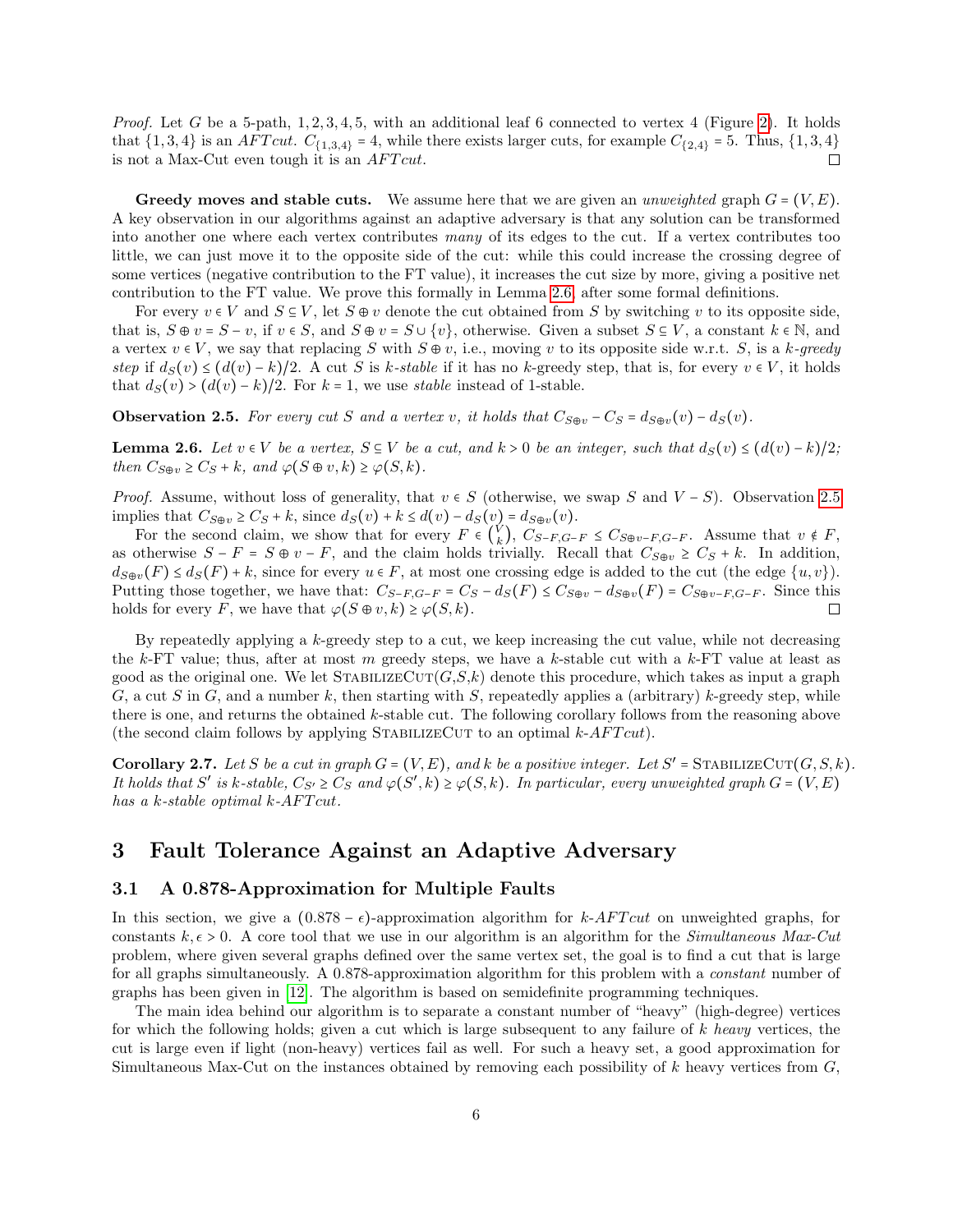should be a good approximation for  $k$ -AFT cut on G. We give a greedy algorithm that selects the set of heavy vertices. We then consider two cases. We show that if the heavy vertices do not cover most of the edges in the graph (the "non-shallow" case), then an approximate solution for Simultaneous Max-Cut with respect to the heavy set gives an approximate solution for  $k$ -AFT cut. Otherwise (the "shallow" case), we identify a set of "super-heavy" vertices, which is shown to fail in any near-optimal solution. Therefore, finding a near-optimal solution for the original graph reduces to finding a near-optimal solution on the graph remaining by removing the "super-heavy" vertices. We show that it can be solved via brutforce, or by finding a good solution to Max-Cut (e.g., obtained via [\[29\]](#page-26-0)). We prove the following theorem.

**Theorem 1.1.** For every constant  $k > 0$  and  $\epsilon > 0$ , there is a polynomial time  $(0.878 - \epsilon)$ -approximation algorithm for fault tolerant Max-Cut on unweighted graphs against an adaptive adversary and k faults.

Before proceeding to the algorithm, we introduce the Simultaneous Max-Cut framework.

**Definition 3.1** (Simultaneous Max-Cut). Let V be a vertex set. We are given k edge-weighted graphs,  $G_i = (V, E_i)$ ,  $i = 1, \ldots, k$ , on the vertex set V, where the weights are normalized, so that  $\sum_{e \in E_i} w_e = 1$ , for each i. In the (Pareto) Simultaneous Max-Cut problem, given the graphs  $G_i$  together with thresholds  $c_i \in [0,1]$ , the goal is to find a cut  $S^* \subseteq V$  such that  $C_{S^*,G_i} \geq c_i$ , for every i. We say that an algorithm is an approximation of the number of the number of  $G^*$  $\alpha$ -approximation algorithm for the problem if for every input  $G_i, c_i, i = 1, \ldots, k$ , where there exists a cut  $S^*$ such that  $C_{S^*,G_i} \ge c_i$  for every i, the algorithm returns a cut  $\tilde{S}$  such that  $C_{\tilde{S},G_i} \ge \alpha c_i$ , for every i.

<span id="page-6-0"></span>**Theorem 3.2.** [\[12\]](#page-25-6) For every constant  $k \ge 1$  and parameter  $n \ge 1$ , there is a polynomial-in-n algorithm that computes an  $\alpha_{SMC}$ -approximate solution to any Simultaneous Max-Cut instance with k weighted graphs on a vertex set of size n, in which all non-zero edge-weights are lower-bounded by  $\exp(n^{-c})$ , for constants k and c, and  $\alpha_{SMC} = 0.878$ .

We apply the Simultaneous Max-Cut framework for unweighted graphs  $G_i$ . We let SIMULTANEOUSMC denote the algorithm that gets as input a constant number of unweighted graphs  $G_i$ ,  $i = 1, \ldots, k$ , and returns a cut  $\widetilde{S}$  with the following property: for every cut  $S^*$  and number c such that  $C_{S^*,G_i} \geq c$ , for all i, it holds that  $C_{\tilde{S},G_i} \ge \alpha_{SMC} \cdot c$ , for all i. This can be achieved by combining the algorithm given in Theorem [3.2](#page-6-0) (by appropriately scaling the edge-weights and the thresholds) with a binary search on c.

In addition to the Simultaneous Max-Cut algorithm, we use the  $\alpha_{GW}$ -approximation for Max-Cut due to Goemans and Williamson [\[29\]](#page-26-0), for  $\alpha_{GW} \approx 0.8786$ . We use GOEMANS-WILLIAMSON (with input G) to denote this algorithm. Note that the actual value of the approximation factor  $\alpha_{SMC}$  is slightly larger than 0.878 but is less than  $\alpha_{GW}$ .

The Main Algorithm. The inputs to the algorithm (see the pseudocode in Algorithm [1\)](#page-7-0) are an unweighted graph G, and parameters k (number of faults) and  $\epsilon$  (precision). First, it computes the set H of heavy vertices via the subroutine HEAVYVERTICES, then applies SIMULTANEOUSMC on a collection  ${G_{\neg F} : F \in {H} \choose k}$  $\binom{H}{k}$  of subgraphs containing one subgraph for every failure of k heavy vertices. The following notation is used: for a subset  $F \subseteq V$  of vertices, we let  $G_{\neg F} = (V, E_{\neg F})$ , where  $E_{\neg F} = \{e \in E : e \cap F = \emptyset\}$ . Note that in  $G_{\neg F}$ , we do not remove the vertices of F from the graph, as opposed to  $G - F$ , but only the edges adjacent to F.

The pair  $(H, \tilde{S})$  is shallow if all vertices in  $V - H$  have degree at most 3k, and there are k vertices in H whose removal reduces the weight of  $\widetilde{S}$  below  $3k^2/\epsilon$ . To state this formally, let us introduce a notation that will be useful later too. For a cut  $S \subseteq V$ , we use  $C_{S-k\times H}$  to denote the smallest size of the cut after the failure of any k vertices from H, i.e.,  $C_{S-k\times H} = \min\{C_{S-F,G-F} : F \in \binom{H}{k}$  $\binom{H}{k}$ . Thus,  $(H, S)$  is shallow if we have  $\max_{v \in V-H} d(v) \leq 3k$  and  $C_{\widetilde{S}-k \times H} < 3k^2/\epsilon$ . If  $(H, \widetilde{S})$  is not shallow, the algorithm simply returns  $\widetilde{S}$ . Otherwise, we recompute the cut via SHALLOWFTCUT, using alternative methods.

The proof of Theorem [1.1](#page-1-0) is split into two parts, addressing shallow and non-shallow cases separately. The running time is dominated by Simultaneous Max-Cut. Before specifying further details, let us mention how the proof follows from the main lemmas addressing those cases.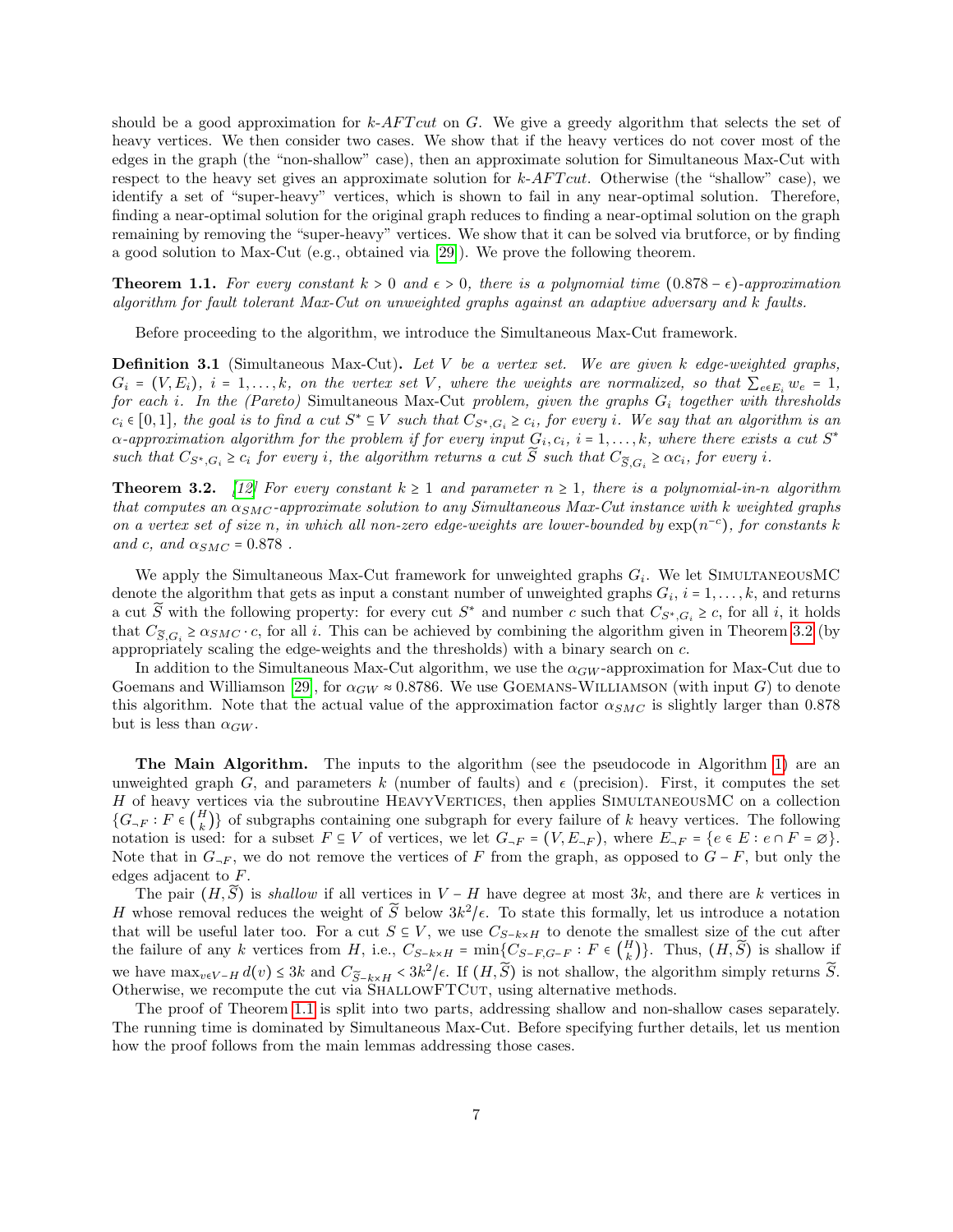**Algorithm 1:**  $(\alpha_{SMC} - \epsilon)$ -approximation for k-AFT cut

<span id="page-7-0"></span>1 Input:  $G = (V, E), k, \epsilon$ **2 Output:**  $(\alpha_{SMC} - \epsilon)$ -approximation for k-AFT cut  $\mathbf{3}$  H ← HEAVYVERTICES $(G, k, \epsilon)$ 4  $\widetilde{S}$  ← SIMULTANEOUSMC({ $G_{\neg F}$ :  $F \in \begin{pmatrix} H \\ k \end{pmatrix}$  $_{k}^{H}$  $)\})$ 5 if  $(H, \widetilde{S})$  is shallow then<br>6 contract return SHALLOWFTG **figure SHALLOWFTCUT** $(G, H, \widetilde{S}, k, \epsilon)$ 7 else  $\mathbf{s}$  return  $\widetilde{S}$ 

*Proof of Theorem [1.1.](#page-1-0)* Let G be a graph and let  $S^*$  be an optimal k-AFT cut on G. Let  $\widetilde{S}$  be the output of Algorithm [1](#page-7-0) on G, k,  $\epsilon$ . We show that  $\varphi(\tilde{S}, k) \ge (\alpha_{SMC} - \epsilon) \cdot \varphi(S^*, k)$ . Lemma [3.6](#page-8-0) provides this for the non-shallow case, while Lemma [3.10](#page-10-1) provides it in the shallow case. The algorithm is indeed polynomial, since the sub-routines are such, and the input to SIMULTANEOUSMC consists of  $\binom{|H|}{k} = O(k/\epsilon)^k = O(1)$ subsets, where  $|H| = O(k^2/\epsilon)$  is proven in Lemma [3.3.](#page-7-2)

#### Algorithm 2: HEAVYVERTICES

<span id="page-7-3"></span><span id="page-7-1"></span>1 Input:  $G = (V, E), k, \epsilon$ 2 Output:  $H \subseteq V$ , the set of heavy vertices **3** Let  $v_1, \ldots, v_n$  be an ordering of vertices by non-increasing degree  $4 \sigma \leftarrow 0, i \leftarrow 1, H \leftarrow \{v_1, \ldots, v_k\}$ 5 while  $d(v_{k+i}) > (\epsilon \cdot \alpha_{SMC}/k) \cdot \sigma$  and  $d(v_{k+i}) > 3k$  do 6  $\sigma \leftarrow \sigma + (d(v_{k+i}) - 3k)/4$ <br>  $H \leftarrow H \cup \{v_{k+i}\}$  $\begin{array}{c}\n\mathbf{7} \\
\mathbf{8}\n\end{array} \n\begin{array}{c}\nH \leftarrow H \cup \{v_{k+i}\} \\
i \leftarrow i+1\n\end{array}$  $i \leftarrow i + 1$ 9 return H

The selection of heavy vertices (Algorithm [2\)](#page-7-1) is done by a simple greedy procedure, where we sequentially select vertices in the heavy set  $H$  in a non-increasing order by degree. The selection stops either when the remaining vertices  $(V - H)$  have a small degree (at most 3k) or when H has sufficiently many incident edges (used in Lemma [3.6\)](#page-8-0). By Corollary [2.7,](#page-5-3) any cut can be transformed into one with a similar  $k$ -FT value, where every vertex v has crossing degree at least  $(d(v) - k)/2$ , and at least  $(d(v) - 3k)/2$ , after k failures. Thus, heavy vertices are guaranteed to contribute  $\sigma$  in the "stable version" of every cut. The degree constraint ensures that we do not select vertices that are unnecessary, according to this logic, which helps us keep the size of H bounded.

In the analysis below, we often use the notation  $\sigma_i$  to denote the value of  $\sigma$  after the *i*-th iteration.

<span id="page-7-2"></span>**Lemma 3.3.** Algorithm [2](#page-7-1) terminates within  $t = 4(3k^2 + k)/(\epsilon \cdot \alpha_{SMC})$  iterations. In particular,  $|H| \le t + k$ .

*Proof.* If  $d(v_{k+t}) \leq 3k$ , then by the condition in Line [5,](#page-7-3) the algorithm terminates before the t-th iteration; therefore, assume  $d(v_{k+t}) > 3k$ . For every  $i \leq t$ , after the *i*-th iteration, it holds that  $\sigma_i$  $\sum_{j=1}^{i} (d(v_{k+j}) - 3k)/4$ ; thus, after t iterations,

$$
\sigma_t = \sum_{j=1}^t \frac{d(v_{k+j}) - 3k}{4} \ge t \cdot \frac{d(v_{k+t}) - 3k}{4} = \frac{3k^2 + k}{\epsilon \cdot \alpha_{SMC}} \cdot (d(v_{k+t}) - 3k)
$$

$$
= \frac{k}{\epsilon \cdot \alpha_{SMC}} \cdot d(v_{k+t}) + \frac{3k^2}{\epsilon \cdot \alpha_{SMC}} \cdot d(v_{k+t}) - \frac{3k^2(3k+1)}{\epsilon \cdot \alpha_{SMC}} \ge \frac{k}{\epsilon \cdot \alpha_{SMC}} d(v_{k+t}),
$$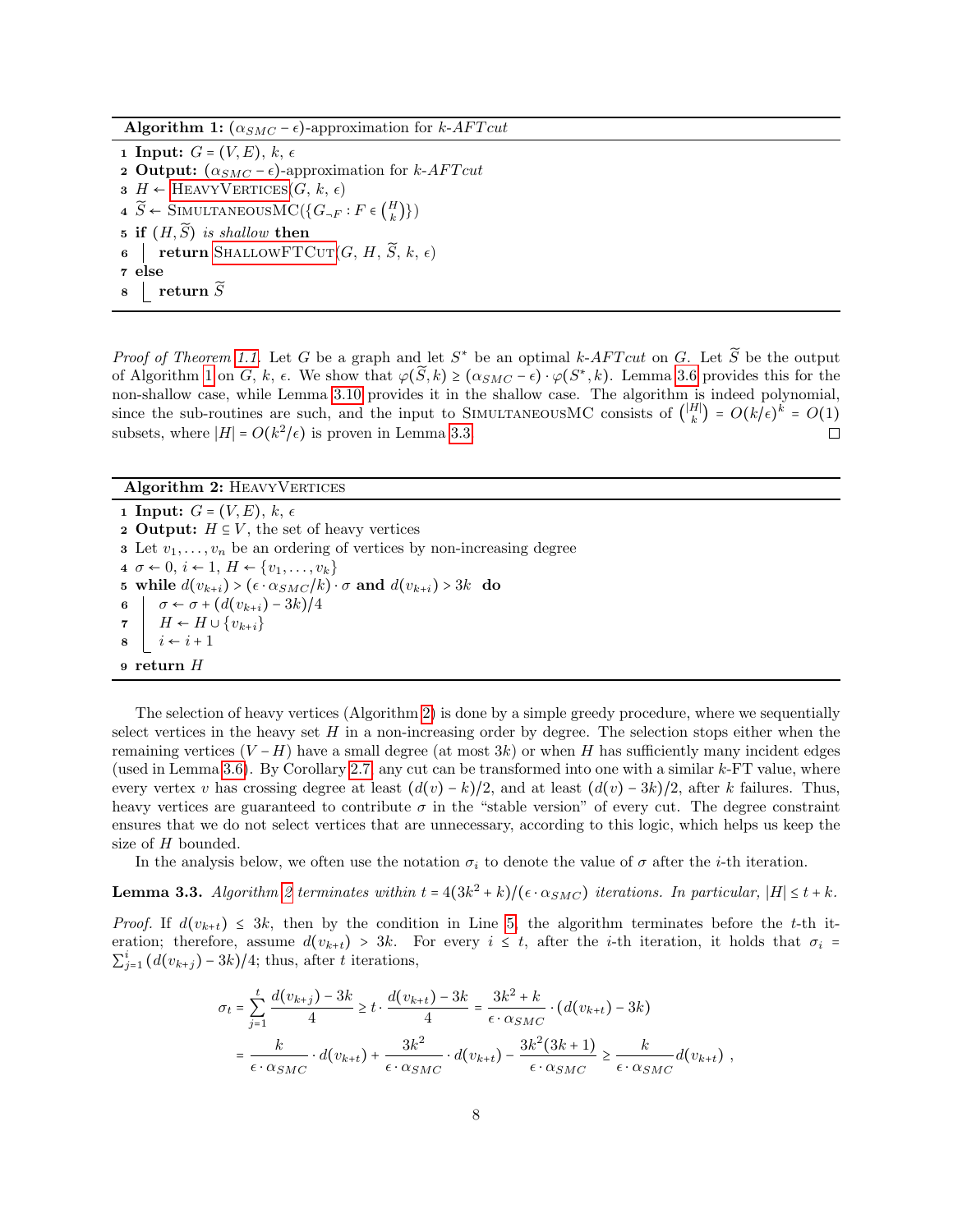where in the first inequality, we use the fact that the vertices are processed in a non-increasing order of degrees, and in the last inequality, we use the assumption that  $d(v_{k+t}) \geq 3k+1$ . It follows that  $d(v_{k+t}) \leq (\epsilon \alpha_{SMC}/k) \cdot \sigma_t$ , and using  $d(v_{k+t+1}) \leq d(v_{k+t})$ , we get that the algorithm terminates within the first t iterations, by the condition in Line 5. condition in Line [5.](#page-7-3)

#### 3.1.1 The Non-shallow Case

Recall that in the non-shallow case, the cut  $\widetilde{S}$  and the set H of heavy vertices are such that *either*  $d_{max}$  =  $\max_{v \in V-H} d(v) > 3k$  or  $C_{\widetilde{S}-k \times H} \geq 3k^2/\epsilon$  holds. Let  $S_{smc}^*$  be an optimal solution of Simultaneous Max-Cut for the instances  $\{G_{\neg F} : F \in \binom{H}{k}\}$  $\{H_k\}$ . Let  $S_{ft}^*$  be an optimal solution for  $k$ -AFT cut on G.

Let us begin with an observation connecting the three cuts  $\widetilde{S}, S_{smc}^*$ , and  $S_{ft}^*$ .

<span id="page-8-1"></span>**Observation 3.4.** It holds that  $C_{\widetilde{S}-k\times H} \ge \alpha_{SMC} \cdot C_{S_{smc}^* - k \times H} \ge \alpha_{SMC} \varphi(S_{ft}^*, k)$ .

*Proof.* The first inequality holds because  $\tilde{S}$  is an  $\alpha_{SMC}$ -approximation to the Simultaneous Max-Cut problem as described in Theorem [3.2,](#page-6-0) while the second one holds since by definition,  $S_{smc}^*$  is the cut S optimizing  $C_{S-k\times H}$ , and  $S_{ft}^{*}$  is the one optimizing  $C_{S-k\times V}$ .  $\Box$ 

We also use the following lower bound on  $C_{S_{smc}^*-k\times H}$  in terms of node degrees, in order to show that the degree of light (non-heavy) vertices is small in comparison with the cut size even after a heavy failure, implying that light vertex faults can be tolerated.

<span id="page-8-4"></span>Lemma 3.5.  $C_{S_{smc}-k\times H} \ge \sum_{i=1}^{n-k}$  $\int_{i=1}^{n-k} (d(v_{k+i}) - 3k)_{+}/4$  where  $v_1, \ldots, v_n$  are sorted by degree, in descending order, and  $(x)_+$  =  $\max\{x,0\}$  for any argument x.

*Proof.* By Corollary [2.7,](#page-5-3) there is an optimal solution  $S \subseteq V$  for  $k$ -AFT cut that satisfies  $d_S(v) > (d(v)-k)/2$ , for every  $v \in V$ . Let  $F \in \binom{H}{k}$ <sup>H</sup>, Since every vertex  $v \notin F$  has at most k neighbors in F, we have, in  $G-F$ , that  $d_{S-F,G-F}(v) > (d(v) - k)/2 - k = (d(v) - 3k)/2$ , and also  $d_{S-F,G-F}(v) \ge 0$ . Hence, we have

$$
C_{S-F,G-F} = \sum_{v \in V-F} d_{S-F,G-F}(v)/2 \ge \sum_{v \in V-F} (d(v)-3k)_+/4 \ge \sum_{i=1}^{n-k} (d(v_{k+i})-3k)_+/4,
$$

where the last inequality holds by the assumption on the ordering of vertices (and since  $|V - F| = n - k$ ). Since F is an arbitrary k-subset of H, we conclude that  $C_{S-k\times H} \ge \sum_{i=1}^{n-k}$  $\int_{i=1}^{n-k} (d(v_{k+i}) - 3k)_{+}/4$ , and the claim now follows from  $C_{S_{smc}^* - k \times H} \geq C_{S-k \times H}$  (by the definition of  $S_{smc}^*$ ).

We are now ready to prove that in the non-shallow case,  $\widetilde{S}$  is a  $(\alpha_{SMC} - \epsilon)$ -approximation for k-AFT cut.

<span id="page-8-0"></span>**Lemma 3.6.** If  $(H, \widetilde{S})$  is not shallow, then it holds that  $\varphi(\widetilde{S}, k) \ge (\alpha_{SMC} - \epsilon) \varphi(S_{ft}^*, k)$ , for an optimal  $k_A F T_{SM}$  or  $k$ -AFT cut  $S_{ft}^*$ .

Proof. Note that in this case, we have either  $d_{max} = \max_{v \in V-H} d(v) > 3k$  or  $C_{\widetilde{S}-k \times H} \geq 3k^2/\epsilon$ . Consider an arbitrary  $F \in \begin{pmatrix} V \\ k \end{pmatrix}$ <sup>V</sup><sub>k</sub>). It suffices to show that  $C_{\widetilde{S}-F,G-F} \geq (1-\epsilon)\alpha_{SMC} \cdot \varphi(S_{ft}^*,k)$ . Let  $H' = F \cap H$  and  $L' = F \cap (V - H)$  be the heavy and light (non-heavy) vertices in F, respectively. Observe that  $C_{\widetilde{S}-F,G-F}$  is obtained from  $C_{\tilde{S}-H',G-H'}$  by removing the set L' of at most k light vertices. Since each vertex in L' has degree at most  $d_{max}$ ,

<span id="page-8-2"></span>
$$
C_{\widetilde{S}-F,G-F} \ge C_{\widetilde{S}-H',G-H'} - k d_{max} \tag{1}
$$

On the other hand, we have, from Observation [3.4](#page-8-1) (and using  $H' \subseteq H$ ,  $|H'| \leq k$ ) that

<span id="page-8-3"></span>
$$
C_{\widetilde{S}-H',G-H'} \geq C_{\widetilde{S}-k\times H} \geq \alpha_{SMC} \cdot C_{S_{smc}^* - k\times H} \geq \alpha_{SMC} \varphi(S_{ft}^*, k) \tag{2}
$$

In the following, we show that  $d_{max} \leq (\epsilon/k)C_{\widetilde{S}-H',G-H'}$ , which implies the claim by combining [\(1\)](#page-8-2) and [\(2\)](#page-8-3).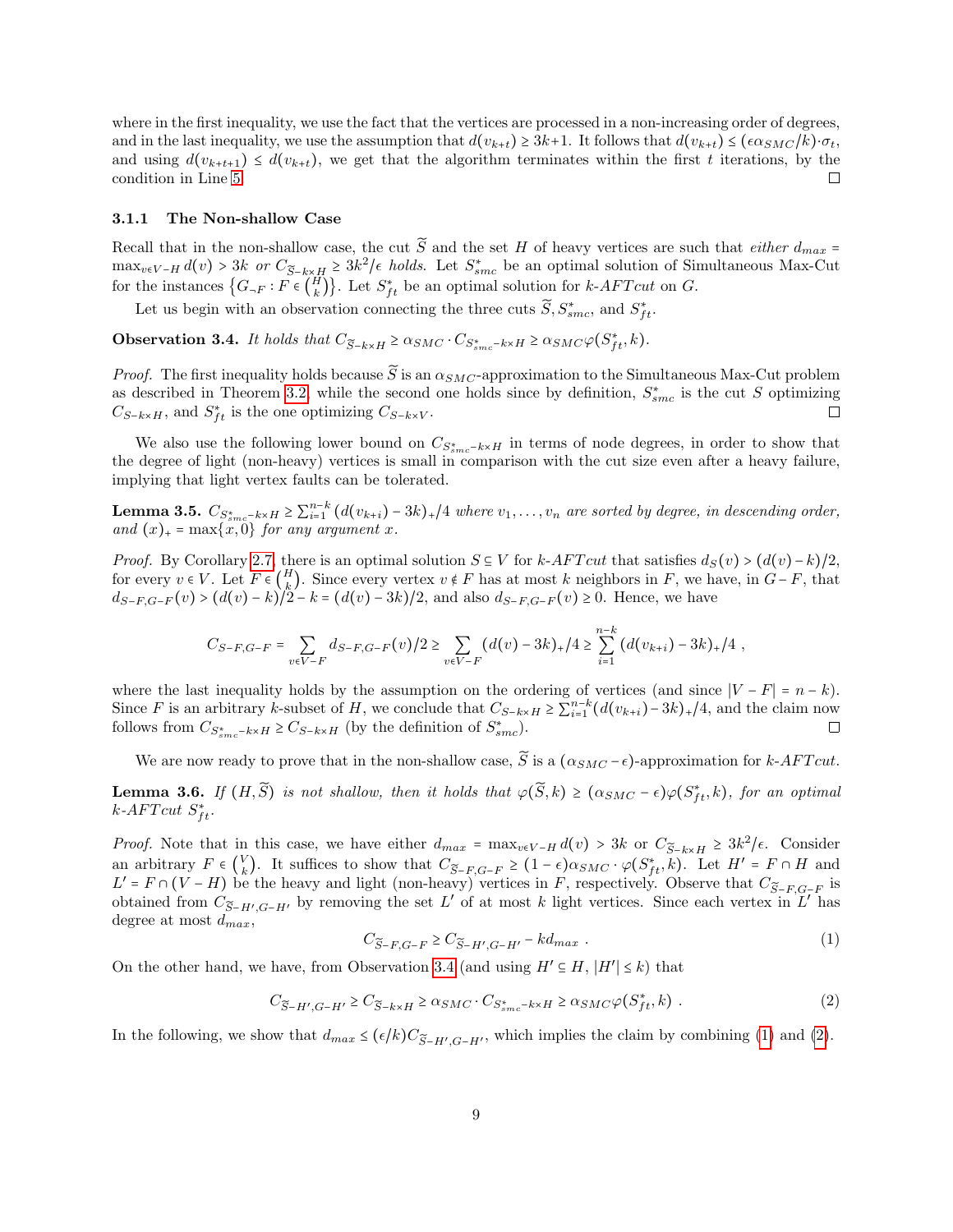If  $d_{max} \leq 3k$  and  $C_{\widetilde{S}-k\times H} \geq 3k^2/\epsilon$ , then the claim holds, since  $C_{\widetilde{S}-H',G-H'} \geq C_{\widetilde{S}-k\times H} \geq (k/\epsilon)d_{max}$ . Thus, we may henceforth focus on the case  $d_{max} > 3k$ . Using [\(2\)](#page-8-3) and Lemma [3.5,](#page-8-4) we have

<span id="page-9-1"></span>
$$
C_{\widetilde{S}-H',G-H'} \ge \alpha_{SMC} \cdot C_{S_{smc}^{*}-k \times H} \ge \alpha_{SMC} \cdot \sum_{i=1}^{n-k} \left( d(v_{k+i}) - 3k \right)_{+}/4 \tag{3}
$$

Let t be the number of iterations after which Algorithm [2](#page-7-1) terminates. Since  $d_{max} > 3k$ , it follows from the algorithm description that the vertex  $v_{k+t+1}$  satisfies  $d(v_{k+t+1}) \leq (\epsilon \alpha_{SMC}/k) \sigma_t$  and that  $d_{max} = d(v_{k+t+1})$ . Hence  $d_{max} \leq (\epsilon \alpha_{SMC}/k) \sigma_t$ . On the other hand, we have

$$
\sigma_t = \sum_{i=1}^t (d(v_{k+i}) - 3k)/4 \le \sum_{i=1}^{n-k} (d(v_{k+i}) - 3k)_+ / 4 \le (1/\alpha_{SMC})C_{\widetilde{S}-H',G-H'} ,\qquad (4)
$$

where we used [\(3\)](#page-9-1). This gives us the bound  $d_{max} \leq (\epsilon \alpha_{SMC}/k) \sigma_t \leq (\epsilon/k) C_{\widetilde{S}-H',G-H'}$ , as claimed, which completes the proof. □

#### 3.1.2 The Shallow Case

Recall that  $\hat{H} = \{v \in V | (d(v) - 3k)/2 > C_{\tilde{S}-k \times H}/\alpha_{SMC}\}, G_R = G - \hat{H}$  is the graph obtained by removing the super-heavy vertices. We let  $m_R$  be the number of edges in  $G_R$ ,  $n_R$  be the number of non-isolated vertices in  $G_R$ , and  $\ell = 6k^2/(\alpha_{SMC}\epsilon) + 3k$  be a parameter. We show that the algorithm SHALLOWFTCUT, as described in Algorithm [3,](#page-9-0) returns a cut that in the shallow case is a  $(\alpha_{SMC} - \epsilon)$ -approximation.

#### Algorithm 3: SHALLOWFTCUT

<span id="page-9-0"></span>1 Input:  $G = (V, E), H, \widetilde{S}, k, \epsilon$ 2 Output: Cut  $\hat{S} \subseteq V$ 3 if  $m_R < 2k\ell/(\alpha_{SMC}\epsilon)$  then<br>4 | for every  $S' \subseteq V_P$  ( $V_P$  is 4 for every  $S' \subseteq V_R$  ( $V_R$  is of constant size) do 5 Compute  $\varphi(S', k-|\hat{H}|)$ 6  $\hat{S} \leftarrow \arg \max_{S' \subseteq V_R} \varphi(S', k - |\hat{H}|)$ 7 else  $\hat{s}$   $\hat{S}$  ← GOEMANS-WILLIAMSON $(G_R)$ 9 while ∃v ∈  $\hat{H}$  such that  $d_{\hat{S}}(v) \leq (d(v) - k)/2$  do 10  $\hat{S} \leftarrow \hat{S} \oplus v$ 11 return  $\tilde{S}$ 

Let us begin with two observations, which show that  $\hat{H}$  is indeed small and is contained in every worst-case fault set in stable cuts, and that the vertices outside  $\hat{H}$  have small degree, bounded by  $\ell$ .

<span id="page-9-3"></span>**Lemma 3.7.** Let  $S \subseteq V$  be a cut such that  $d_S(v) \geq (d(v) - k)/2$ , for every  $v \in \hat{H}$ . If  $F \in \binom{V}{k}$  $\binom{V}{k}$  is such that  $C_{S-F,G-F} = \varphi(S,k)$ , then  $\hat{H} \subseteq F$ . In particular,  $|\hat{H}| \leq k$ .

*Proof.* Let  $v \in \hat{H}$ , and assume, towards a contradiction, that  $v \notin F$ . We have  $d_S(v) \geq (d(v) - k)/2$ , and since  $|F|$  ≤ k,  $d_{S-F,G-F}(v)$  ≥  $(d(v)-k)/2 - k = (d(v)-3k)/2$ . Since  $v \notin F$ ,  $C_{S-F,G-F}$  ≥  $d_{S-F,G-F}(v)$ ; hence,

$$
C_{S-F,G-F} \geq \big(d(v)-3k\big)/2 > C_{\widetilde{S}-k\times H}/\alpha_{SMC} \geq C_{S_{smc}^* - k\times H} \geq \varphi\big(S_{ft}^*,k\big) \ .
$$

where we use  $v \in \hat{H}$  in the second inequality, and Observation [3.4](#page-8-1) in the last two inequalities. This implies that  $\varphi(S, k) = C_{S-FC-E} > \varphi(S^*, k)$ , which is a contradiction to the definition of  $S^*, \Box$ that  $\varphi(S,k) = C_{S-F,G-F} > \varphi(S_{ft}^*,k)$ , which is a contradiction to the definition of  $S_{ft}^*$ .

<span id="page-9-2"></span>**Observation 3.8.**  $d(v) \leq \ell$  holds for all  $v \in V - \hat{H}$ .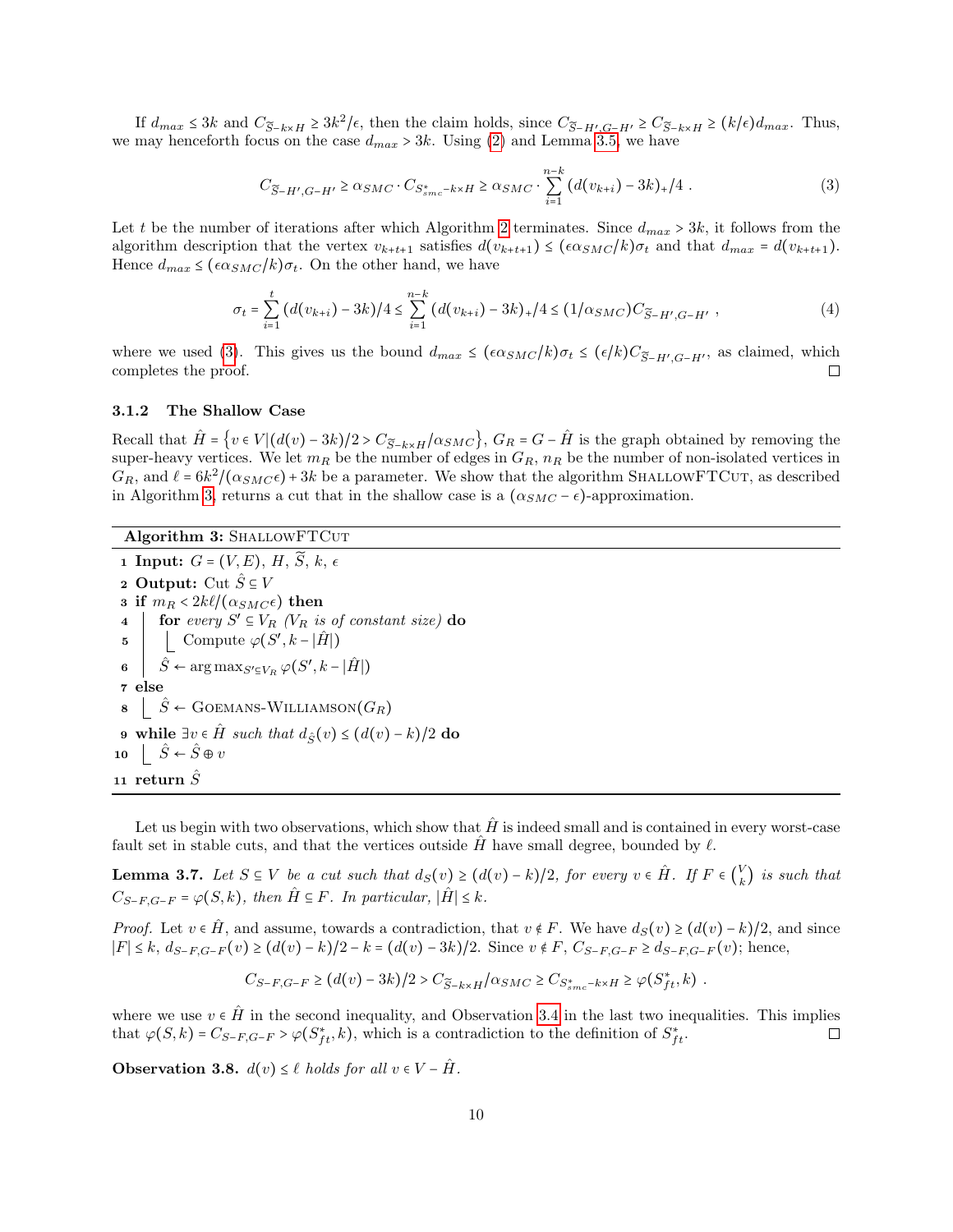Proof. For every  $v \notin \hat{H}$ , it holds that  $(d(v)-3k)/2 \leq C_{\tilde{S}-k\times H}/\alpha_{SMC}$ , which implies that  $d(v) \leq 2C_{\tilde{S}-k\times H}/\alpha_{SMC} + 3k \leq \beta k^2/(\alpha_{SMC} + 3k) = \ell$ , since, by our assumption,  $C_{\tilde{S}-k\times H} \leq 3k^2/\epsilon$ .  $3k < 6k^2/(\alpha_{SMC}\epsilon) + 3k = \ell$ , since, by our assumption,  $C_{\widetilde{S}-k\times H}$  <  $3k^2/\epsilon$ .

Let  $\hat{S}$  be the output of Algorithm [3.](#page-9-0) First, we show that  $\hat{S} - \hat{H}$  is a good solution in  $G_R$ . Then, we prove the main claim of this subsection, that is, that  $\hat{S}$  is a  $(\alpha_{SMC} - \epsilon)$ -approximation for k-AFT cut in the shallow case.

<span id="page-10-2"></span>**Lemma 3.9.** If  $d_{max} \leq 3k$  and  $C_{\widetilde{S}-k\times H} < 3k^2/\epsilon$ , then  $\hat{S}-\hat{H}$  is a  $(1-\epsilon)\alpha_{SMC}$ -approximation for  $(k-|\hat{H}|)$ -<br>A  $EText$  is  $C$  $AFTcut$  in  $G_R$ .

*Proof.* Indeed, in the case  $m_R < 2k\ell/(\alpha_{SMC}\epsilon)$ ,  $\hat{S} - \hat{H}$  is an optimal solution for  $(k - |\hat{H}|)$ -AFT cut by the description of the algorithm, and the claim follows. If  $m_R \geq 2k\ell/(\alpha_{SMC}\epsilon)$ , note that  $C_{\hat{S}-\hat{H},G-\hat{H}} \geq$  $\alpha_{GW}(m_R/2) \ge k\ell/\epsilon$ , since  $\hat{S}-\hat{H}$  is an  $\alpha_{GW}$ -approximation for Max-Cut in  $G_R$ . By Observation [3.8,](#page-9-2)  $d(v) \le \ell$ holds for each vertex in  $V - \hat{H}$ . If  $k - |\hat{H}|$  vertices fail, the cut size is still at least  $C_{\hat{S}-\hat{H},G-\hat{H}} - k\ell \ge$  $(1-\epsilon)C_{\hat{S}-\hat{H},G-\hat{H}}$ . The claim then follows from the fact that the optimal FT value is bounded by the optimal Max-Cut size,  $\hat{S} - \hat{H}$  is an  $\alpha_{GW}$ -approximation for Max-Cut in  $G_R$ , and  $\alpha_{GW} \ge \alpha_{SMC}$  $\Box$ 

<span id="page-10-1"></span>**Lemma 3.10.** If  $(H, \widetilde{S})$  is shallow, then it holds that  $\varphi(\widehat{S}, k) \ge (\alpha_{SMC} - \epsilon) \cdot \varphi(S_{ft}^*, k)$ , for an optimal  $k \in \mathbb{R}$ .  $k$ -AFT cut  $S_{ft}^*$ .

Proof. Note that in this case,  $d_{max} \leq 3k$ , and  $C_{\widetilde{S}-k\times H} < 3k^2/\epsilon$ . Let  $S^* \subseteq V$  be an optimal solution for k-AFT cut on G such that for every  $v \in V$ ,  $d_S(v) \geq (d(v) - k)/2$ ; such cut exists, by Corollary [2.7.](#page-5-3) Note that S satisfies  $d_{\hat{S}}(v) \geq (d(v) - k)/2$ , for every  $v \in \hat{H}$ . By Lemma [3.7,](#page-9-3) it holds that  $\hat{H}$  belongs to every worst-case failure set for those cuts, that is, if  $F^* \in V_k$  $\mathcal{L}_{k}^{V}$ ) is such that  $C_{S^*-F^*}, G-F^* = \varphi(S^*, k)$ , then  $\hat{H} \subseteq F^*$ , and similarly, if  $\hat{F} \in \begin{pmatrix} V \\ k \end{pmatrix}$  $\hat{H}_k$  is such that  $C_{\hat{S}-\hat{F},G-\hat{F}} = \varphi(\hat{S},k)$ , then  $\hat{H} \subseteq \hat{F}$ . We can conclude that  $\varphi(S^* - \hat{H}, k - |\hat{H}|, G_R) =$  $\varphi(S^*,k)$ , and similarly,  $\varphi(\hat{S} - \hat{H}, k - |\hat{H}|, G_R) = \varphi(\hat{S}, k)$ . Lemma [3.9](#page-10-2) shows that  $\varphi(\hat{S} - \hat{H}, k - |\hat{H}|, G_R) \ge$  $(1-\epsilon)\alpha_{SMC} \cdot \varphi(S^* - \hat{H}, k - |\hat{H}|, G_R)$ . Combining these together, we see that  $\varphi(\hat{S}, k) \ge (1-\epsilon)\alpha_{SMC} \cdot \varphi(S^*, k) = (1-\epsilon)\alpha_{SMC} \cdot \varphi(S^*, k)$  $(1 - \epsilon)\alpha_{SMC} \cdot \varphi(S_{ft}^*, k) \ge (\alpha_{SMC} - \epsilon) \cdot \varphi(S_{ft}^*, k).$ 

### <span id="page-10-0"></span>3.2 A Combinatorial 1/2-Approximation for a Single Fault

In the case of a single fault, we have the following result, that is, a simple and efficient 1/2-approximation for the case of a single fault. Moreover, we show that an FT value of  $(m - \Delta)/2$  can be achieved, for  $\Delta \ge 3$ , while  $m - \Delta$  is an (easy) upper bound.

Theorem 1.4. There is a purely combinatorial polynomial time 1/2-approximation algorithm for fault tolerant Max-Cut on unweighted input graphs against an adaptive adversary and a single fault.

**The Challenge.** In the discussion below, we call a vertex v critical for a cut S if  $C_{S-n}, G_{-n} = \varphi(S)$ .

It is well-known (and easy to show) that every stable cut is a 1/2-approximate Max-Cut. This even holds for AFT cut, with  $\Delta = 2$  (see Lemma [3.14\)](#page-13-0). However, in general, while we know that greedy steps (moving a vertex v with  $d(v) < d<sub>S</sub>(v)/2$ ) never decrease the FT value (Lemma [2.6\)](#page-5-1), a stable cut can be a poor approximation for  $AFTcut$ . Consider, for example, a graph that consists of t triangles with a single common vertex u. Note that  $d(u) = \Delta = 2t$ ,  $d(v) = 2$ , for every  $v \neq u$ , and  $m = 3t$ . The cut  $S' = \{u\}$  is a stable cut, with  $\varphi(S') = 0$ . In order to transform S' into a 1/2-approximation, we have to decrease the crossing degree of the critical vertex u without decreasing the size of the cut. This can be done by moving a neighbor v of u from the opposite side of the cut, since  $d_{S'}(v) = d(v)/2$ .

In general, moving such vertex  $v$  (which we call a *neutral* move below) does not change the size of the cut, and decreases the crossing degree of u. Nevertheless, it does not always imply that the FT value increases, as there can be an additional critical vertex  $u'$  in  $S$  that is not affected, or that moving v creates a new critical vertex  $u''$  with the same crossing degree as  $u$ .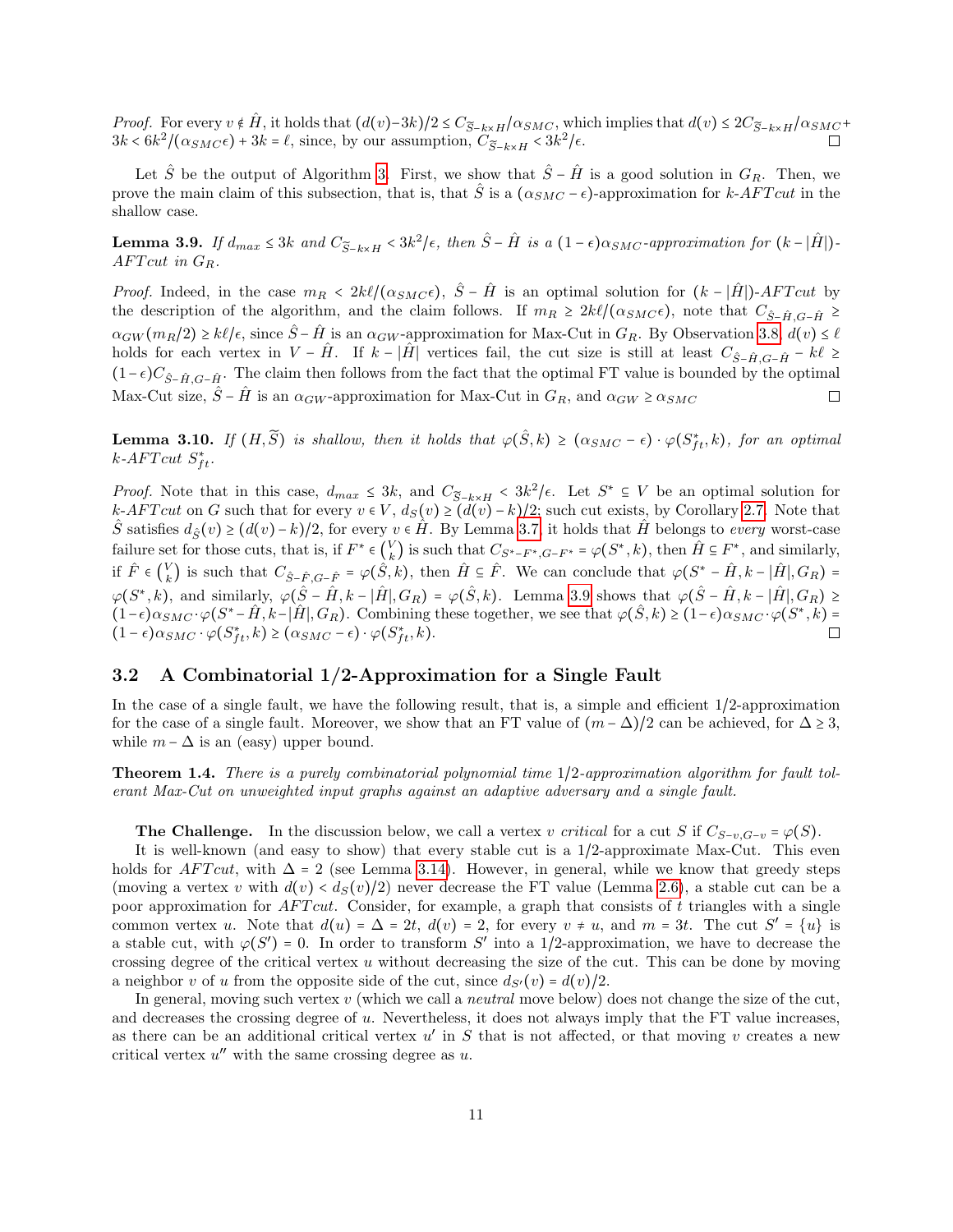Our algorithm is based on some key structural properties of stable cuts that we prove. Essentially, we show that any given cut S with FT value less than  $(m-\Delta)/2$  either admits a greedy move, or a neutral move followed by a greedy move, or a neutral move that increases the FT value (see Lemma [3.16\)](#page-13-1). Our algorithm is then a repeated application of such steps until the cut has the desired FT value; thus, it can be seen as a local search over two-move combinations, for maximizing the sum of the cut size and FT value.

Our key technical observation is that in a balanced cut S with an FT value less than  $(m - \Delta)/2$ , the critical vertex is unique. Moreover, letting  $x_S(v) = d_S(v) - d(v)/2$  denote the excess contribution of a vertex v to the cut, it holds for the critical vertex u that  $x_S(u) > \sum_{v \neq u} x_S(v) + \Delta - d(u)$  (see Lemma [3.13\)](#page-12-0). Note that in a stable cut S,  $x_S(v)$  is a non-negative multiple of  $1/2$ , for all v. In most typical cases (e.g., when  $d(u) < \Delta$ , or when there are not too few nodes v with  $x_S(v) > 0$ , the inequality above quickly gives us the properties we claimed. However, covering all cases turns out to be quite tedious (see Lemma [3.16\)](#page-13-1).

**Outline of the Algorithm.** We give the pseudocode of the algorithm in Algorithm [4.](#page-11-0) If  $\Delta \leq 2$  then the algorithm returns an arbitrary stable cut. For  $\Delta > 2$ , the algorithm initializes a solution  $\widetilde{S}$  to be the empty set, and then updates it in iterations, until  $\varphi(\widetilde{S}) \ge (m - \Delta)/2$ . In each iteration, the algorithm chooses a vertex  $v$  and moves it to the other side of the cut, as follows. First, if there is a vertex  $v$  such that  $\varphi(\tilde{S} \oplus v) \ge (m - \Delta)/2$  then the algorithm moves v. We call this a type-0 step. Note that after applying a type-0 step, the algorithm terminates. Otherwise, if there is a vertex v with  $d_{\widetilde{S}}(v) < d(v)/2$ , then the algorithm moves it to the other side of the cut. This step is called a type-1 step. Otherwise, if there is a vertex v with  $d_{\widetilde{\mathcal{S}}}(v) = d(v)/2$  such that  $\varphi(\widetilde{S} \oplus v) \geq \varphi(\widetilde{S})$  and a type-1 step can be applied to  $\widetilde{S} \oplus v$ , then the algorithm moves  $v$  to the other side of the cut. This is called a *build-up step*. Finally, if none of the above conditions hold, the algorithm takes a vertex v with  $d_{\tilde{S}}(v) = d(v)/2$  that satisfies  $\varphi(\tilde{S} \oplus v) > \varphi(\tilde{S}),$ and moves v to the other side of  $\widetilde{S}$ . We prove that in this case, such a vertex exists, and hence this covers all possibilities. The latter step is called a type-2 step.

Algorithm 4: Combinatorial  $1/2$ -approximation for  $AFTcut$ 

<span id="page-11-0"></span>1 Input:  $G = (V, E)$ 2 if  $\Delta \leq 2$  then return STABILIZECUT $(G, \emptyset, 1)$  $3\widetilde{S} \leftarrow \varnothing$ 4 while  $\varphi(\widetilde{S}) < (m - \Delta)/2$  do<br>5 | if ∃v.  $\varphi(\widetilde{S} \oplus v) \ge (m - \Delta)$  $5 \left| \begin{array}{c} \text{if } \exists v, \varphi(\widetilde{S} \oplus v) \ge (m - \Delta)/2 \text{ then} \ \exists \widetilde{\alpha} \ \widetilde{\alpha} \end{array} \right.$ 6  $S \leftarrow \widetilde{S} \oplus v$  // type-0 step  $\tau$  else if  $\exists v, d_{\widetilde{S}}(v) < d(v)/2$  then  $8$   $\begin{array}{ccc} \end{array}$   $\begin{array}{ccc} \tilde{S} \leftarrow \widetilde{S} \oplus \widetilde{v} \end{array}$  // type-1 step 9 else if  $\exists v, w, (d_{\widetilde{S}}(v) = d(v)/2 \text{ and } \varphi(\widetilde{S} \oplus v) \geq \varphi(\widetilde{S}) \text{ and } d_{\widetilde{S} \oplus v}(w) < d(w)/2 \text{ then}$ 10  $\Big|\Big|$   $\widetilde{S} \leftarrow \widetilde{S} \oplus v$  // build-up for another type-1 step 11 else 12  $\begin{array}{|c|c|} \hline v & v \leftarrow \text{ a vertex such that } d_{\widetilde{S}}(v) = d(v)/2 \text{ and } \varphi(\widetilde{S} \oplus v) > \varphi(\widetilde{S}) \\ \hline \widetilde{S} \leftarrow \widetilde{S} \oplus v \end{array}$ // type-2 step 14 return  $\widetilde{S}$ 

Outline of the Proof. The approximation is based on the a simple observation, that the optimal FT value is bounded by  $m - \Delta$ , which holds since after failing a degree- $\Delta$  vertex, only  $m - \Delta$  edges remain in the graph. Thus, in the proof of Theorem [1.4,](#page-2-1) our aim is to get a cut with FT value  $(m - \Delta)/2$ . If  $\Delta \leq 2$ , this is not always achievable (consider, e.g., a triangle). We show that nevertheless, any stable cut is a 1/2-approximation (see Lemma [3.14\)](#page-13-0). If  $\Delta > 2$ , we show that in every two consecutive iterations, either the size of the cut increases or the FT value of the cut increases, while both never decrease. Since  $\varphi(\tilde{S})$  and  $C_{\tilde{S}}$ are bounded, we get that the algorithm terminates. By the pseudocode of the algorithm it follows that the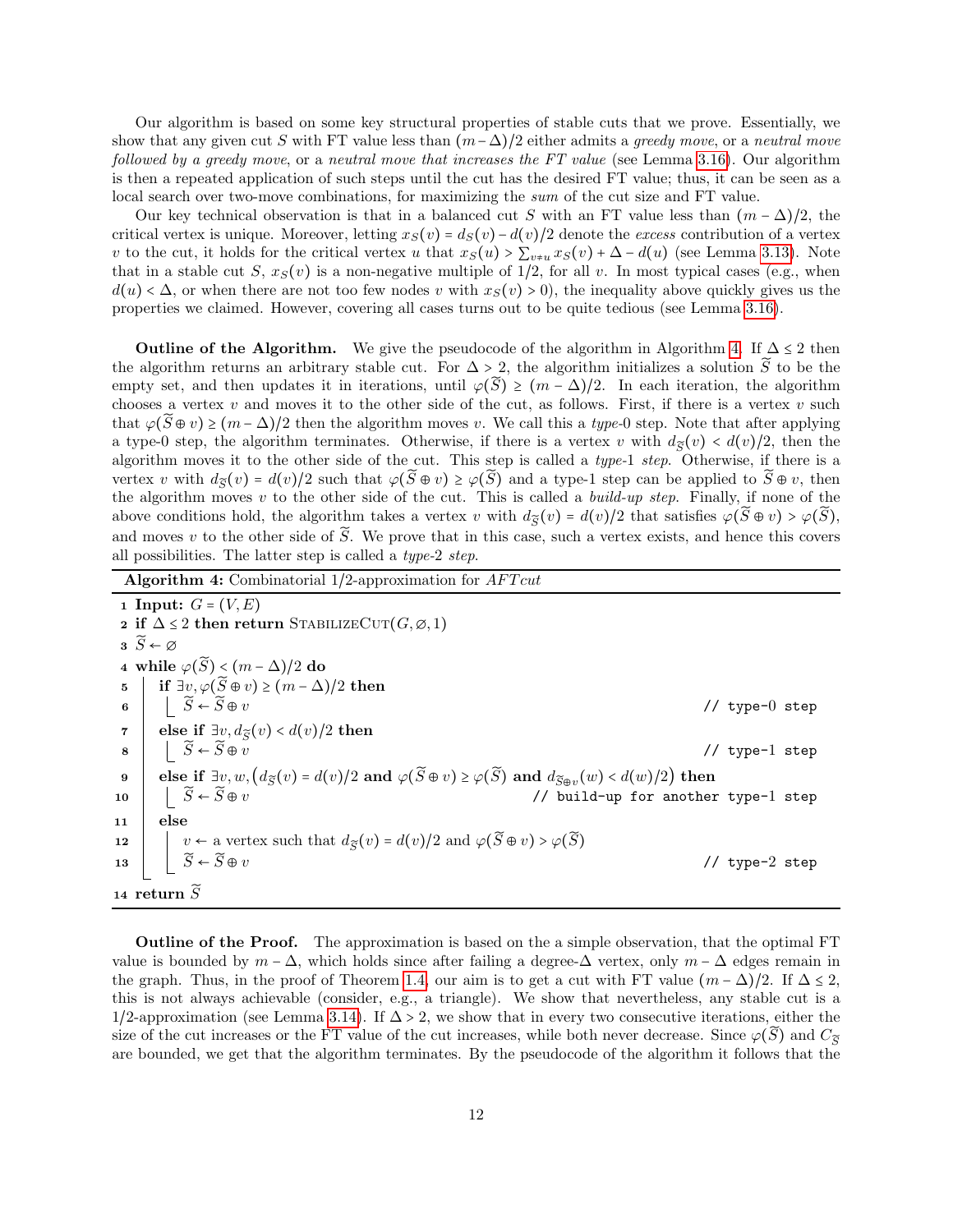algorithm terminates only when  $\varphi(\widetilde{S}) \ge (m - \Delta)/2$ , i.e.,  $\widetilde{S}$  is a 1/2-approximation.

The approximation is based on the following simple observation, which holds since after failing a degree- $\Delta$ vertex, only  $m - \Delta$  edges remain in the graph.

<span id="page-12-3"></span>**Observation 3.11.** Let  $S^*$  be an optimal AFT cut in a graph G. It holds that  $\varphi(S^*) \leq m - \Delta$ .

We use the following notation.

**Definition 3.12** (excess). The excess of a vertex v in a cut  $S \subseteq V$  is  $x_S(v) = d_S(v) - d(v)/2$ .

Note that for a stable cut S (see Section [2\)](#page-3-0),  $x_S(v) \ge 0$  for every  $v \in V$ . In addition, if  $d(v)$  is even, then  $x_S(v)$  is an integer. Otherwise,  $x_S(v) = a + 1/2$  for some integer a. Now, we prove the properties that are required for showing the correctness of our algorithm.

<span id="page-12-0"></span>**Lemma 3.13.** Let S be a stable cut in a graph  $G = (V, E)$  such that  $\varphi(S) < (m - \Delta)/2$ . Then S has a unique critical vertex vertex u, and u satisfies

<span id="page-12-1"></span>
$$
d_S(u) > \sum_{v \neq u} x_S(v) + \Delta - d(u)/2.
$$
 (5)

Moreover, u has a neighbor w in its opposite side of the cut, which satisfies  $x_S(w) = 0$ .

*Proof.* First, we show that S has a unique critical vertex. Since for every vertex v,  $d_S(v) = d(v)/2 + x_S(v)$ and  $\sum_{v \in V} d(v)/2 = m$ , we get that

<span id="page-12-2"></span>
$$
C_S = \frac{1}{2} \sum_{v \in V} d_S(v) = \frac{1}{2} \sum_{v \in V} \left( \frac{d(v)}{2} + x_S(v) \right) = \frac{m}{2} + \sum_{v \in V} \frac{x_S(v)}{2} \tag{6}
$$

Let u be a critical vertex, and assume, without loss of generality, that  $u \in S$  (otherwise we swap S and  $V-S$ ). On one hand, we have  $\varphi(S) = C_S - d_S(u) = m/2 + \sum_{v \in V} x_S(v)/2 - d_S(u)$ , and on the other hand, we have  $\varphi(S) < (m - \Delta)/2$ , which together imply:

$$
m/2 + \sum_{v \in V} x_S(v)/2 - d_S(u) < (m - \Delta)/2.
$$

After a rearrangement, the latter implies [\(5\)](#page-12-1). Using  $d_S(u) = d(u)/2 + x_S(u)$  in (5) and simplifying, we get  $x_S(u) > \sum_{v \neq u} x_S(v) + \Delta - d(u) \ge \sum_{v \neq u} x_S(v)$ . Since u is an arbitrary critical vertex, this implies that u is the only critical vertex of S.

Next, let us show that there is a neighbor  $w \in V - S$  of u (recall that  $u \in S$ ) with  $x_S(w) = 0$ . Assume to the contrary that for every  $v \notin S$  such that  $\{u, v\} \in E$ , it holds that  $x_S(v) \geq 1/2$  (recall that S is stable, and hence  $x_S(v)$  is a non-negative integer multiple of 1/2). Using [\(6\)](#page-12-2), this implies:

$$
C_S = \frac{m}{2} + \sum_{v \in V} \frac{x_S(v)}{2} \ge \frac{m}{2} + \frac{1}{2} \left( x_S(u) + \sum_{v:\{u,v\} \in \delta(S)} x_S(v) \right)
$$
  

$$
\ge \frac{m}{2} + \frac{1}{2} \left( x_S(u) + \frac{d_S(u)}{2} \right) \ge \frac{m}{2} + x_S(u) ,
$$

where we use  $d_S(u) = |\{v : \{u, v\} \in \delta(S)\}|$  in the second inequality, and  $d_S(u) = d(u)/2 + x_S(u) \ge 2x_S(u)$ , in the third one. Since  $u$  is the critical vertex of  $S$ , this gives that

$$
\varphi(S) = C_S - d_S(u) \ge \frac{m}{2} + x_S(u) - d_S(u) = \frac{m}{2} - \frac{d(u)}{2} \ge (m - \Delta)/2,
$$

in contradiction to  $\varphi(S) < (m - \Delta)/2$ . This completes the proof.

 $\Box$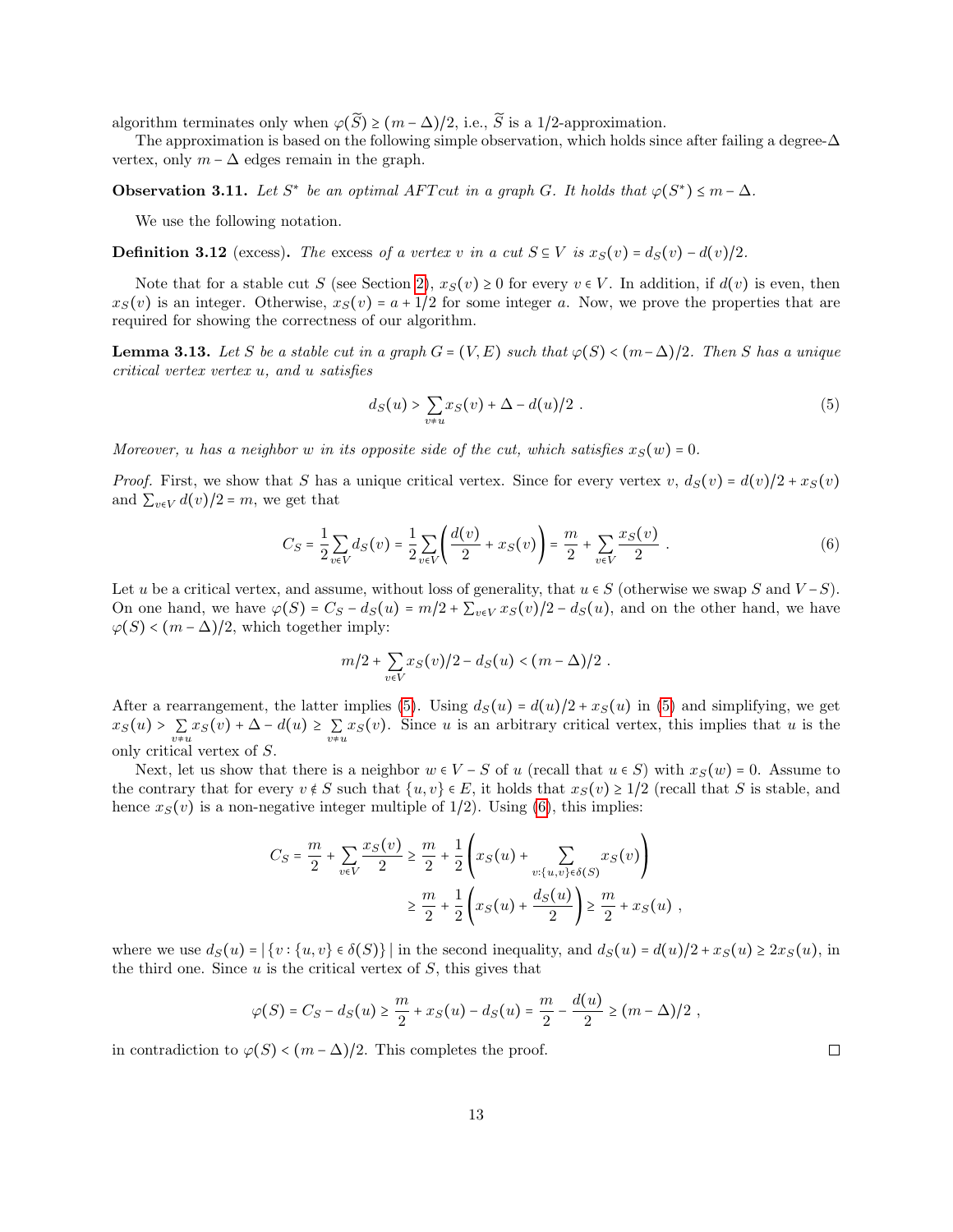We can now show that in the case of  $\Delta \leq 2$ , any stable cut is a 1/2-approximation.

### <span id="page-13-0"></span>**Lemma 3.14.** Every stable cut S in a graph  $G = (V, E)$  with  $\Delta \leq 2$  is a 1/2-approximation for AFT cut.

*Proof.* We assume w.l.o.g. that G is connected, i.e., it is either a path-graph or a cycle-graph. If  $\varphi(S) \geq$  $(m - \Delta)/2$ , then Observation [3.11](#page-12-3) implies that S is a 1/2-approximation. Otherwise, the conditions of Lemma [3.13](#page-12-0) apply, and hence there is a unique critical vertex vertex u, which satisfies  $x_S(u) > \sum_{v \neq u} x_S(v)$ (where we use that  $d_S(u) = x_S(u) + d(u)/2$ ). Since  $\Delta = 2$ , we have  $x_S(v) \le 1$ , for every vertex v, and hence  $x_S(v) \leq 1/2$ , for every  $v \neq u$ . It cannot be that there is only one vertex v with  $x_S(v) = 1/2$ , as this would imply that there is only one (odd number) vertex with an odd degree. In addition, if there are two vertices  $v, v' \in V - u$  such that  $x_S(v) = x_S(v') = 1/2$ , we get a contradiction to  $x_S(u) > \sum_{v \neq u} x_S(v)$ . Therefore  $x_S(u) = 1$ , and  $x_S(v) = 0$ , for every  $v \neq u$ , which implies that all degrees are even, i.e., G is a cycle graph. The uniqueness of the critical vertex also implies that  $d_S(u) = 2$  and  $d_S(v) = 1$ , for all  $v \neq u$ ; therefore, we have  $C_S = (2 + n - 1)/2 = (n + 1)/2$ ,  $\varphi(S) = C_S - d_S(u) = (n - 3)/2$ , and n is odd. Note that for every cut S' of an odd cycle, there is at least one edge that does not cross the cut, which means that  $\varphi(S') \leq m - \Delta - 1$ . Since  $\varphi(S) = (n-3)/2 = (m-3)/2 = (m - \Delta - 1)/2$ , we have that S is a 1/2-approximation.

In the following lemma, we show that given a cut  $S$  with a unique critical vertex  $u$ , it holds that  $\varphi(S \oplus w) \geq \varphi(S)$  for every vertex w with  $x_S(w) = 0$  which is not in the same side of the cut as u. Therefore, if the algorithm cannot apply a build-up step, it means that for every w as described above,  $S \oplus w$  is a stable cut.

<span id="page-13-3"></span>**Lemma 3.15.** Let S be a stable cut in a graph  $G = (V, E)$  with a unique critical vertex  $u \in S$ . Let  $w \notin S$ with  $x_S(w) = 0$ . Then,  $\varphi(S \oplus w) \geq \varphi(S)$ .

Proof. By definition, it holds that

<span id="page-13-2"></span>
$$
\varphi(S \oplus w) = C_{S \oplus w} - \max_{v \in V} d_{S \oplus w}(v) = C_S - \max_{v \in V} d_{S \oplus w}(v) , \qquad (7)
$$

where we use  $C_{S\oplus w} = C_S - d_S(w) + d_{S\oplus w}(w)$  (Observation [2.5\)](#page-5-2), and  $d_S(w) = d_{S\oplus w}(w) + 2x_S(w) = d_{S\oplus w}$ . We have that  $d_{S\oplus w}(u) \leq d_S(u)$ , since if  $\{u, w\} \in E$  then  $d_{S\oplus w}(u) = d_S(u) - 1$ , and otherwise  $d_{S\oplus w}(u) = d_S(u)$ . For every other vertex  $v \neq u$ , we have that  $d_{S\oplus w}(v) \leq d_{S}(v)+1 \leq d_{S}(u)$ , where the last inequality holds since u is the unique critical vertex of S, i.e.,  $d_S(v) < d_S(u)$ . Altogether, we have that  $\max_{v \in V} d_{S \oplus w}(v) \leq d_S(u)$ , which, together with (7) implies that  $\varphi(S \oplus w) > Cs - d_S(u) = \varphi(S)$ , as claimed. which, together with [\(7\)](#page-13-2) implies that  $\varphi(S \oplus w) \geq C_S - d_S(u) = \varphi(S)$ , as claimed.

Now, we show that if the conditions for the type-0, type-1 and build-up steps do not hold, then Algorithm [4](#page-11-0) can apply the type-2 step. It holds that  $\varphi(\widetilde{S}) < (m - \Delta)/2$  because otherwise the algorithm terminates. Since the algorithm does not apply a type-1 step, we get that  $\widetilde{S}$  is a stable cut and Lemma [3.13](#page-12-0) implies that  $\tilde{S}$  has a unique critical vertex u. In addition, for every vertex w which is not in the same side of the cut as u with  $x_{\tilde{S}}(w) = 0$ , it holds that  $\tilde{S} \oplus w$  is a stable cut that satisfies  $\varphi(\tilde{S} \oplus w) < (m - \Delta)/2$  (otherwise the algorithm can apply a type-0 or a build-up step). We show that there is a neighbor v of u with  $x_{\tilde{S}}(v) = 0$ , such that moving v to the other side increases the FT value of  $\widetilde{S}$ , therefore Algorithm [4](#page-11-0) can apply a type-2 step by choosing  $v$ .

<span id="page-13-1"></span>**Lemma 3.16.** Let S be a stable cut in a graph  $G = (V, E)$  with  $\Delta > 2$ , such that  $\varphi(S) < (m - \Delta)/2$ . Denote the unique critical vertex of S by u, assume w.l.o.g. that  $u \in S$  and assume that for every vertex  $w \notin S$  with  $x_S(w) = 0$ ,  $S \oplus w$  is a stable cut and satisfies  $\varphi(S \oplus w) < (m - \Delta)/2$ . Then there is a vertex v with  $x_S(v) = 0$ such that  $\varphi(S \oplus v) > \varphi(S)$ .

*Proof.* Let us choose a vertex  $v \in N(u) \setminus S$  with  $x_S(v) = 0$  (where  $N(u)$  is the neighborhood of u), as follows: if there is a vertex  $w \in V$  such that  $x_S(u), x_S(w) > 0$ , while  $x_S(w') = 0$ , for all  $w' \notin \{u, w\}$ , and there is a vertex  $w' \in (N(v), N(w))$ .  $S(v'')$  is a pointble point a proposite side and a pap pointble there is a vertex  $w' \in (N(u) \setminus N(w)) \setminus S$  (w' is a neighbor of u on its opposite side, and a non-neighbor<br>  $\epsilon$ <sub>5</sub>(w) than let u we (with that u (w) 0) Otherwise with an exhitance of  $N(x) \cdot S$  with u (w) 0 (as of w), then let  $v = w'$  (note that  $x_S(v) = 0$ ). Otherwise, pick an arbitrary  $v \in N(u) \setminus S$  with  $x_S(v) = 0$  (as provided by Lemma [3.13\)](#page-12-0). Let u' be the unique critical vertex in  $S \oplus v$  (by Lemma 3.13). We claim that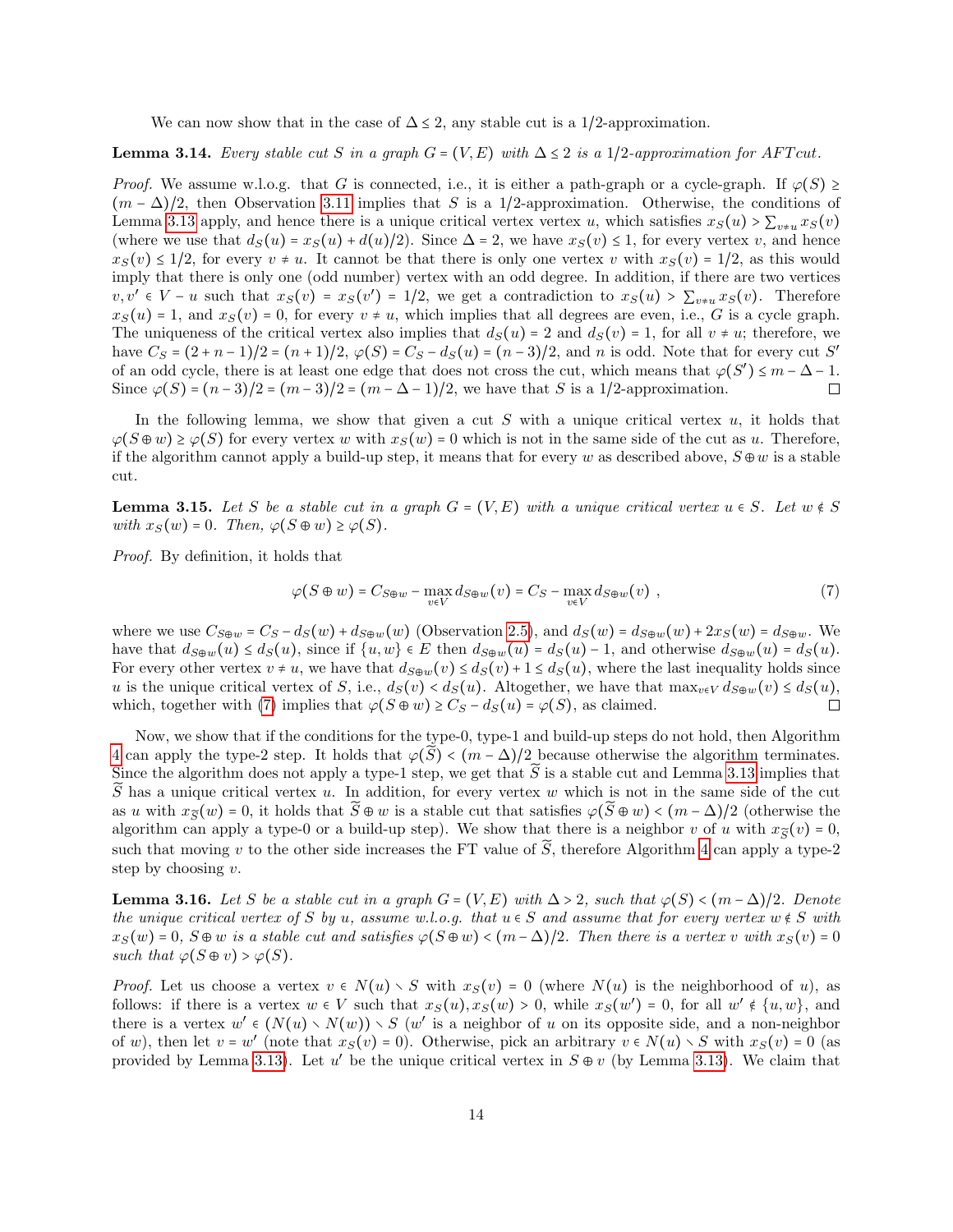$u' = u$ . Before proving the claim, let us see how it implies the lemma. By Observation [2.5,](#page-5-2)  $C_{S \oplus v} \geq C_S$ , and  $d_{S\oplus v}(u) = d_S(u) - 1$ , thus  $u' = u$  implies that  $\varphi(S\oplus v) = C_{S\oplus v} - d_{S\oplus v}(u) > C_S - d_S(u) = \varphi(S)$ , and the lemma follows.

Assume henceforth, towards a contradiction, that  $u' \neq u$ . By Lemma [3.13,](#page-12-0) we have

<span id="page-14-0"></span>
$$
d_S(u) > \sum_{w \neq u} x_S(w) + \Delta - \frac{d(u)}{2} . \tag{8}
$$

Note that since the cut S is stable,  $x_S(w) \ge 0$  holds for all vertices, and if  $x_S(w) > 0$ , then  $x_S(w) \ge 1/2$ . Let us study the value of  $X = \sum_{w \neq u} x_S(w)$ .

**Case 1.** If  $X \ge x_S(u') + 1$ , then we have, via [\(8\)](#page-14-0), that

$$
d_S(u) > x_S(u') + 1 + \Delta - d(u)/2
$$
  
\n
$$
\ge x_S(u') + 1 + d(u')/2 = d_S(u') + 1 \ge d_{S\oplus v}(u')
$$
,

where we use  $\Delta - d(u)/2 \ge \Delta/2 \ge d(u')/2$ , and  $d_S(u') = x_S(u') + d(u')/2$ . This, however, implies that  $d_{S\oplus v}(u) = d_S(u) - 1 \geq d_{S\oplus v}(u')$ , which contradicts that u' is the unique critical vertex of  $S \oplus v$ ; therefore,  $X \leq x_S(u') + 1/2.$ 

**Case 2.** If  $X = x_S(u') + 1/2$ , then there is a vertex  $u'' \notin \{u, u'\}$  such that  $x_S(u'') = 1/2$ , and for every  $w \notin \{u, u', u''\}, x_S(w) = 0.$  Using this in [\(8\)](#page-14-0), we have

$$
d_S(u) > x_S(u') + 1/2 + \Delta - d(u)/2.
$$

Let us show that  $\Delta - d(u)/2 \ge d(u')/2 + 1/2$ , which would imply that the right-hand side above is at least  $d(u)$ ,  $d(u')$  and  $d(u)$  and  $d(u)$  and  $d(u)$  and  $d(u)$  and  $d(u)$  and  $d(u)$  and  $d(u)$  and  $d(u)$  and  $d(u)$  and  $d(u)$  and  $d(u$  $d_S(u')$ +1. Assume, towards a contradiction, that  $\Delta < (d(u') + d(u) + 1)/2$ , which implies that  $d(u) = d(u') = \Delta$ . Recall that  $x_S(u'') = 1/2$ , implying that  $d(u'')$  is odd. For every vertex  $w \notin \{u, u', u''\}$ , we have  $x_S(w) = 0$ , hence  $d(w)$  is over This implies that we have an add number of add damage vertices (since  $d(x)$ ),  $d(x')$ ) hence  $d(w)$  is even. This implies that we have an odd number of odd-degree vertices (since  $d(u) = d(u')$ ), which is impossible. Thus, we again have  $d_S(u) > d_S(u') + 1 \geq d_{S\oplus v}(u')$ , which contradicts the fact that  $u'$ is the unique critical vertex of  $S \oplus v$ .

**Case 3.** We conclude that  $X = x_S(u')$ . It immediately follows that all vertices  $w \notin \{u, u'\}$  have  $x_S(w) = 0$ . We also have the following property.

<span id="page-14-1"></span>**Claim 3.17.** Every crossing edge is adjacent to either u or u', the latter only when  $x_S(u') > 0$ .

*Proof.* Let  $w \notin S \cup \{u, u'\}$ . We have that  $x_S(w) = 0$  and  $w \notin S$ , so by our assumption,  $S \oplus w$  is a stable cut.<br>The latter implies that there cannot be an adm (w w')  $\in E$  for  $w \notin S$ , and  $\in S$ , such that  $x(G') = 0$  since The latter implies that there cannot be an edge  $\{w, w'\} \in E$  for  $w \notin S$ ,  $w' \in S$ , such that  $x_S(w') = 0$ , since we would then have  $d_{S@w}(w') < d(w')/2$ , contradicting the assumption that  $S \oplus w$  is stable. However, each expectation of the stable of the stable of the stable of the stable of the stable of the stable of the stable of the vertex w with  $x_S(w) = 0$  has exactly half of its neighbors in the opposite side of the cut. This can only happen if w is isolated or its only neighbors in the opposite side are u and, possibly,  $u'$ . The latter can only happen when  $x_S(u') > 0$ .  $\Box$ 

To proceed, we consider two cases for  $x_S(u')$ .

**Case 3.1.** Consider the case  $x_S(u') = 0$ ; then, the only vertex w with  $x_S(w) > 0$  is u. The argument above implies that there is no vertex  $w$  on the same side of the cut as  $u$ , since otherwise  $w$  would be an isolated vertex. Thus, we have  $S = \{u\}$ , and each vertex in  $V - S$  is adjacent to u and has exactly one neighbor in  $V-S$ , i.e., for every  $w \neq u$ ,  $d(w) = 2$ . Since  $\Delta > 2$ , we have that  $d_S(u) = d(u) > 2$ , therefore  $d_{S\oplus v}(u) \geq 2$  and it follows that  $d_{S\oplus v}(u) = \max_{w \in V} d_{S\oplus v}(w)$ . This, however, contradicts the assumption that u' is the unique critical vertex in  $S \oplus v$ , and that  $u' \neq u$ .<br>Case 2.2. If  $x'(u') > 0$ , then there are true possibility

**Case 3.2.** If  $x_S(u') > 0$ , then there are two possibilities: either u' is on the same side of the cut as u or it is on the other side.

**Case 3.2.1.** If  $u, u'$  are on the same side of the cut, then by a similar reasoning as above,  $S = \{u, u'\}$ . In  $S \oplus v$ , we have  $d_{S \oplus v}(u) = d_S(u) - 1$ , and  $d_{S \oplus v}(u') \leq d_S(u') \leq d_S(u) - 1$ , where the last inequality holds since u is the unique critical vertex of S. We conclude that  $d_{S\oplus v}(u') \leq d_{S\oplus v}(u)$ , which contradicts the assumption that  $u'$  is the unique critical vertex of  $S \oplus v$ , and  $u' \neq u$ .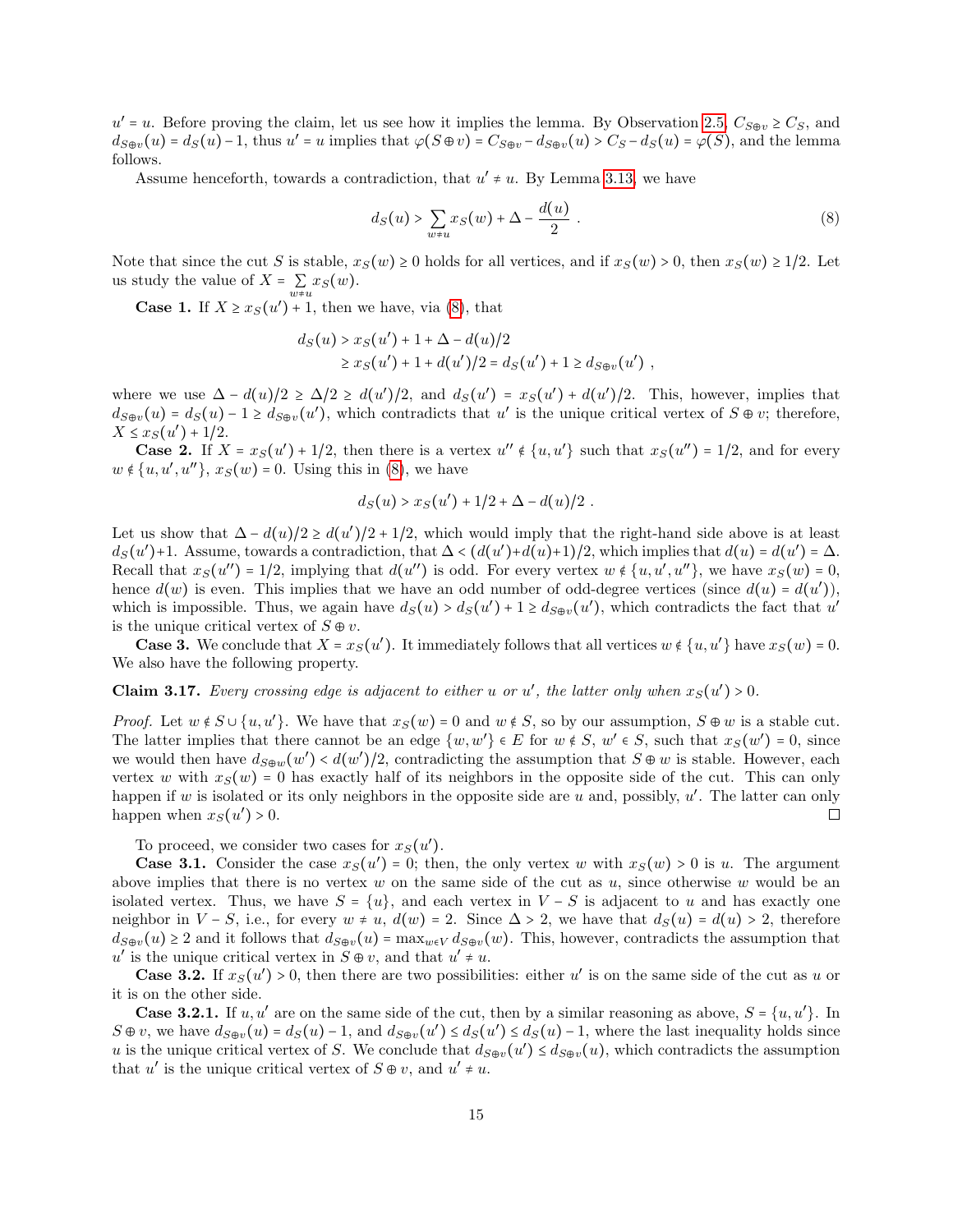**Case 3.2.2.** It remains to consider the case when  $x_S(u') > 0$ , and u and u' are on opposite sides of the  $S_1$ . Becall that in this case, we' are the only unitions with positive groups have the choice of u cut S. Recall that in this case,  $u, u'$  are the only vertices with positive excess, hence, by the choice of v, if  $Q = (N(u) \setminus N(u')) \setminus S \neq \emptyset$ , then  $v \in Q$ . We show that  $Q = \emptyset$ . Assume the opposite, i.e.,  $Q \neq \emptyset$ , and  $v \in Q$ . Since  $d(u)$  and  $d(u')$  have the same parity (all other degrees in the graph are even), we have that  $x_S(u) \ge x_S(u') + 1$ . Since  $\{v, u\} \in E$  and  $\{v, u'\} \notin E$ , we have  $x_{S \oplus v}(u') = x_S(u')$ , and  $x_{S \oplus v}(u) = x_S(u) - 1$ , implying that  $x_{S\oplus v}(u) \ge x_{S\oplus v}(u')$ , which contradicts to the assumption that  $u \ne u'$  and  $u'$  is the unique critical vertex in  $S \oplus v$ . Thus, we have  $Q = \emptyset$ : every neighbor of u in  $V \setminus S$  is also a neighbor of u'. Since for every node  $w \notin \{u, u'\}$ ,  $x_S(w) = 0$ , it follows from Claim [3.17,](#page-14-1) that w has a single crossing edge:  $\{w, u\}$ , if  $w \notin S$  or  $\{w, u'\}$ , if  $w \in S$ . Thus, every vertex in S is adjacent to u', and every vertex in  $V \setminus S$  is adjacent to u. Since  $Q = \emptyset$ , we see that every vertex in  $V \setminus S$  is also adjacent to u' (and to no other vertex in  $\check{V} \setminus S$ ); hence  $\Delta = d(u') \geq d(u)$ .

Claim 3.18.  $d(u) = d(u') = \Delta$ , and for every  $w \notin \{u, u'\}$ ,  $N(w) = \{u, u'\}$ .

*Proof.* We only need to show that  $d(u) = \Delta$ : then, both u and u' are adjacent to all other vertices, and  $R_1$ . Claim 2.17 expressions that  $d(u) \leq \Delta R_1$ .  $R_2$ . (c) By Claim [3.17,](#page-14-1) every such vertex has degree 2. Assume, towards a contradiction, that  $d(u) < \Delta$ . By [\(8\)](#page-14-0), we have that  $x_S(u) > x_S(u') + \Delta - d(u)$ , hence  $x_S(u) > x_S(u') + 1$ . Since  $d(u)$ ,  $d(u')$  have the same parity (all other degrees are even)  $x_S(u) - x_S(u')$  is an integer, and hence  $x_S(u) - x_S(u') \geq 2$ . It holds that  $x_{S\oplus v}(u) \ge x_S(u) - 1$ , and  $x_{S\oplus v}(u') \le x_S(u') + 1$ , i.e.,  $x_{S\oplus v}(u) \ge x_{S\oplus v}(u')$ , which contradicts the assumption that u' is the unique critical vertex of  $S \oplus v$ , and that  $u' \neq u$ .

Recall that for every  $w \notin \{u, u'\}$ , exactly one of  $\{w, u\}$  and  $\{w, u'\}$  crosses S. Since u is the single critical vertex in S, we have  $d_S(u) > d_S(u')$ . If u and u' are not adjacent, then  $d_S(u) + d_S(u') = \Delta$ . The latter implies that  $d_S(u') < \Delta/2 = d(u')/2$ , contradicting to the assumption that S is a stable cut. Thus,  $\{u, u'\} \in E$ , and  $d_S(u) \cup d_S(u') \cup d_S(u')$  is equal to be able to the stable cut.  $d_S(u) + d_S(u') = \Delta + 1$ , since the edge  $\{u, u'\}$  is counted in both  $d_S(u)$  and  $d_S(u')$ . By the reasoning above,  $d_S(u') \ge \Delta/2$ , and hence  $d_S(u) \le \Delta/2 + 1$ . Hence,  $\Delta$  is even, and  $d_S(u') = \Delta/2$ , implying that  $x_S(u') = 0$ , which is a contradiction.

Since we got a contradiction in all cases, we conclude that  $u = u'$ , as claimed at the beginning. This completes the proof.  $\Box$ 

We are now ready to prove the main statement about our algorithm.

*Proof of Theorem [1.4.](#page-2-1)* By Lemma [3.14,](#page-13-0) STABILIZECUT gives a 1/2-approximation when  $\Delta \leq 2$ , so we focus on  $\Delta \geq 3$ . First, let us show correctness of the algorithm, that is, if neither of type-0, type-1 or build-up steps applies, then a type-2 step can be applied. Let  $\tilde{S}_i$  denote the cut in the beginning of iteration i. Let i be an iteration where none of the first three steps applies. Assume w.l.o.g. that the critical vertex of  $S_i$  is in  $\widetilde{S}_i$ . Then,  $\widetilde{S}_i$  is stable, for every  $w \notin \widetilde{S}_i$  with  $x_{\widetilde{S}_i}(w) = 0$ ,  $\varphi(\widetilde{S} \oplus w) < (m - \Delta)/2$ , and  $\widetilde{S} \oplus w$  is stable (the latter holds by Lemma [3.15,](#page-13-3) as no build-up step applies). Thus, Lemma [3.16](#page-13-1) holds, so there is a type-2 step.

We show that the algorithm terminates within  $4m + 2$  iterations, giving a cut  $\widetilde{S}$  with  $\varphi(\widetilde{S}) \ge (m - \Delta)/2$ , which by Observation [3.11](#page-12-3) is a 1/2-approximation. Assume, towards a contradiction, that the algorithm does not terminate within  $4m + 2$  iterations, i.e., no type-0 is applied. Since we always have  $\widetilde{S}_{i+1} = \widetilde{S}_i \oplus v$ with  $d_{\tilde{S}_i}(v) \leq d(v)/2$ , Observation [2.5](#page-5-2) implies that  $C_{\tilde{S}_i} \leq C_{\tilde{S}_{i+1}}$ . We also have  $\varphi(S_i) \leq \varphi(S_{i+1})$ , which in type-2 and build-up steps holds by definition, and in type-1 steps holds by Lemma [2.6.](#page-5-1)

Next, we show that in every consecutive pair of iterations, either the cut size or the FT value strictly increases. Formally, for every i, either  $C_{\widetilde{S}_i} < C_{\widetilde{S}_{i+2}}$  or  $\varphi(S_i) < \varphi(S_{i+2})$  holds. If either one of the two iterations is a type-1 step then  $C_{\widetilde{S}_i} < C_{\widetilde{S}_{i+2}}$ , since the cut size never decreases, while it increases in a type-1 start has  $\widetilde{S}_{i+2}$  in a type-1 start has the contract has the contract has two 3 starts step, by Lemma [2.6.](#page-5-1) If neither of the two steps is a type-1 step, then the first one, i, must be a type-2 step: otherwise, it would be a build-up step, which has to be followed by a type-1 step. By the definition of a type-2 step,  $\varphi(\tilde{S}_i) < \varphi(\tilde{S}_{i+1}) \leq \varphi(\tilde{S}_{i+2}).$ 

It follows that after  $4m + 2$  iterations,  $\max\{C_{\widetilde{S}}, \varphi(\widetilde{S})\} > m$ , which gives a contradiction.  $\Box$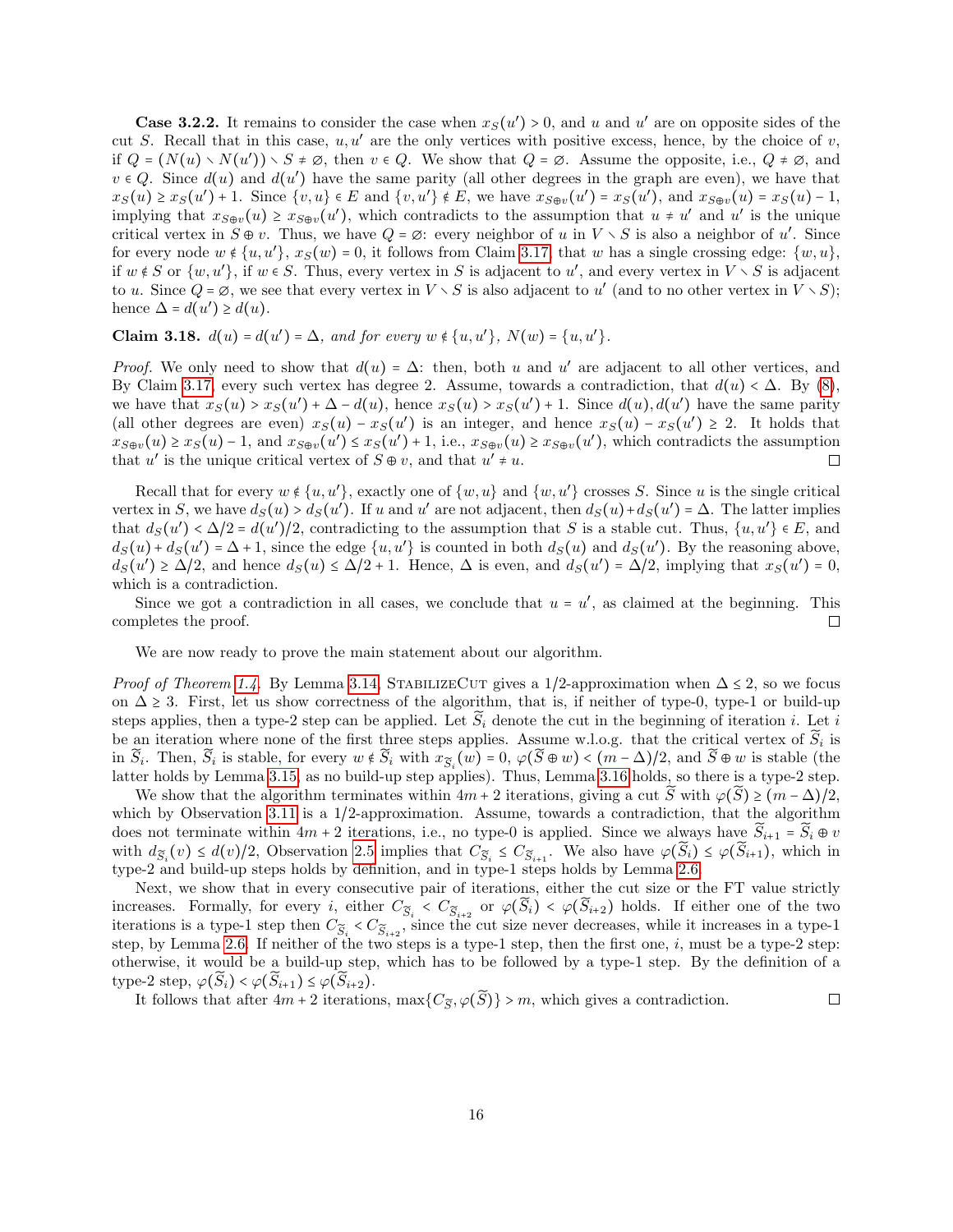## <span id="page-16-0"></span>4 Fault Tolerance Against an Oblivious Adversary

We give an algorithm that approximates the fault tolerant Max-Cut against the oblivious adversary with (constant) k faults within an  $\alpha_{GW}$ -approximation factor. The main idea is to frame the problem as a linear program (LP) with an exponential number of variables, then reduce the number of variables using a solution of its dual (with an exponential number of constraints but a polynomial number of variables). The dual is approximately solved by the ellipsoid algorithm together with an approximate separation oracle that is given by a Max-Cut algorithm. A similar approach has been used, e.g. in [\[35\]](#page-27-11), for an unrelated problem.

**Theorem 1.2.** For every constant  $k > 0$ , there is a polynomial time  $\alpha_{GW}$ -approximation algorithm for fault tolerant Max-Cut on general weighted graphs against an oblivious adversary and k faults.

For simplicity, we present the algorithm for a single fault, and then show how to extend it to any constant number k of faults. The OFT cut problem can be formulated as the following LP,  $(Primal_1)$ , with an exponential number of variables.

$$
\max \sum_{S \subseteq V} P_S \cdot \sum_{e \in \delta(S)} w_e - Z \tag{Primal_1}
$$

$$
\text{s.t.} \quad \sum_{S \subseteq V} P_S \cdot \sum_{v: \{u, v\} \in \delta(S)} w_{\{u, v\}} \le Z \qquad \forall u \in V \tag{9}
$$

$$
\sum_{S \subseteq V} P_S \le 1 \tag{10}
$$

<span id="page-16-5"></span><span id="page-16-4"></span><span id="page-16-3"></span><span id="page-16-2"></span><span id="page-16-1"></span>
$$
0 \le P_S \tag{11}
$$

The variable  $P_S$  represents the probability assigned to the cut  $S \subseteq V$ . The variable Z represents the expected weight that the adversary removes from the graph. Constraints [\(10-](#page-16-2)[11\)](#page-16-3) make  $P<sub>S</sub>$  a probability distribution. In  $(9)$ , for each vertex u, we bound by Z the expected weight that is removed from the cut when u fails. To see that the left hand side is indeed the expected removed weight, note that it equals  $\sum_{S\subseteq V} P_S \cdot d_S(u)$ .

Consider the dual problem of the LP above,  $(Dual_1)$  $(Dual_1)$  $(Dual_1)$ :

$$
\min Y \tag{Dual1}
$$

$$
\text{s.t.} \quad \sum_{\{u,v\} \in \delta(S)} w_{\{u,v\}} - \sum_{u \in V} X_u \sum_{v:\{u,v\} \in \delta(S)} w_{\{u,v\}} \le Y \qquad \qquad \forall S \subseteq V \tag{12}
$$

$$
\sum_{u \in V} X_u \le 1 \tag{13}
$$

<span id="page-16-7"></span><span id="page-16-6"></span>
$$
0 \le X_u \tag{14}
$$

The dual LP captures the following problem: The adversary picks a distribution over the vertices, and the algorithm picks a cut (depending on the choice of the adversary). The goal of the adversary is to choose its distribution (without knowing the cut choice of the algorithm) so as to minimize the expected cut size after a random failure from its distribution.

The dual LP ( $Dual_1$  $Dual_1$ ) has an exponential number of constraints but only  $|V| + 1$  variables. Such LPs can be solved efficiently via the *ellipsoid method* [\[31\]](#page-26-10), given an efficient *separation oracle*. The latter is an algorithm that given an assignment of values to the variables of the LP, reports a violated constraint if the assignment is infeasible, or otherwise reports that it is feasible. For the particular case of  $(Dual<sub>1</sub>)$  $(Dual<sub>1</sub>)$  $(Dual<sub>1</sub>)$ , the ellipsoid algorithm can be viewed as a binary search over the values of  $Y$ , such that in each stage (fixed  $Y$ ), a black-box procedure does a polynomial number of queries to a given separation oracle, and either reports the first solution  $\{X_u\}_{u\in V}$  it finds such that  $\{X_u\}_{u\in V}$ , Y is feasible according to the oracle, or reports that there is no such solution.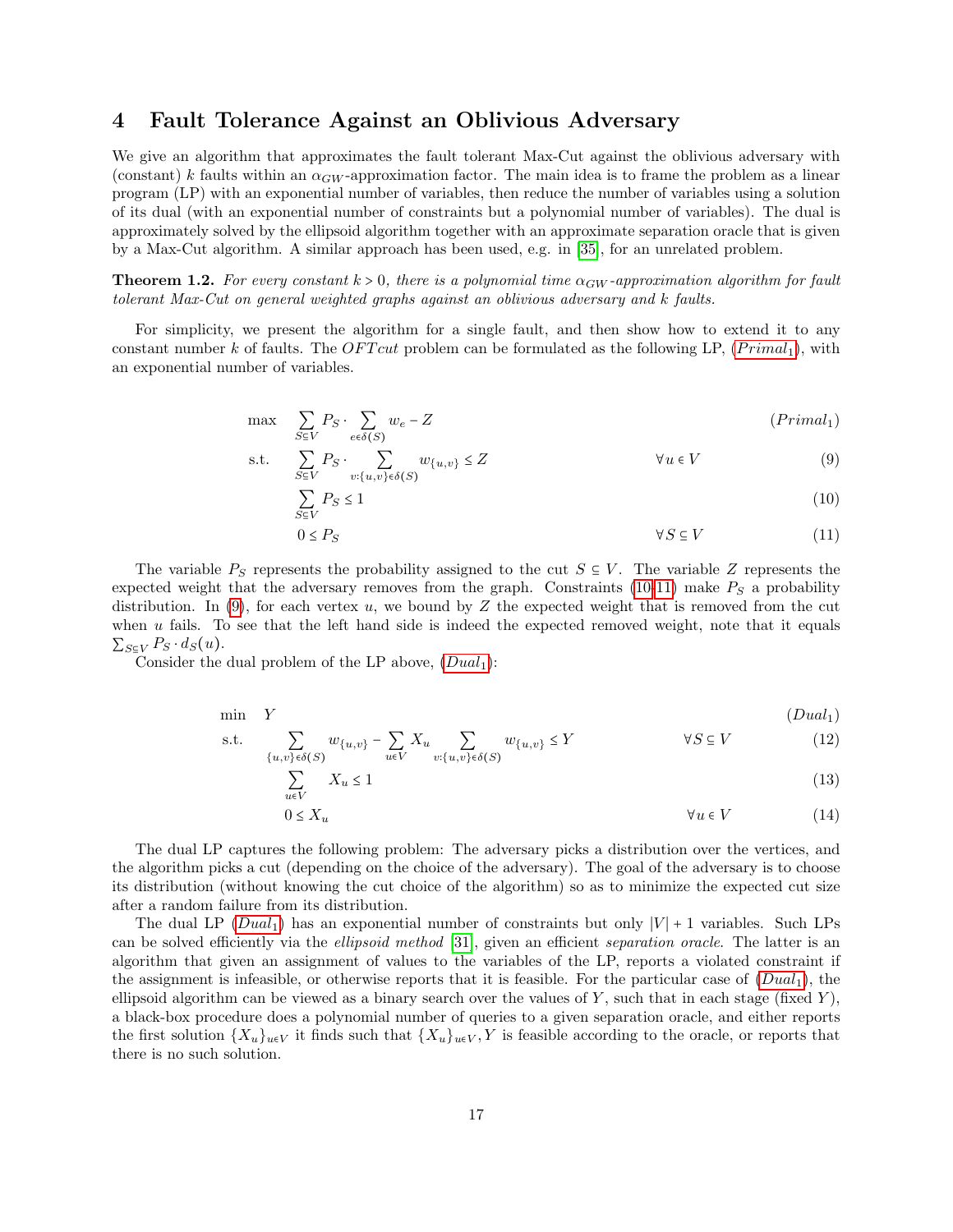Let us see what a separation oracle looks like in our case. For given values  $\{X_u\}_{u\in V}$ ,  $Y$ , let  $G' = (V', E', w')$ be the graph with weights  $w'$  ${Z_{\{u,v\}}} = (1-X_u-X_v)w_{\{u,v\}}$ . With this notation, constraint [\(12\)](#page-16-6) becomes  $C_{S,G'} \leq Y$ . In order to see if a given assignment of variables is feasible, it thus suffices to find a maximum weight cut  $S^*$ in G' and test if  $C_{S^*,G'} \leq Y$ . Since Max-Cut is hard to solve exactly, we use an *approximate separation oracle.*<br>Citien  $(Y)$ , it immediately nature the constraint (12) if it is related and otherwise computes a out Given  $\{X_u\}_{u\in V}$ , Y, it immediately returns the constraint [\(13\)](#page-16-7), if it is violated, and otherwise computes a cut  $S_{ALG}$  in G' using a derandomized variant of the Goemans-Williamson algorithm [\[29,](#page-26-0) [43\]](#page-27-12), which we denote by DERANDOMIZED-GOEMANS-WILLIAMSON. If the size of the cut is larger than  $Y$ , it returns the violated constraint [\(12\)](#page-16-6) corresponding to  $S_{ALG}$ , otherwise it reports that the solution is feasible. In Algorithm [5](#page-17-0) we give the pseudocode of our approximate separation oracle.

Algorithm 5: Approximate separation oracle

<span id="page-17-0"></span>1 Input:  $\{X_u\}_{u\in V}$ ,  $Y, G$ 2 if  $\sum_{u \in V} X_u > 1$  then **3** return violated constraint  $\sum_{u \in V} X_u \le 1$  $4 S_{ALG} \leftarrow \text{DERANDOMIZED-GOEMANS-WILLIAMSON}(G')$ 5 if  $C_{S_{ALG},G'} > Y$  then<br>6 | return violated co **return** violated constraint for subset  $S_{ALG}$ 7 else 8 return feasible

The following lemma shows that the oracle always answers correctly if the assignment is feasible, and even if it incorrectly outputs feasible, the assignment is nearly feasible.

**Lemma 4.1.** Given an assignment  ${X_u}_{u\in V}$ , Y to the variables in  $(Dual_1)$  $(Dual_1)$  $(Dual_1)$  as input to the separation oracle in Algorithm [5,](#page-17-0) it holds that:

- 1. if the assignment is feasible, then the oracle returns feasible,
- 2. if the assignment is infeasible, then either the oracle outputs a violated constraint, or reports feasible, in which case  ${X_u}_{u \in V}$ ,  $Y/\alpha_{GW}$  is feasible.

*Proof.* Let  ${X_u}_{u\in V}$ , Y be an assignment to the variables of  $(Dual_1)$  $(Dual_1)$  $(Dual_1)$ . If it is feasible, then it holds that  $\sum_{u \in V} X_u \le 1$ , and in addition every  $S \subseteq V$  satisfies  $C_{S,G'} \le Y$ , therefore the oracle returns feasible.

If the assignment is infeasible, there are two cases. If  $\sum_{u \in V} X_u > 1$ , the oracle returns this violated constraint. Otherwise, there is a subset  $S' \subseteq V$  such that  $C_{S',G'} > Y$ . Let  $S^*$  be an optimal solution for Max-Cut on G', and note that  $C_{S^*,G'} > Y$ . If  $\alpha_{GW} \cdot C_{S^*,G'} > Y$ , then we also have that  $C_{S_{ALG},G'} > Y$  (since  $S_{ALG}$  is an  $\alpha_{GW}$ -approximate Max-Cut), and the oracle returns the violated constraint for  $S_{ALG}$ .

Otherwise,  $C_{S^*,G'} \leq Y/\alpha_{GW}$ . Since  $S^*$  is an optimal solution for Max-Cut on G', it follows that for every  $S \subseteq V$ , it holds that  $C_{S,G'} \leq Y/\alpha_{GW}$ , i.e., the solution  $\{X_u\}_{u \in V}$ ,  $Y/\alpha_{GW}$  is feasible. П

It is not hard to see that the application of the ellipsoid algorithm on  $(Dual_1)$  $(Dual_1)$  $(Dual_1)$  takes a polynomial time (i.e., at most as much time as it would take with an exact separation oracle), since our approximate oracle is (possibly) incorrect only on the last call from the ellipsoid algorithm (for a given  $Y$ ), when it incorrectly reports a solution as feasible.

The output of the ellipsoid algorithm/binary search is an assignment  $\{X_u\}_{u\in V}$ , Y to the variables of ([Dual](#page-16-5)<sub>1</sub>) such that  $\{X_u\}_{u\in V}$ , Y is feasible according to the oracle, while Y –  $\epsilon$  is infeasible with every assignment to the X variables, where  $\epsilon$  is the precision of the binary search. As observed above, we have that  ${X_u}_{u\in V}$ ,  $Y/\alpha_{GW}$  is feasible, and it follows that if  $Y^*$  is the optimal value of  $(Dual_1)$  $(Dual_1)$  $(Dual_1)$ , then  $Y - \epsilon \leq Y^* \leq Y/\alpha_{GW}$ . Since the ellipsoid algorithm queries the oracle a polynomial number of times, there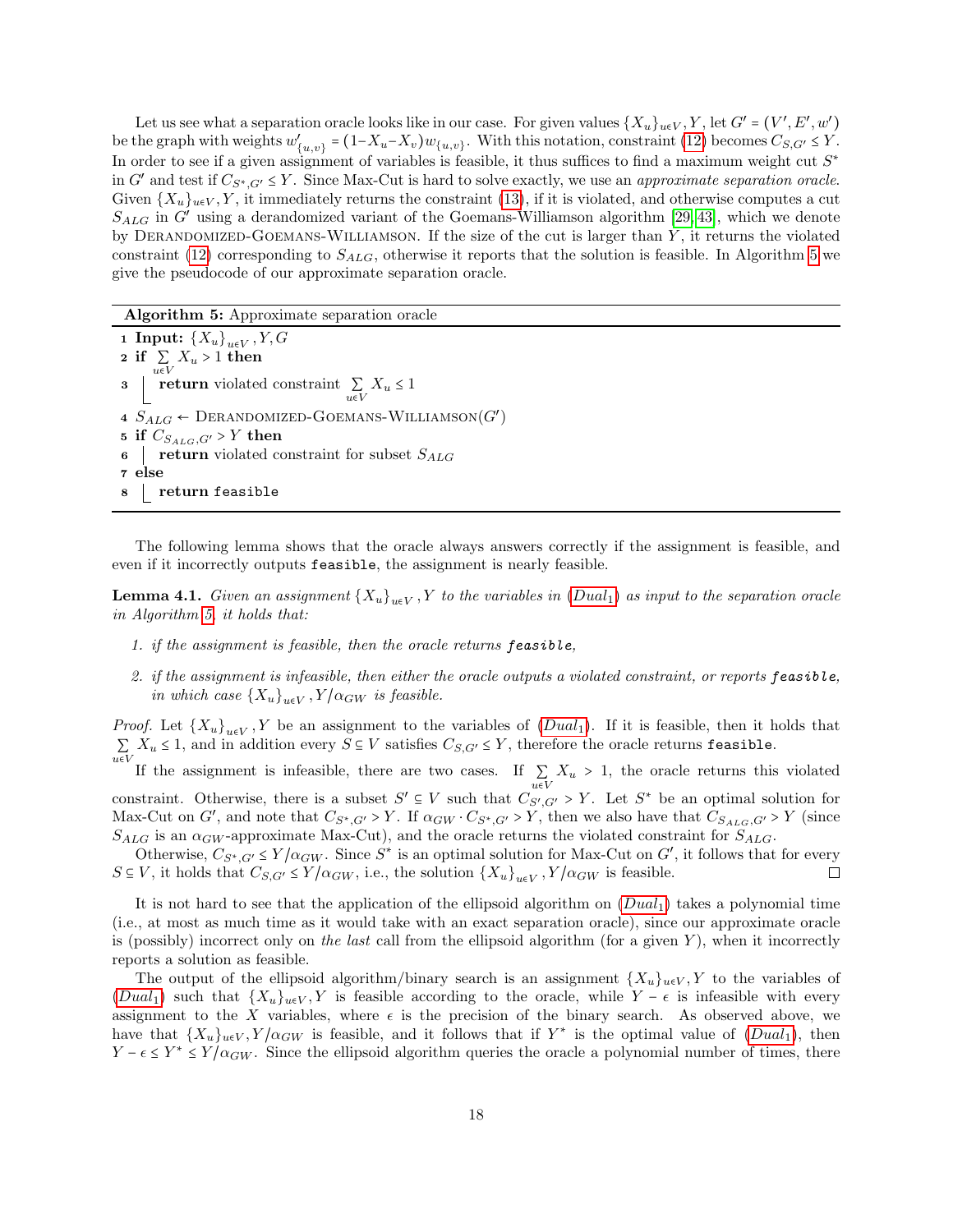is a set  $\mathcal{H} \subseteq 2^V$  of a polynomial number of cuts S, for which constraint [\(12\)](#page-16-6) is queried. Consider a modified variant of  $(Dual_1)$  $(Dual_1)$  $(Dual_1)$ , called  $(Dual_2)$ , where only constraints of cuts in  $H$  are present:

<span id="page-18-0"></span>
$$
\begin{array}{ll}\n\min & Y & \text{(Dual}_2) \\
\text{s.t.} & \sum_{\{u,v\} \in \delta(S)} w_{\{u,v\}} - \sum_{u \in V} X_u \sum_{v:\{u,v\} \in \delta(S)} w_{\{u,v\}} \le Y & \forall S \in \mathcal{H} \\
& \sum_{u \in V} X_u \le 1 & \forall u \in V \\
0 \le X_u & \forall u \in V\n\end{array}
$$
\n(Dual)\_2

Let  $Y_2^*$  be the optimal value of  $(Dual_2)$  $(Dual_2)$  $(Dual_2)$ . Note that  $Y_2^* \leq Y^*$ . Note also that the ellipsoid algorithm returns exactly the same solution  $\{X_u\}_{u\in V}$ , Y, when executed on  $(Dual_1)$  $(Dual_1)$  $(Dual_1)$  and  $(Dual_2)$  (since our algorithm is deterministic, and only constraints in H are queried); hence, we have  $Y - \epsilon \le Y_2^*$ . Finally, let us consider the primal I B conservanting to  $(Dual)$ . the primal LP corresponding to  $(Dual_2)$  $(Dual_2)$  $(Dual_2)$ :

<span id="page-18-1"></span>
$$
\max \sum_{S \in \mathcal{H}} P_S \cdot \sum_{e \in \delta(S)} w_e - Z
$$
\n
$$
\text{s.t.} \sum_{S \in \mathcal{H}} P_S \cdot \sum_{v:\{u,v\} \in \delta(S)} w_{\{u,v\}} \le Z \qquad \forall u \in V
$$
\n
$$
\sum_{S \in \mathcal{H}} P_S \le 1
$$
\n
$$
0 \le P_S \qquad \forall S \in \mathcal{H}
$$

Note that  $(Primal_2)$  is obtained from  $(Primal_1)$  by removing variables  $P_S$  with  $S \notin \mathcal{H}$  (i.e., setting  $P_S = 0$ ).

The new primal has polynomially many constraints and variables, so can be solved in polynomial time. From the arguments above, we have that its optimal value  $Y_2^*$  satisfies  $Y - \epsilon \leq Y_2^* \leq Y^* \leq Y/\alpha_{GW}$ . Recalling that  $Y_2^*$  is the entimal value for the original LD are see that  $Y^*$  is a some proposition (with any that  $Y^*$  is the optimal value for the original LP, we see that  $Y_2^*$  is a  $\alpha_{GW}$ -approximation (with any polynomial precision  $\epsilon$ ).

Extending the proof of Theorem [1.2](#page-2-0) for  $k$  failures In order to extend the algorithm to  $k$  failures, for a constant  $k \in \mathbb{N}$ , all we need to do is to slightly generalize the primal and dual LPs, while the overall structure stays the same. The extension of  $(Primal<sub>1</sub>)$  to the case of k faults is as follows:

$$
\begin{aligned}\n\max \quad & \sum_{S \subseteq V} P_S \cdot \sum_{e \in \delta(S)} w_e - Z \\
\text{s.t.} \quad & \sum_{S \subseteq V} P_S \cdot \sum_{e \in \delta(S), e \cap F \neq \emptyset} w_e \leq Z \\
& \sum_{S \subseteq V} P_S \leq 1 \\
& 0 \leq P_S\n\end{aligned}\n\quad \forall F \in \binom{V}{k}
$$

The corresponding dual problem is as follows.

min Y  
\ns.t. 
$$
\sum_{e \in \delta(S)} w_e - \sum_{F \in {V \choose k}} X_F \sum_{e \in \delta(S), e \cap F \neq \emptyset} w_e \leq Y \qquad \forall S \subseteq V
$$
  
\n
$$
\sum_{F \in {V \choose k}} X_F \leq 1
$$
  
\n
$$
0 \leq X_F \qquad \forall F \in {V \choose k}
$$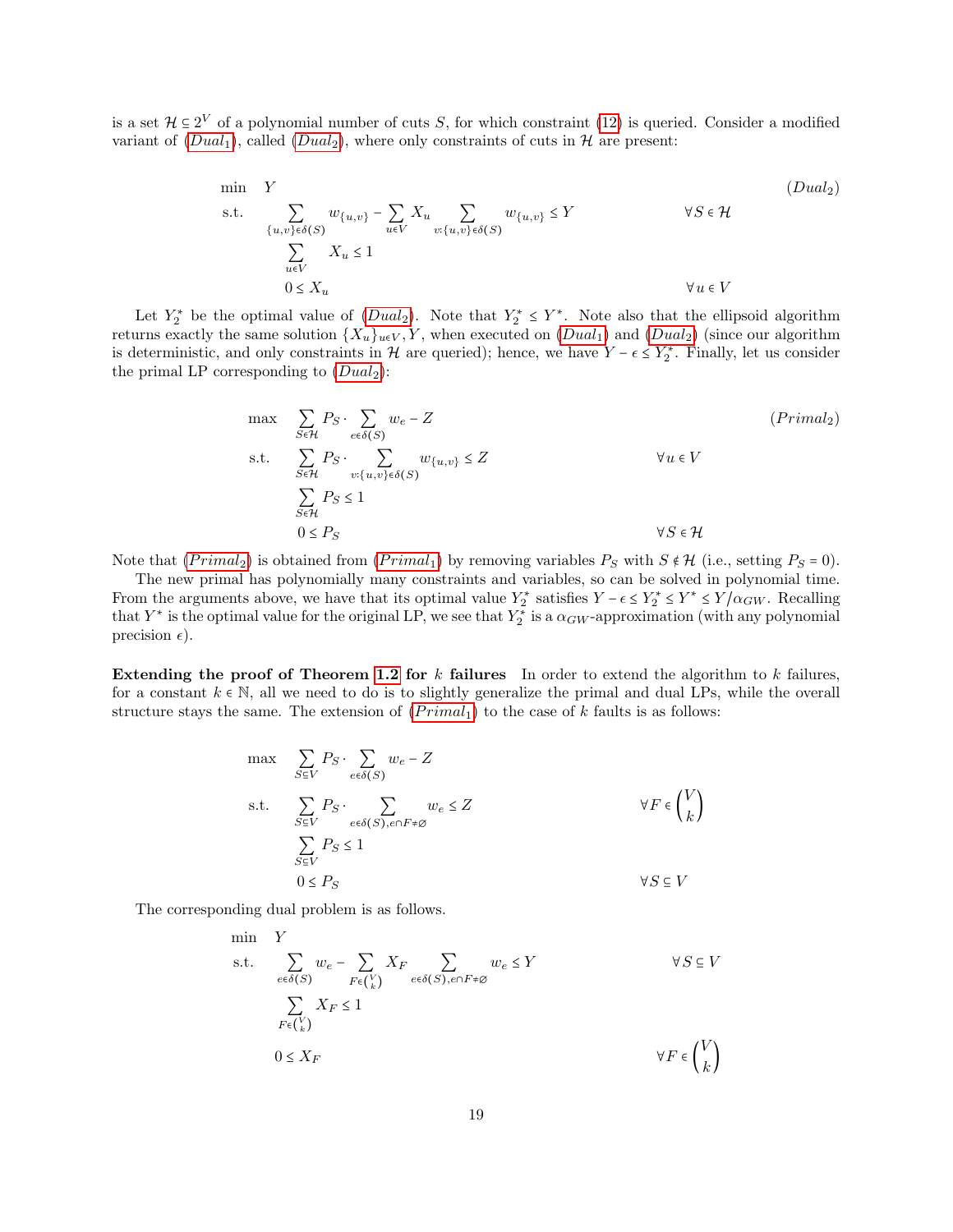The separation oracle is similar to Algorithm [5,](#page-17-0) but defines the weight function of  $G'$  as  $w'$  ${1 \choose {u,v}} = \left(1 - \right)$ 

 $\sum_{\{u,v\}\cap F \neq \varnothing}$  $X_F\left\{\{w_{\{u,v\}}\right\}$ . The rest of the algorithm is the same, and the proof is similar.

## <span id="page-19-0"></span>5 Hardness of Approximation

In this section we show that assuming the Unique Games Conjecture, one cannot approximate AFT cut and  $OFTcut$  within a factor greater than  $\alpha_{GW}$ . Formally, we prove the following:

**Theorem 1.3.** Assuming the Unique Games Conjecture and  $NP \notin BPP$ , there is no polynomial time  $(\alpha_{GW} + \epsilon)$ -approximation algorithm for fault tolerant Max-Cut in unweighted graphs, for any constant  $\epsilon > 0$ . This holds for both adaptive and oblivious adversaries.

In both cases, given an unweighted instance  $G$  of Max-Cut, we construct an unweighted graph  $G'$ , according to Algorithm [6:](#page-19-1) we take the disjoint union of G with a star with  $n = |V|$  leaves and a center  $u^*$ , and add an edge joining  $u^*$  to an arbitrary vertex  $v_1 \in V$ . This completes the construction of G' (see Figure [3\)](#page-19-2). Clearly, this is a polynomial construction.

Algorithm 6: Approximate Max-Cut Using  $AFTcut$ 

<span id="page-19-1"></span>1 Input:  $G = (V, E), V = \{v_1, \ldots, v_n\}$ 2 Let  $G' = (V', E')$  for  $V' = V \cup \{u^*, u_1, \dots, u_n\}$ ,  $E' = E \cup \{\{u^*, u_i\} : i \in [n]\} \cup \{\{u^*, v_1\}\}$ 3 return  $G'$ 

Below, we show for each kind of adversary how to translate a given (approximate) solution to AFT cut or  $OFTcut$  in G' into a solution to Max-Cut in G, which would imply the corresponding inapproximability results, using the fact that Max-Cut is hard to approximate within a factor better than  $\alpha_{GW}$  [\[39\]](#page-27-4). We use the following simple observation.

<span id="page-19-3"></span>**Observation 5.1.** Let  $S \subseteq V$  be a cut in G, and  $S' = S \cup \{u^*\}$ . It holds that in G',  $u^*$  is a critical vertex of  $S' \neq \emptyset$  of  $S' \neq \emptyset$ .  $S'$ , i.e.,  $\varphi(S') = C_{S'-u^*, G'-u^*}$ . For every cut  $S'' \subseteq V'$ , we have  $C_{S''-u^*, G'} = C_{S'' \cap V, G}$ .

The proof follows from the fact that for every vertex  $v \in V'$ ,  $d_{S'}(v) \le n \le d_{S'}(u^*)$ , and that all edges in  $G'-u^*$  belong to  $G$ .

### 5.1 Adaptive Adversary

<span id="page-19-4"></span>First, let us observe that the optimal values of Max-Cut in  $G$  and  $AFTcut$  in  $G'$  are equal.



<span id="page-19-2"></span>Figure 3: The Construction of  $G'$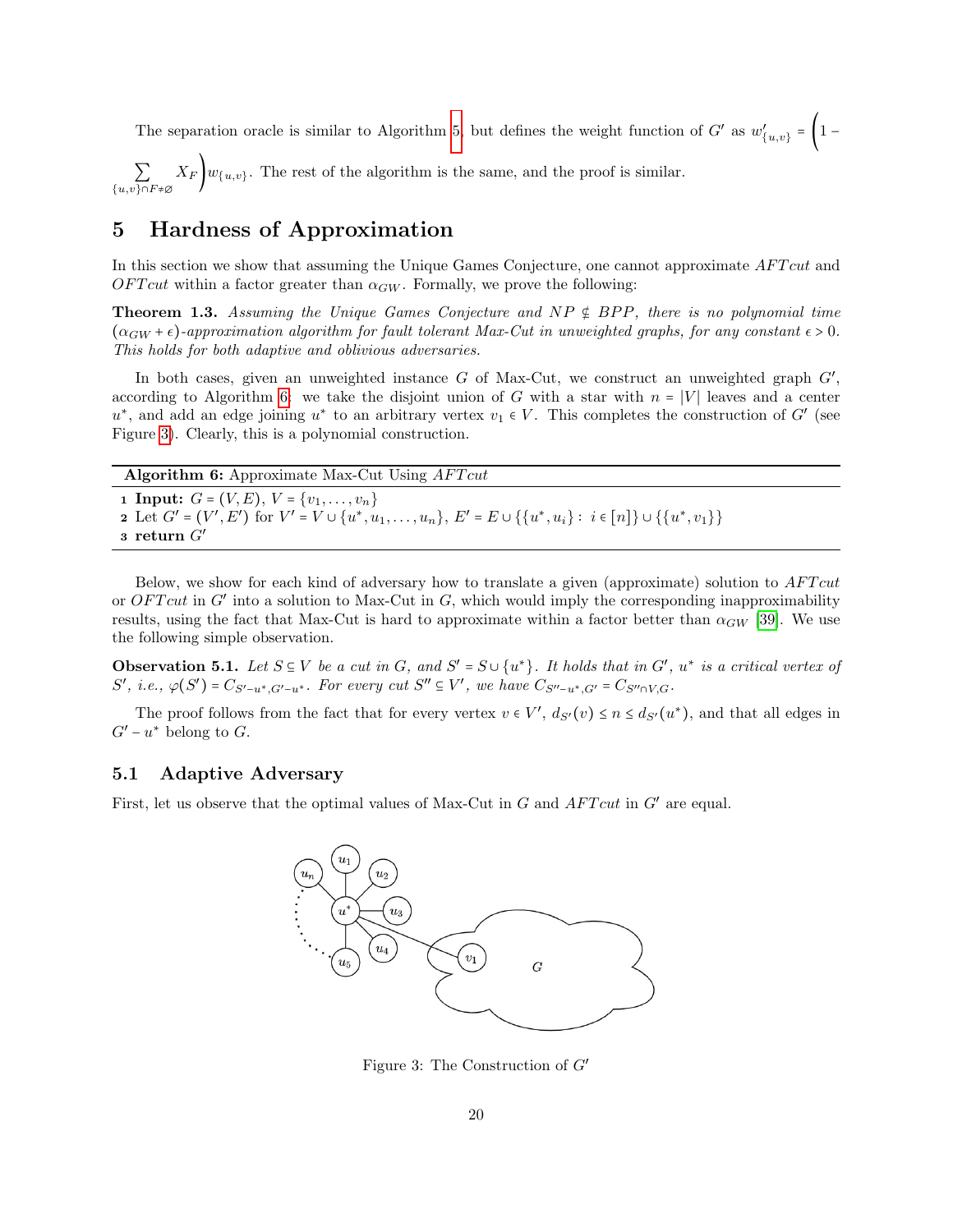**Lemma 5.2.** Let  $S_{ft}^*$  be an optimal AFT cut in G' and  $S_{mc}^*$  be an optimal Max-Cut in G. It holds that  $\varphi(S_{ft}^*, G') = C_{S_{mc}^*, G}.$ 

*Proof.* First, we show that  $\varphi(S_{ft}^*, G') \leq C_{S_{mc}^*,G}$ . This follows since  $C_{S_{ft}^* - u^*, G' - u^*} \geq \varphi(S_{ft}^*, G')$ , and by Observation [5.1,](#page-19-3)  $C_{S_{ft}^* - u^*, G' - u^*} = C_{S_{ft} \cap V, G} \leq C_{S_{mc}^*, G}$ .

Next, let us show that  $\varphi(S_{ft}^*, \dot{G}') \geq C_{S_{mc}^*, G}$ . Let  $S = S_{mc}^* \cup \{u^*\}$ . By Observation [5.1,](#page-19-3) we have that  $\varphi(S_{ft}^*, G') \geq \varphi(S, G') = C_{S-u^*, G'-u^*} = C_{S \cap V, G} = C_{S_{mc}^*, G}.$ 

Proof of Theorem [1.3](#page-2-2) for an Adaptive Adversary. Assume, for contradiction, that we have an  $\alpha$ -approximation algorithm for  $AFTcut$ , for  $\alpha > \alpha_{GW}$ . Let us construct an  $\alpha$ -approximation algorithm for Max-Cut. For any input graph G, construct the graph G', as per Algorithm [6.](#page-19-1) As assumed, we can compute an  $\alpha$ -approximate  $\Lambda FTcut$   $S_{ft}$  in  $G'$ . Let  $S_{ft}^*$  and  $S_{mc}^*$  be optimal solutions for  $\Lambda FTcut$  in  $G'$  and Max-Cut in  $G$  (resp.). By Observation [5.1](#page-19-3) and Lemma [5.2,](#page-19-4) we have  $C_{S_{ft} \cap V, G} = C_{S_{ft} - u^*}, G' - u^* \ge \varphi(S_{ft}, G') \ge \alpha \cdot \varphi(S_{ft}^*, G') = \alpha \cdot C_{S_{tr}^*}$ . Thus, we get an  $\alpha$ -approximation algorithm for Max-Cut, which is impossible under the Unique Games Conjecture and  $NP \neq P$ . The proof extends to randomized algorithms as well (here we also assume  $NP \neq BPP$ , which together with the Unique Games Conjecture excludes better than  $\alpha_{GW}$ -approximation algorithms, including randomized, for Max-Cut).  $\Box$ 

### 5.2 Oblivious Adversary

Here, we rely on the fact that under the assumption of the Unique Games Conjecture and  $NP \neq BPP$ , there is no randomized algorithm that outputs a better than  $\alpha_{GW}$ -approximation for Max-Cut with constant probability.

Again, we begin by showing that the optimal values for  $OFTcut$  in  $G'$  and Max-Cut in G are equal.

<span id="page-20-1"></span>**Lemma 5.3.** Let  $\mathcal{D}^*$  be the distribution of an optimal OFT cut in  $G'$ , and  $S^*_{mc}$  be an optimal Max-Cut in G. It holds that  $\mu(\mathcal{D}^*, G') = C_{S_{mc}^*, G}$ .

*Proof.* Let  $\widetilde{S} = S_{mc}^* \cup \{u^*\}$ , and let  $\mathcal{D}$  be the distribution that assigns probability 1 to  $\widetilde{S}$  and probability 0 to all other with  $S_{mc}$ . ity 0 to all other cuts. By Observation [5.1,](#page-19-3)  $u^*$  is a critical vertex, hence for every vertex  $v \in G'$ , we<br>have  $\mathbb{F}$  [C]  $\qquad \qquad$  [C]  $\qquad \qquad \mathbb{F}$  [C]  $\qquad \qquad$  [Using Observation 5.1 spain we have have  $\mathbb{E}_{S \sim \mathcal{D}}[C_{S-u^*,G'-u^*}] = C_{\widetilde{S}-u^*,G'-u^*} \leq C_{\widetilde{S}-v,G'-v} = \mathbb{E}_{S \sim \mathcal{D}}[C_{S-v,G'-v}]$ . Using Observation [5.1](#page-19-3) again, we have  $\mu(\mathcal{D}^*, G') \geq \mu(\mathcal{D}, G') \geq C_{\widetilde{S}-u^*, G'-u^*} = C_{S_{\text{m.c.}}^*, G}.$ <br>Note that the Observation L<sub>1</sub>, one has  $G$ .

Next, by Observation [5.1,](#page-19-3) we have  $C_{S-u^*,G'-u^*} = C_{S\cap V,G} \leq C_{S_{mc}^*,G}$ , for every cut S from the support of  $\mathcal{D}^*$ , which implies that  $\mu(\mathcal{D}^*, G') \leq \mathbb{E}_{S \sim \mathcal{D}^*}[C_{S-u^*,G'-u^*}] \leq C_{S_{mc}^*,G}$ . This completes the proof.

Proof of Theorem [1.3](#page-2-2) for an Oblivious Adversary. Assume, for a contradiction, that we have an  $\alpha$ -approximation algorithm for  $\overline{OFTcut}$ , for  $\alpha = \alpha_{GW} + \epsilon > \alpha_{GW}$ . We design a randomized approximation algorithm for Max-Cut. Let G be an input to Max-Cut. Construct the graph  $G'$  as per Algorithm [6.](#page-19-1) Let  $\mathcal{D}$  be the distribution of an  $\alpha$ -approximate *OFT cut* in G'. By Lemma [5.3,](#page-20-1) we have  $\mathbb E$  $\mathbb{E}_{S \sim \mathcal{D}}[C_{S-u^*,G'-u^*}] \ge \mu(\mathcal{D}, G') \ge \alpha \cdot C_{S_{mc}^*,G},$ where  $S_{mc}^*$  is a Max-Cut in G. By Observation [5.1,](#page-19-3) it holds that  $C_{S_{ft}-u^*,G'-u^*} = C_{S_{ft} \cap V,G} \leq C_{S_{mc}^*}$  for every cut  $S_{ft}$  in the support of D. Letting  $p = \mathbb{P}\left[C_{S-u^*,G'-u^*} \geq (\alpha - \epsilon/2)C_{S_{\infty}^*}\right]$ , we have

$$
\alpha \cdot C_{S_{mc}^*,G} \leq \mathop{\mathbb{E}}_{S \sim \mathcal{D}} \left[ C_{S-u^*,G'-u^*} \right] \leq p \cdot C_{S_{mc}^*,G} + (1-p) \cdot (\alpha - \epsilon/2) C_{S_{mc}^*,G} ,
$$

implying that  $p \ge \epsilon/2$ . Thus, for a random cut  $S_{ft}$  sampled from D, it holds that  $S_{ft} \cap V$  is an  $(\alpha - \epsilon/2)$ approximation to Max-Cut, with probability  $\epsilon/2$ , where  $\alpha - \epsilon/2 > \alpha_{GW}$ . This contradicts to our assumption about the Unique Games Conjecture and  $NP \neq BPP$ . about the Unique Games Conjecture and  $NP \neq BPP$ .

## <span id="page-20-0"></span>6 The Approximation Factor of a Random Cut

In this section, we study the approximation provided by a random cut for the fault tolerant Max-Cut problem, where a random cut is obtained by including each vertex in the cut independently, with probability 1/2.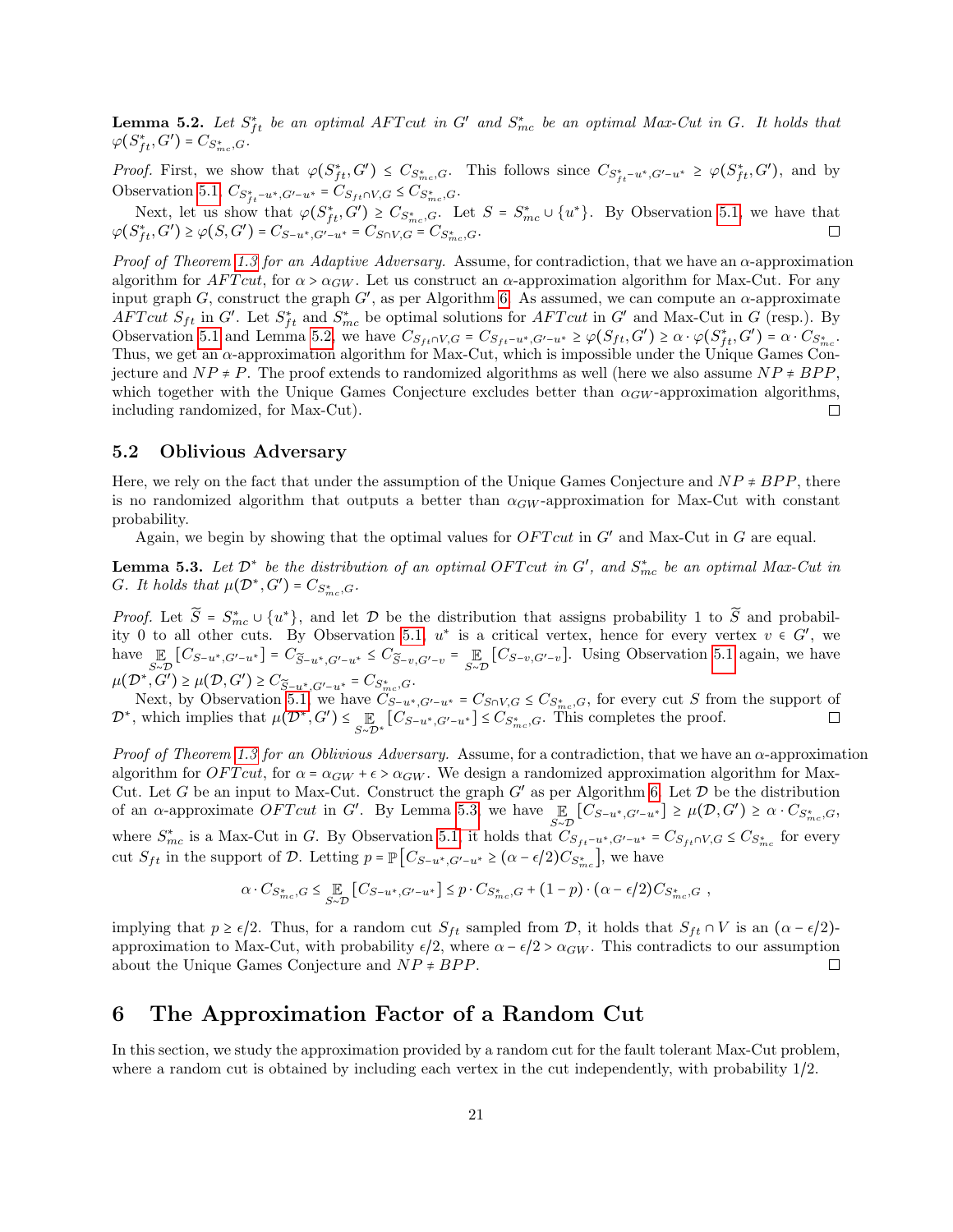

<span id="page-21-1"></span>Figure 4: The Construction for Theorem [6.1.](#page-21-0)

In the case of an adaptive adversary, we show that a random cut cannot achieve an  $\alpha$ -approximation for weighted graphs, with  $\alpha > 1/4$ . Nonetheless, we show that if the input is a *connected* unweighted graph with sufficiently many vertices, then a random cut gives a  $(1/2-\epsilon)$ -approximation. For an oblivious adversary, we show that the uniform distribution over all cuts, which can be seen as a randomized algorithm that outputs a random cut as described above, gives a 1/2-approximation for weighted instances and many faults.

### 6.1 A Negative Result for Adaptive Adversary and Weighted Instances

Here we show that a random cut cannot achieve an approximation factor that is greater than 1/4 for weighted AFT<sub>cut</sub>.

<span id="page-21-0"></span>**Theorem 6.1.** For every  $\epsilon > 0$  and  $n \geq 3/4\epsilon$ , there is an n-vertex graph G such that  $\mathbb{E}[\varphi(S)] \leq (1/4+\epsilon)\varphi(S^*),$ where S is a uniformly random cut S, and  $S^*$  is an optimal AFT cut in G.

*Proof.* Let  $n \geq 4$ , and consider the weighted graph  $G = (V, E, w)$  with  $V = \{v_0, v_1, \ldots, v_{n-1}\}, E = \{e_i =$  $\{v_i, v_{i+1 \mod n}\}$ :  $i = 0, 1, ..., n-1\}$ , and the following weight function:  $w_{e_0} = w_{e_2} = n(n-3)$  (we call these edges heavy), and  $w_{e_i} = 1$ , for  $i \notin \{0,2\}$  (we call these edges light). Thus, G is a weighted cycle with edges of weight 1, except for two non-adjacent edges of weight  $n(n-3)$  (See Figure [4\)](#page-21-1).

Let  $S^*$  be an optimal  $AFTcut$  in G. Note that  $\varphi(S^*) \ge n(n-3)$ , since, e.g.,  $\varphi(\{v_1, v_2\}) = n(n-3)$ . Let S be a random cut, and let  $\mathcal E$  be the event that both edges  $e_0$  and  $e_2$  cross S. We have  $\mathbb P[\mathcal E] = 1/4$ , since the probability for each edge to cross is  $1/2$ , and  $e_0, e_2$  are disjoint, hence independent. Given  $\neg \mathcal{E}$ , i.e., at least one of  $e_0, e_2$ , say,  $e_0$ , does not cross S, we have that  $\varphi(S) \leq n-3$ , since, when we fail an endpoint of  $e_2$ , say,  $v_2$ , there are no heavy crossing edges left. Thus, we have

$$
\mathbb{E}\left[\varphi(S)\right] = \mathbb{E}\left[\varphi(S) \mid \mathcal{E}\right] \cdot \mathbb{P}\left[\mathcal{E}\right] + \mathbb{E}\left[\varphi(S) \mid \neg \mathcal{E}\right] \cdot \mathbb{P}\left[\neg \mathcal{E}\right]
$$
\n
$$
\leq (1/4)\varphi(S^*) + (3/4)(n-3)
$$
\n
$$
= \varphi(S^*) \cdot (1/4 + 3(n-3)/4\varphi(S^*))
$$
\n
$$
\leq \varphi(S^*) \cdot (1/4 + 3/4n) \ .
$$

We get the desired approximation, since  $n \geq 3/4\epsilon$ .

### 6.2 Adaptive Adversary and Unweighted Instances

Here we show that for every  $0 < \epsilon < 1/16$ , a random cut can get a  $(1/2 - \epsilon)$ -approximation for unweighted  $AFTcut$  for every graph G with large enough n.

 $\Box$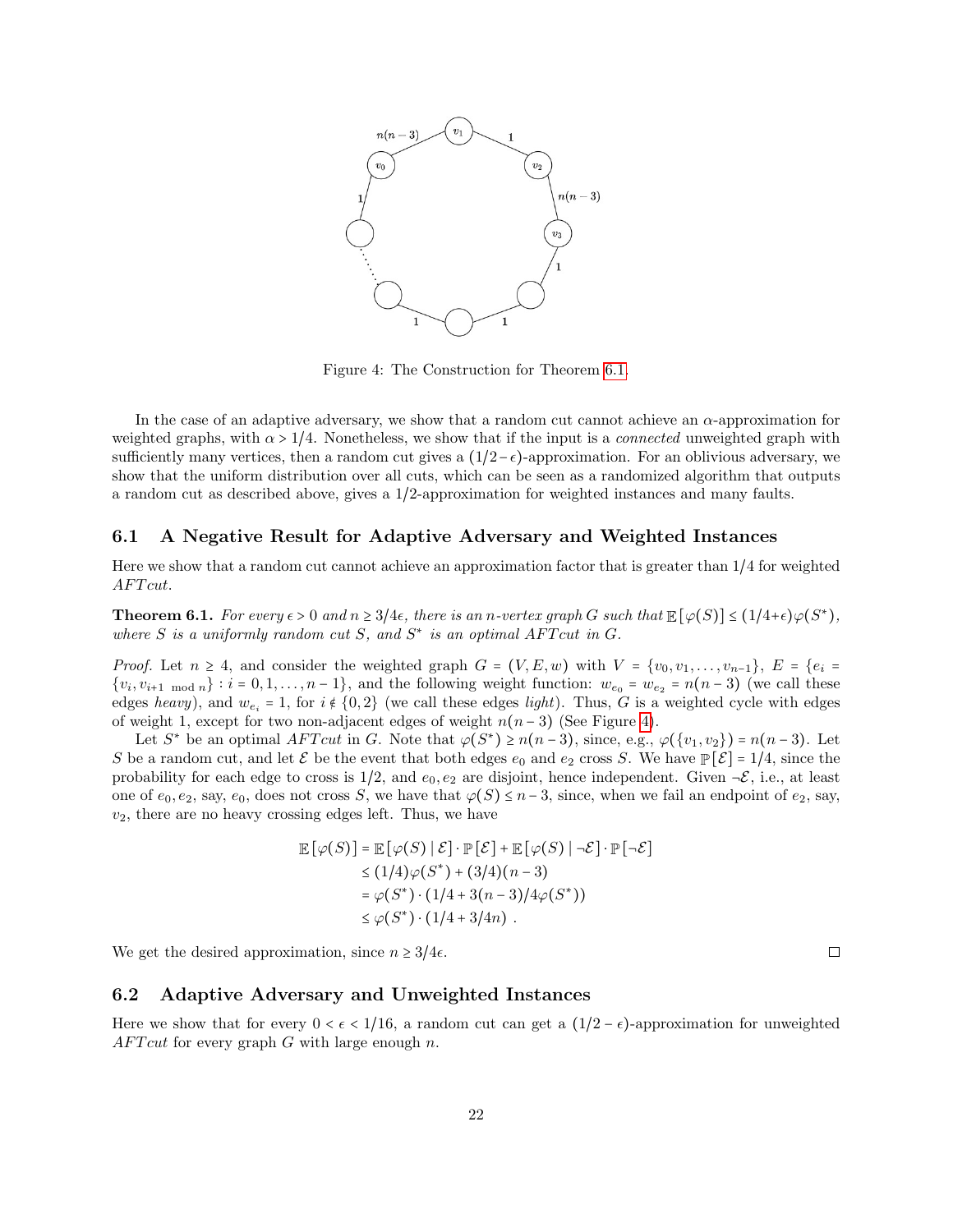**Theorem 6.2.** Let  $0 \leq \epsilon \leq 1/16$ , and let S be a random cut in an unweighted graph  $G = (V, E)$ . If G is connected and n = |V| is large enough (w.r.t.  $\epsilon$ ) then S is a (1/2− $\epsilon$ )-approximation for AFT cut with a single fault in G.

*Proof.* Fix a constant  $0 < \epsilon < 1/16$ . We assume that *n* is sufficiently large w.r.t.  $\epsilon$ . Let  $c = 48/\epsilon^4$ . We also assume that G is connected. In particular,  $m \geq n - 1$ .

Let S be a random cut obtained by sampling every vertex  $v \in V$  independently with probability 1/2. Every edge  $e \in E$  crosses S with probability exactly  $1/2$ , so  $\mathbb{E}[C_{S,G}] = m/2$ .

**Case 1:**  $\Delta < c \log n$ . In this case we have  $\Delta < \epsilon m/2$ , since  $m \geq n - 1 \geq (2c/\epsilon) \log n$ , for large enough n. Thus, we have  $\mathbb{E}[\varphi(S)] = \mathbb{E}[C_{S,G} - \max_{v \in V} d_S(v)] = \mathbb{E}[C_{S,G}] - \mathbb{E}[\max_{v \in V} d_S(v)] \geq m/2 - \Delta \geq (1 - \epsilon)m/2$ , hence we get a  $(1 - \epsilon)/2$ -approximation.

Case 2:  $\Delta \geq c \log n$ . Note that for every vertex  $v \in V$ ,  $\mathbb{E}[d_S(v)] = d(v)/2$ . Thus, for v with  $d(v) > \Delta/2$ , we have  $\mathbb{E}[d_S(v)] > \Delta/4 \ge (c/4) \log n$ . By a Chernoff bound (note that  $d_S(v)$ ) is a sum of independent Bernoulli random variables, one for each adjacent edge of  $v$ ) and the choice of  $c$ , we have:

$$
\mathbb{P}\left[|d_S(v) - d(v)/2| \ge \epsilon^2 \cdot (d(v)/2)\right] \le 2 \cdot \exp(-(\epsilon^4/3) \mathbb{E}\left[d_S(v)\right])
$$
  

$$
\le 2 \cdot \exp(-(\epsilon^4 c/12) \log n) \le 2 \cdot n^{-4}
$$

Let  $\mathcal E$  be the event that  $d_S(v) = (1 \pm \epsilon^2) d(v)/2$  holds for all  $v \in V$  with  $d(v) \ge \Delta/2$ . By the union bound, we have that  $\mathbb E[\mathcal E] \ge 1$ ,  $\mathbb E[\mathcal E] \ge 1$ have that  $\mathbb{P}[\mathcal{E}] \ge 1 - n^{-2}$ . We consider two cases.

.

Case 2.1:  $m > (1 + 2\epsilon)\Delta$ . Recall that  $\mathbb{E}[C_{S,G}] = m/2$ . Thus,

$$
m/2 = \mathbb{E}\left[C_{S,G}\right] = \mathbb{E}\left[C_{S,G} \mid \mathcal{E}\right] \mathbb{P}\left[\mathcal{E}\right] + \mathbb{E}\left[C_{S,G} \mid \neg \mathcal{E}\right] \mathbb{P}\left[\neg \mathcal{E}\right] \leq \mathbb{E}\left[C_{S,G} \mid \mathcal{E}\right] \mathbb{P}\left[\mathcal{E}\right] + m/n^2,
$$

where the last inequality follows because  $\mathbb{P}[\neg \mathcal{E}] \le 1/n^2$ , and  $C_{S,G}$  is bounded by m. Hence,  $\mathbb{E}[C_{S,G} | \mathcal{E}] \mathbb{P}[\mathcal{E}] \ge$  $m/2 - m/n^2 \ge m/2 - 1$ . It then follows that

$$
\mathbb{E}\left[\varphi(S)\right] \geq \mathbb{E}\left[C_{S,G} - \max_{v} d_{S}(v)\right]
$$
\n
$$
\geq \mathbb{E}\left[C_{S,G} - \max_{v} d_{S}(v) | \mathcal{E}\right] \mathbb{P}\left[\mathcal{E}\right]
$$
\n
$$
= \mathbb{E}\left[C_{S,G} | \mathcal{E}\right] \mathbb{P}\left[\mathcal{E}\right] - \mathbb{E}\left[\max_{v} d_{S}(v) | \mathcal{E}\right] \mathbb{P}\left[\mathcal{E}\right]
$$
\n
$$
\geq m/2 - 1 - (1 + \epsilon^{2})\Delta/2
$$
\n
$$
= (m - \Delta)/2 - 1 - \epsilon^{2}\Delta/2,
$$

where the last inequality follows because given  $\mathcal E$  the maximal degree is  $(1+\epsilon^2)\Delta/2$ . Using  $2\epsilon\Delta \leq m-\Delta$  and  $\Delta \ge c \log n$ , we get that  $1 < \epsilon^2 \Delta/2 \le (\epsilon/2) \cdot (m - \Delta)/2$ ; hence,  $1 + \epsilon^2 \Delta/2 \le \epsilon (m - \Delta)/2$ , and we get the claimed  $(1 - \epsilon)/2$ -approximation:

$$
\mathbb{E}\left[\varphi(S)\right] \geq (m-\Delta)/2 - \epsilon(m-\Delta)/2 \geq (1-\epsilon)(m-\Delta)/2.
$$

Case 2.2:  $m \leq (1+2\epsilon)\Delta$ . It follows that  $m < 2\Delta - 1$ , therefore there is a unique vertex v with  $d(v) = \Delta$ . Let E' be the set of edges not adjacent to v. By the assumption,  $|E'| \le 2\epsilon \Delta$ ; hence, the set V' of vertices adjacent to an edge in E' has size  $|V'| \le 2|E'| \le 4\epsilon\Delta$ . Note that for every  $w \notin V'$ ,  $d(w) = 1$ . Let  $\mathcal{E}'$  be the event that  $X = d_{S-V',G-V'}(v) > 2\epsilon\Delta$  (note that X is a sum of independent Bernoulli random variables, one<br>for each editional rates of u.ip  $G: V'$ . Since  $d = (\omega) \times (1 - 4\epsilon)\Delta = \mathbb{F}[X] \times (1 - 4\epsilon)\Delta/2$ . First we show that for each adjacent edge of v in  $G - V'$ ). Since  $d_{G-V'}(v) > (1 - 4\epsilon)\Delta$ ,  $\mathbb{E}[X] > (1 - 4\epsilon)\Delta/2$ . First we show that  $\mathbb{P}[\mathcal{E}'] \ge 1 - n^{-2}$ . Using  $\epsilon < 1/16$  and a Chernoff bound, we have that

$$
\mathbb{P}\left[X \le 2\epsilon\Delta\right] \le \mathbb{P}\left[X \le \frac{4\epsilon}{1-4\epsilon} \mathbb{E}\left[X\right]\right] \le \mathbb{P}\left[X \le (1/3) \cdot \mathbb{E}\left[X\right]\right] \le \exp\left(-(2/3)^2 \mathbb{E}\left[X\right]/2\right) \le \exp\left(-(1-4\epsilon)\Delta/9\right) \le \exp(-\Delta/12) \; .
$$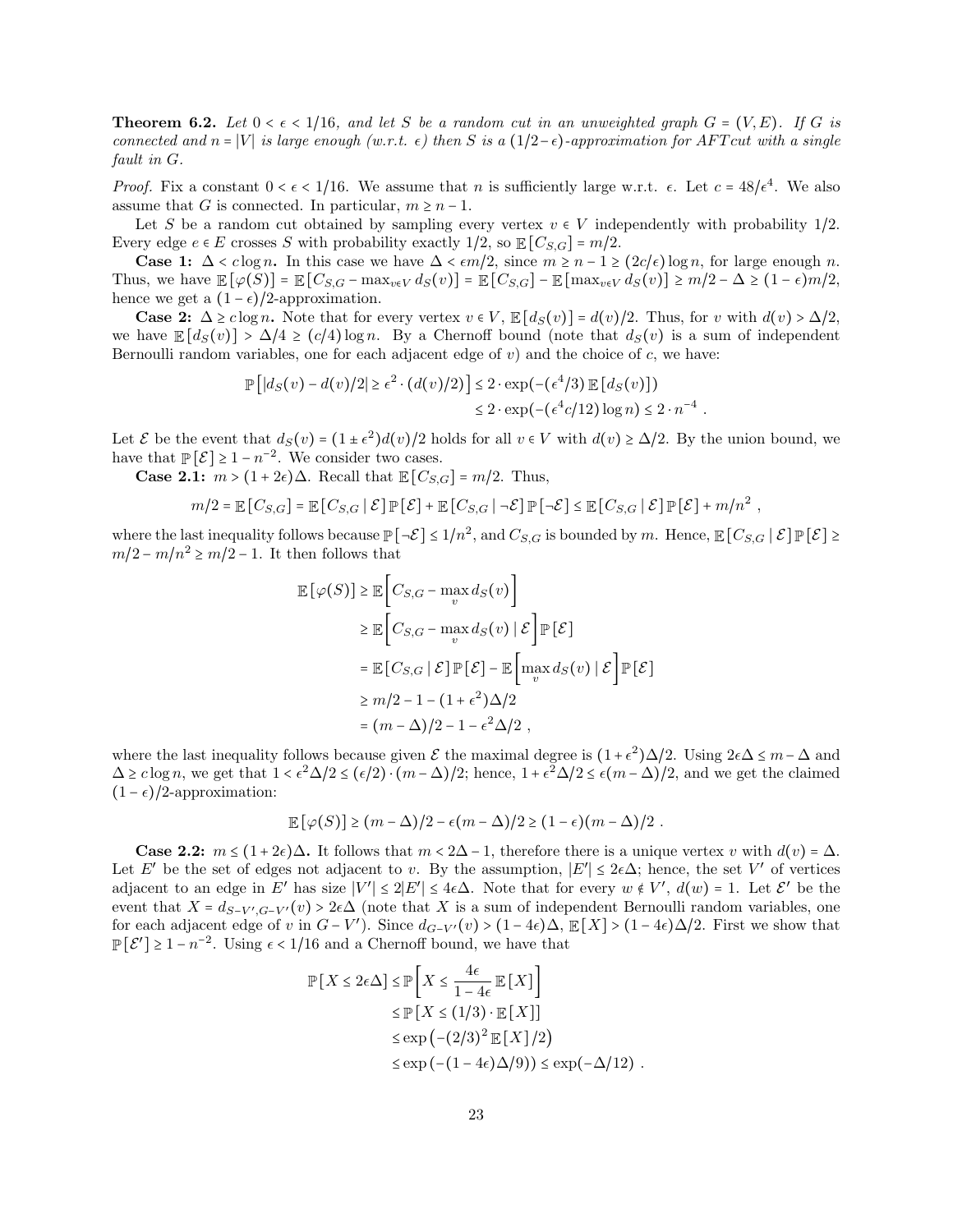Using  $\Delta \geq c \log n$  with  $c \geq 24$ , we get that  $\mathbb{P}[X \leq 2\epsilon \Delta] \leq n^{-2}$ , thus  $\mathbb{P}[\mathcal{E}'] \geq 1 - n^{-2}$ . Note that given  $\mathcal{E}'$ ,  $d_{S,G}(v) > 2\epsilon\Delta$ , while  $d_{S,G}(u) \leq 2\epsilon\Delta$ , for every  $u \in V-v$ ; hence v is a critical vertex for  $S$ , i.e.,  $\varphi(S) = C_{S-v,G-v}$ . Hence, we have:

$$
\mathbb{E}\left[\varphi(S)\right] \geq \mathbb{E}\left[\varphi(S)\mid \mathcal{E}'\right] \cdot \mathbb{P}\left[\mathcal{E}'\right] = \mathbb{E}\left[C_{S-v,G-v} \mid \mathcal{E}'\right] \cdot \mathbb{P}\left[\mathcal{E}'\right] \n= \mathbb{E}\left[C_{S-v,G-v}\right] \cdot \mathbb{P}\left[\mathcal{E}'\right] \n\geq (1 - n^{-2}) \cdot (m - \Delta)/2 \geq (1 - \epsilon)(m - \Delta)/2,
$$

where to get the second row, we use the fact that  $C_{S-v,G-v}$  is independent of  $\mathcal{E}'$ , since  $\mathcal{E}'$  only conditions on vertices that can never contribute to the cut  $S - v$  in  $G - v$ , because all of their edges are adjacent to v. This completes the proof.  $\Box$ 

**Remark 6.3.** Note that as opposed to Max-Cut, a random cut gives a  $(1/2 - \epsilon)$ -approximation for large n only. For example, we show that for an unweighted 4-cycle, it holds that  $\mathbb{E}[\varphi(S)] = 1/4 \cdot \varphi(S^*)$ , where  $S^*$  is an optimal AFTcut.

Let  $v_1, v_2, v_3, v_4, v_1$  be the 4-cycle. Overall, it has 16 cuts, so the probability of each cut being output by the algorithm is 1/16. For every cut S such that  $|S| \in \{0, 1, 3, 4\}$  (there are 10 such cuts), it holds that  $\varphi(S) = 0$ , since when  $|S| \in \{0,4\}$  it holds that  $C_S = 0$ , and when  $|S| \in \{1,3\}$ , all the crossing edges are adjacent to one vertex, therefore when that vertex fails, no crossing edges remain. For  $|S| = 2$ , we have 6 options. When S consists of two adjacent vertices (there are four options), it holds that  $\varphi(S) = 1$ . When S is  $\{v_1, v_3\}$  or  $\{v_2, v_4\}$ , it holds that  $\varphi(S) = 2$ . Altogether, we get that

$$
\mathbb{E}[\varphi(S)] = 0 \cdot 10/16 + 1 \cdot 4/16 + 2 \cdot 2/16 = 1/2.
$$

However, an optimal AFT cut is for example  $S^* = \{v_1, v_3\}$ , for which  $\varphi(S^*) = 2$ ; hence,  $\mathbb{E}[S] = 1/4 \cdot \varphi(S^*)$ .

### 6.3 Oblivious Adversary, Weighted Instances, and Many Faults

Here we show that the uniform distribution (output every cut with probability  $1/2^n$ ) is a  $1/2$ -approximation for  $k$ -*OFT* cut, for every k (not necessarily constant).

<span id="page-23-0"></span>**Theorem 6.4.** Let  $G = (V, E, w)$  be a weighted graph and  $k \in \mathbb{N}$  be a number. Let U be the uniform distribution over all cuts in G. Then,  $\mathcal U$  is a 1/2-approximation for k-AFT cut against an oblivious adversary.

Let  $\Delta_k$  denote the maximum degree (total weight of adjacent edges) of a subset of size k, that is,  $\Delta_k = \max_{F \in {V \choose k}} d(F).$ 

Before proving the theorem, we make two observations: 1. failing a subset F removes  $d_S(F)$  edges from a cut, and 2. there is a subset F whose removal always limits the remaining cut size by  $m - \Delta_k$ .

<span id="page-23-1"></span>**Observation 6.5.** For every cut  $S \subseteq V$  and subset  $F \in {V \choose k}$  $\binom{V}{k}$ , it holds that  $C_{S-F,G-F} = C_S - d_S(F)$ .

<span id="page-23-2"></span>**Observation 6.6.** There is a subset  $F \in \begin{pmatrix} V_k \\ k \end{pmatrix}$  $\mathcal{L}_{k}^{V}$ ) such that for every distribution  $\mathcal{D}$ , it holds that  $\mathbb{E}\limits_{S\sim\mathcal{D}}\left[C_{S-F,G-F}\right]\leq 1$  $m - \Delta_k$ .

*Proof.* For every cut  $S \subseteq V$  and a subset  $F \in V$ <br>wight side is the total edge weight in  $C \subseteq F$ . Thus *Proof.* For every cut  $S \subseteq V$  and a subset  $F \in {V \choose k}$  with  $d(F) = \Delta_k$ , it holds that  $C_{S-F,G-F} \le m - \Delta_k$ , since the right side is the total edge-weight in  $G-F$ . Thus,  $E [C_{S-F,G-F}] \le \max_S C_{S-F,G-F} \le m - \Delta_k$ , as claimed. □  $\mathbb{E}_{S \sim \mathcal{D}}[C_{S-F,G-F}] \le \max_{S \sim \mathcal{D}} C_{S-F,G-F} \le m-\Delta_k$ , as claimed.

Proof of Theorem [6.4.](#page-23-0) Let  $F \in \binom{V_k}{k}$ k) be arbitrary. Note that for  $S \sim U$ , every edge  $e \in E$  crosses S with probability 1/2; hence, by linearity of expectation, it holds that  $\mathbb{E}_{S \sim \mathcal{U}}[d_S(F)] = d(F)/2$ , and  $\mathbb{E}_{S \sim \mathcal{U}}[C_S] = m/2$ . By Observation [6.5,](#page-23-1) we have

$$
\mathop{\mathbb{E}}_{S \sim \mathcal{U}}[C_{S-F,G-F}] = \mathop{\mathbb{E}}_{S \sim \mathcal{U}}[C_S] - \mathop{\mathbb{E}}_{S \sim \mathcal{U}}[d_S(F)] = (m - d(F))/2 \ge (m - \Delta_k)/2,
$$

since, by definition,  $d(F) \leq \Delta_k$ . Since this holds for every  $F \in \binom{V}{k}$  $\binom{V}{k}$ , Observation [6.6](#page-23-2) implies that  $\mathcal{U}$  is a 1/2-approximation, as claimed.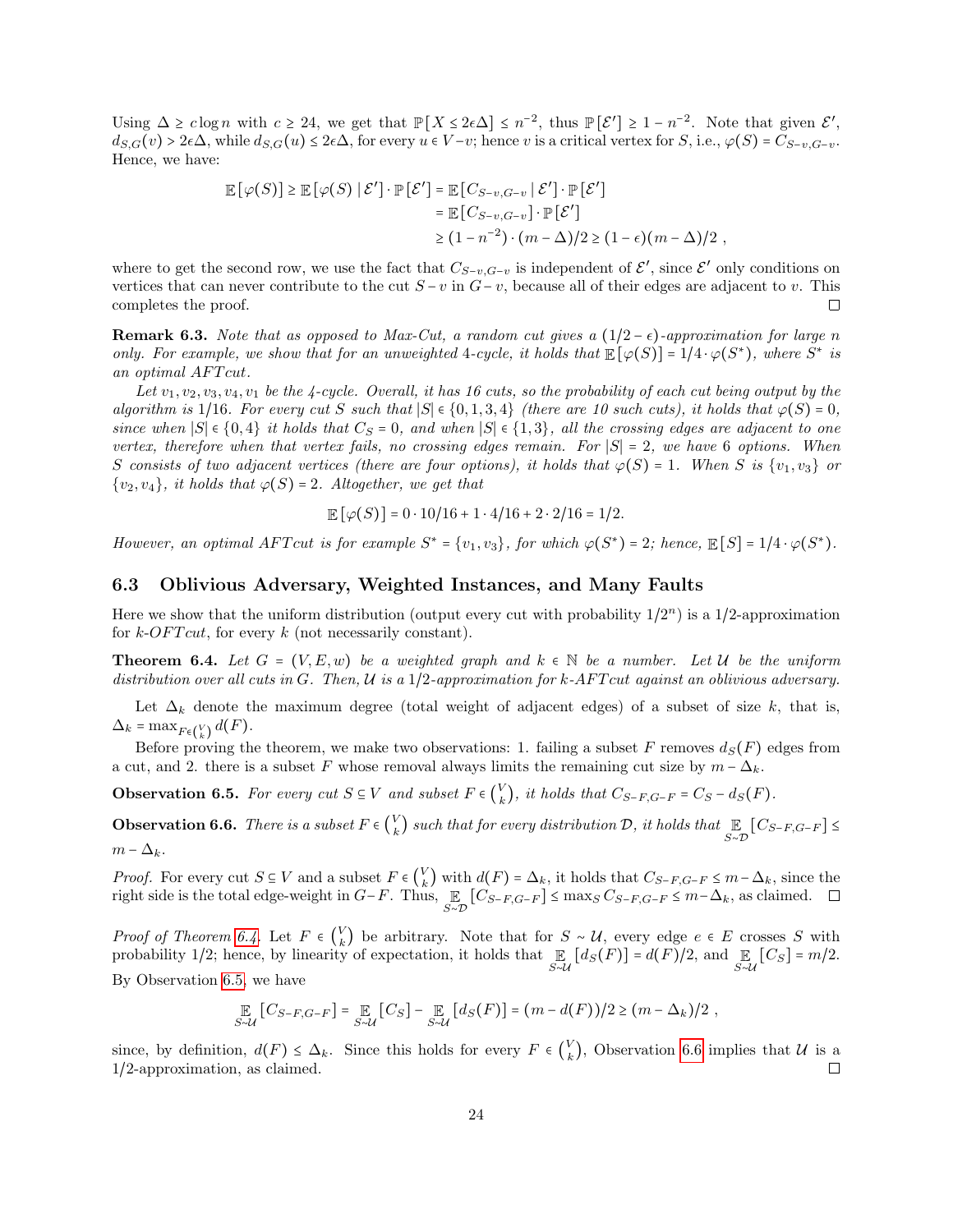## 7 Discussion

Our work leaves several open questions regarding fault tolerant Max-Cut. An immediate question is to bridge the (rather small) gap between our approximation of  $(0.8780 - \epsilon)$  and our hardness of  $\alpha_{GW}$  for k-AFT cut.

The central bottleneck is that Simultaneous Max-Cut, a main ingredient in our algorithm, has hardness of approximation that is slightly below  $\alpha_{GW}$  and equals  $(\alpha_{GW} - \delta)$  (where  $\delta \geq 10^{-5}$ ) [\[11\]](#page-25-8). Thus, either one finds a different algorithm for k-AFT cut that does not rely on Simultaneous Max-Cut and achieves an approximation of  $\alpha_{GW}$ , or one can extend the hardness result of [\[11\]](#page-25-8) to k-AFT cut and thus rule out an approximation of  $\alpha_{GW}$  for k-AFT cut. Another question is what approximation factors can be obtained for AFT cut on general weighted graphs.

Another interesting question is how to deal with a non-constant number of faults, for both of the adversaries. Since the number of all possible cases of failure is not polynomial, a new approach may be needed. There are techniques that are used to deal with a non-constant number of faults, e.g., failure sampling, that is presented in [\[24\]](#page-26-11). It would be interesting to see whether these techniques can be used for fault tolerant Max-Cut as well.

One more important and intriguing open question is what happens in other fault tolerant problems when an oblivious adversary is considered. We are unaware of previous algorithms for an oblivious adversary in the fault-tolerance literature. Since an oblivious adversary is arguably more realistic in its nature, and since it is likely that one can get improved algorithms for this case, pursuing this line of research could be crucial for many additional fundamental problems involving fault tolerance.

## References

- <span id="page-24-6"></span>[1] Noga Alon, Shiri Chechik, and Sarel Cohen. Deterministic combinatorial replacement paths and distance sensitivity oracles. In Christel Baier, Ioannis Chatzigiannakis, Paola Flocchini, and Stefano Leonardi, editors, 46th International Colloquium on Automata, Languages, and Programming, ICALP 2019, July 9-12, 2019, Patras, Greece, volume 132 of LIPIcs, pages 12:1–12:14. Schloss Dagstuhl - Leibniz-Zentrum für Informatik, 2019. [doi:10.4230/LIPIcs.ICALP.2019.12](https://doi.org/10.4230/LIPIcs.ICALP.2019.12).
- <span id="page-24-3"></span>[2] Noga Alon and Assaf Naor. Approximating the cut-norm via grothendieck's inequality. SIAM J. Comput., 35(4):787–803, 2006.
- <span id="page-24-4"></span>[3] Eric Angel, Evripidis Bampis, and Laurent Gourvès. Approximation algorithms for the bi-criteria weighted MAX-CUT problem. *Discret. Appl. Math.*, 154(12):1685-1692, 2006. [doi:10.1016/j.dam.](https://doi.org/10.1016/j.dam.2006.02.008) [2006.02.008](https://doi.org/10.1016/j.dam.2006.02.008).
- <span id="page-24-1"></span>[4] Takao Asano and David P Williamson. Improved approximation algorithms for MAX SAT. Journal of Algorithms, 42(1):173–202, 2002.
- <span id="page-24-0"></span>[5] Per Austrin, Siavosh Benabbas, and Konstantinos Georgiou. Better balance by being biased: A 0.8776 approximation for Max Bisection. ACM Trans. Algorithms,  $13(1):2:1-2:27$ , 2016.
- <span id="page-24-5"></span>[6] Dmitrii Avdiukhin, Slobodan Mitrovic, Grigory Yaroslavtsev, and Samson Zhou. Adversarially robust submodular maximization under knapsack constraints. In Ankur Teredesai, Vipin Kumar, Ying Li, Rómer Rosales, Evimaria Terzi, and George Karypis, editors, Proceedings of the 25th ACM SIGKDD International Conference on Knowledge Discovery & Data Mining, KDD 2019, Anchorage, AK, USA, August 4-8, 2019, pages 148–156. ACM, 2019. [doi:10.1145/3292500.3330911](https://doi.org/10.1145/3292500.3330911).
- <span id="page-24-2"></span>[7] Adi Avidor, Ido Berkovitch, and Uri Zwick. Improved approximation algorithms for MAX NAE-SAT and MAX SAT. In Thomas Erlebach and Giuseppe Persiano, editors, Approximation and Online Algorithms, Third International Workshop, WAOA 2005, Palma de Mallorca, Spain, October 6-7, 2005, Revised Papers, volume 3879 of Lecture Notes in Computer Science, pages 27-40. Springer, 2005. [doi:10.](https://doi.org/10.1007/11671411_3) [1007/11671411\\\_3](https://doi.org/10.1007/11671411_3).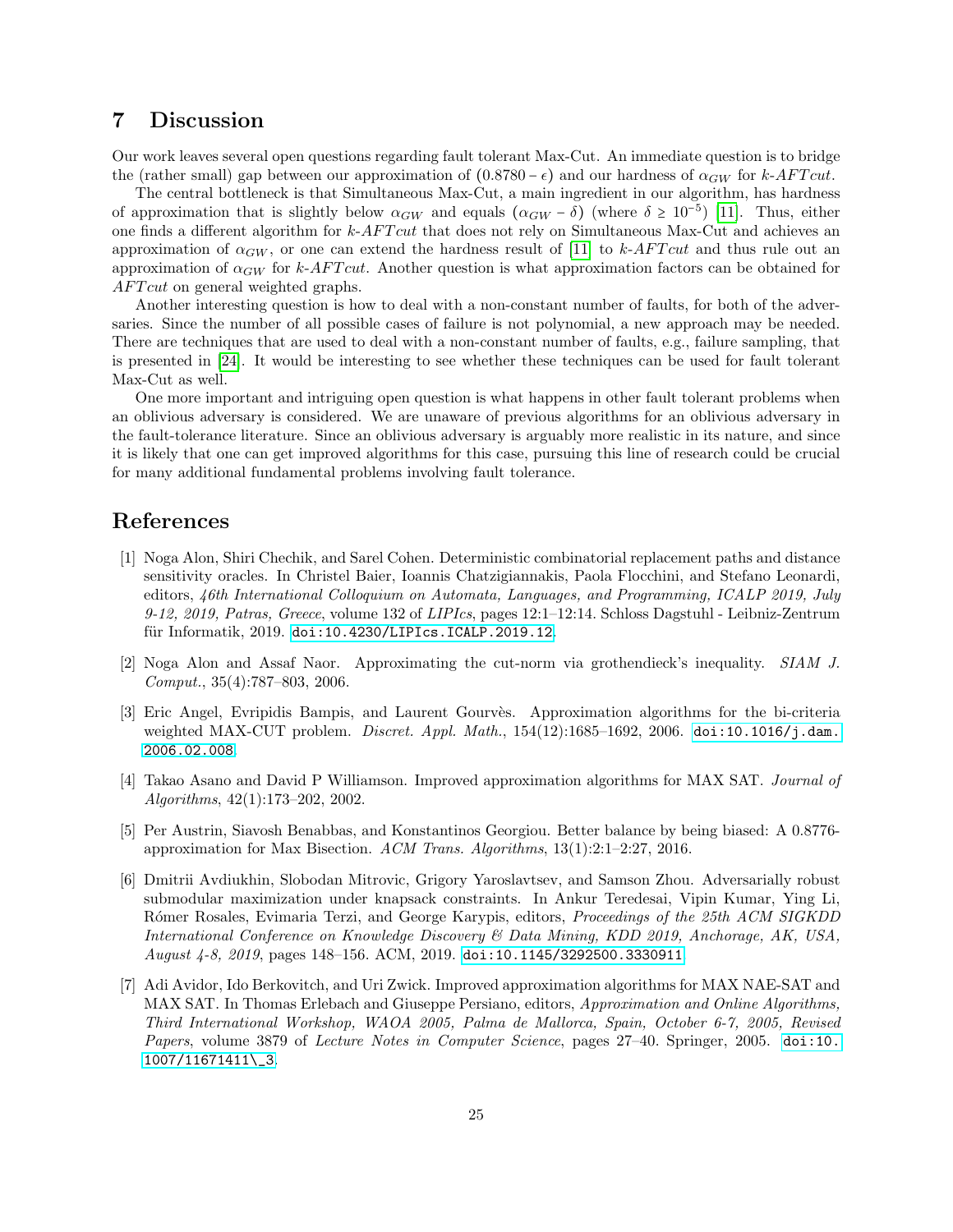- <span id="page-25-9"></span>[8] Surender Baswana, Keerti Choudhary, Moazzam Hussain, and Liam Roditty. Approximate single source fault tolerant shortest path. In Artur Czumaj, editor, Proceedings of the Twenty-Ninth Annual ACM-SIAM Symposium on Discrete Algorithms, SODA 2018, New Orleans, LA, USA, January 7-10, 2018, pages 1901–1915. SIAM, 2018. [doi:10.1137/1.9781611975031.124](https://doi.org/10.1137/1.9781611975031.124).
- <span id="page-25-3"></span>[9] Surender Baswana, Keerti Choudhary, and Liam Roditty. Fault tolerant reachability for directed graphs. In Yoram Moses, editor, Distributed Computing - 29th International Symposium, DISC 2015, Tokyo, Japan, October 7-9, 2015, Proceedings, volume 9363 of Lecture Notes in Computer Science, pages 528– 543. Springer, 2015. [doi:10.1007/978-3-662-48653-5\\\_35](https://doi.org/10.1007/978-3-662-48653-5_35).
- <span id="page-25-4"></span>[10] Surender Baswana, Keerti Choudhary, and Liam Roditty. Fault tolerant subgraph for single source reachability: generic and optimal. In Daniel Wichs and Yishay Mansour, editors, Proceedings of the 48th Annual ACM SIGACT Symposium on Theory of Computing, STOC 2016, Cambridge, MA, USA, June 18-21, 2016, pages 509–518. ACM, 2016. [doi:10.1145/2897518.2897648](https://doi.org/10.1145/2897518.2897648).
- <span id="page-25-8"></span>[11] Amey Bhangale and Subhash Khot. Simultaneous max-cut is harder to approximate than max-cut. In Shubhangi Saraf, editor, 35th Computational Complexity Conference, CCC 2020, July 28-31, 2020, Saarbrücken, Germany (Virtual Conference), volume 169 of LIPIcs, pages 9:1–9:15. Schloss Dagstuhl Leibniz-Zentrum für Informatik, 2020. [doi:10.4230/LIPIcs.CCC.2020.9](https://doi.org/10.4230/LIPIcs.CCC.2020.9).
- <span id="page-25-6"></span>[12] Amey Bhangale, Subhash Khot, Swastik Kopparty, Sushant Sachdeva, and Devanathan Thiruvenkatachari. Near-optimal approximation algorithm for simultaneous max-cut. In Artur Czumaj, editor, Proceedings of the Twenty-Ninth Annual ACM-SIAM Symposium on Discrete Algorithms, SODA 2018, New Orleans, LA, USA, January 7-10, 2018, pages 1407–1425. SIAM, 2018. [doi:10.1137/1.](https://doi.org/10.1137/1.9781611975031.93) [9781611975031.93](https://doi.org/10.1137/1.9781611975031.93).
- <span id="page-25-7"></span>[13] Amey Bhangale, Swastik Kopparty, and Sushant Sachdeva. Simultaneous approximation of constraint satisfaction problems. In Magnús M. Halldórsson, Kazuo Iwama, Naoki Kobayashi, and Bettina Speckmann, editors, Automata, Languages, and Programming - 42nd International Colloquium, ICALP 2015, Kyoto, Japan, July 6-10, 2015, Proceedings, Part I, volume 9134 of Lecture Notes in Computer Science, pages 193–205. Springer, 2015. [doi:10.1007/978-3-662-47672-7\\\_16](https://doi.org/10.1007/978-3-662-47672-7_16).
- <span id="page-25-10"></span>[14] Davide Bilò, Luciano Gualà, Stefano Leucci, and Guido Proietti. Fault-tolerant approximate shortestpath trees. Algorithmica, 80(12):3437–3460, 2018. [doi:10.1007/s00453-017-0396-z](https://doi.org/10.1007/s00453-017-0396-z).
- <span id="page-25-1"></span>[15] Greg Bodwin, Michael Dinitz, Merav Parter, and Virginia Vassilevska Williams. Optimal vertex fault tolerant spanners (for fixed stretch). In Artur Czumaj, editor, Proceedings of the Twenty-Ninth Annual ACM-SIAM Symposium on Discrete Algorithms, SODA 2018, New Orleans, LA, USA, January 7-10, 2018, pages 1884–1900. SIAM, 2018. [doi:10.1137/1.9781611975031.123](https://doi.org/10.1137/1.9781611975031.123).
- [16] Greg Bodwin, Fabrizio Grandoni, Merav Parter, and Virginia Vassilevska Williams. Preserving distances in very faulty graphs. In Chatzigiannakis et al. [\[20\]](#page-26-12), pages 73:1–73:14. [doi:10.4230/LIPIcs.ICALP.](https://doi.org/10.4230/LIPIcs.ICALP.2017.73) [2017.73](https://doi.org/10.4230/LIPIcs.ICALP.2017.73).
- <span id="page-25-2"></span>[17] Greg Bodwin and Shyamal Patel. A trivial yet optimal solution to vertex fault tolerant spanners. In Peter Robinson and Faith Ellen, editors, Proceedings of the 2019 ACM Symposium on Principles of Distributed Computing, PODC 2019, Toronto, ON, Canada, July 29 - August 2, 2019, pages 541–543. ACM, 2019. [doi:10.1145/3293611.3331588](https://doi.org/10.1145/3293611.3331588).
- <span id="page-25-5"></span>[18] Austin Buchanan, Je Sang Sung, Sergiy Butenko, and Eduardo L. Pasiliao. An integer programming approach for fault-tolerant connected dominating sets. INFORMS J. Comput., 27(1):178–188, 2015. [doi:10.1287/ijoc.2014.0619](https://doi.org/10.1287/ijoc.2014.0619).
- <span id="page-25-0"></span>[19] Moses Charikar, Venkatesan Guruswami, and Anthony Wirth. Clustering with qualitative information. J. Comput. Syst. Sci., 71(3):360–383, 2005.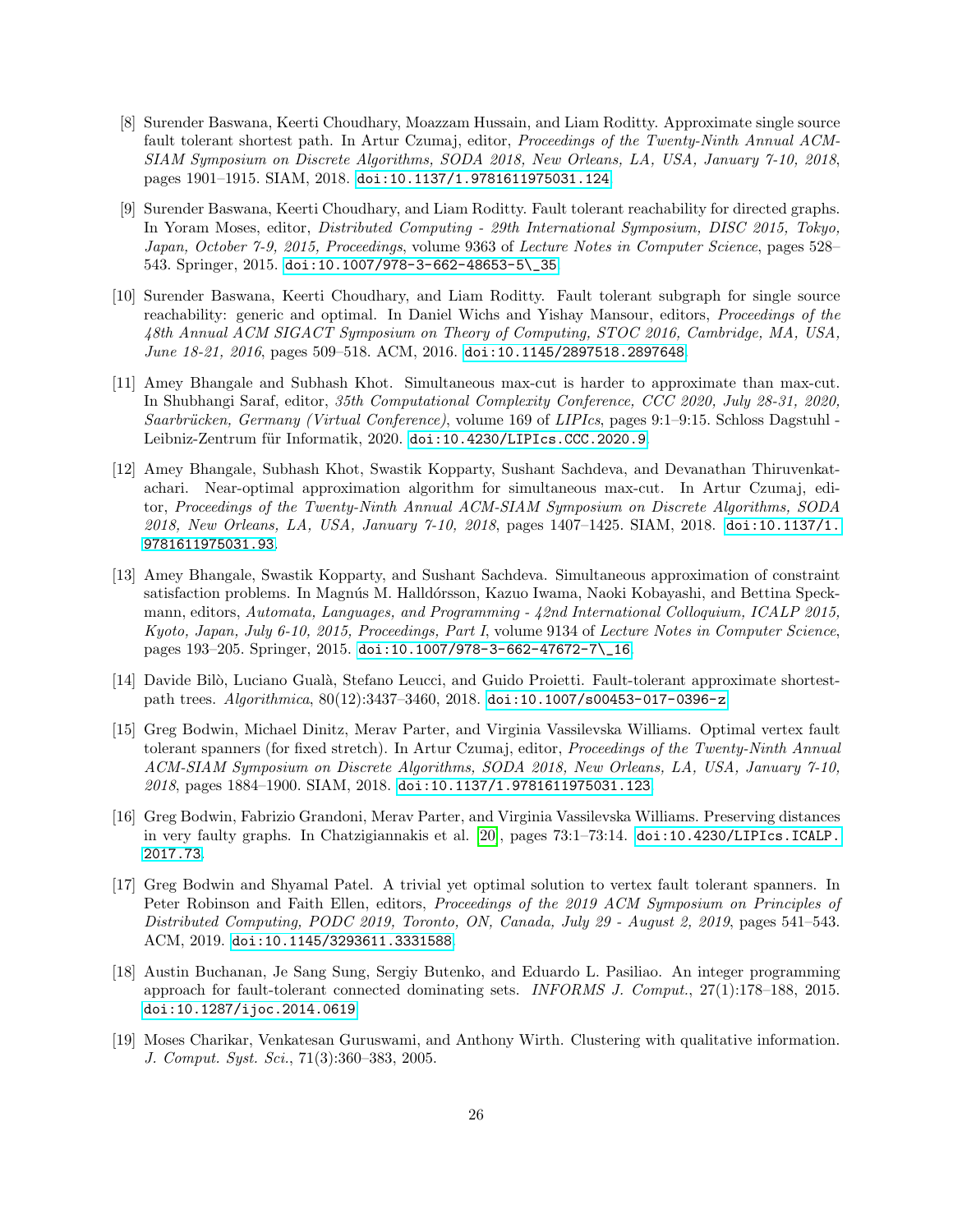- <span id="page-26-12"></span>[20] Ioannis Chatzigiannakis, Piotr Indyk, Fabian Kuhn, and Anca Muscholl, editors. 44th International Colloquium on Automata, Languages, and Programming, ICALP 2017, July 10-14, 2017, Warsaw, Poland, volume 80 of LIPIcs. Schloss Dagstuhl - Leibniz-Zentrum für Informatik, 2017. URL: [http:](http://www.dagstuhl.de/dagpub/978-3-95977-041-5) [//www.dagstuhl.de/dagpub/978-3-95977-041-5](http://www.dagstuhl.de/dagpub/978-3-95977-041-5).
- <span id="page-26-6"></span>[21] Shiri Chechik and Sarel Cohen. Near optimal algorithms for the single source replacement paths problem. In Timothy M. Chan, editor, *Proceedings of the Thirtieth Annual ACM-SIAM Symposium on Discrete* Algorithms, SODA 2019, San Diego, California, USA, January 6-9, 2019, pages 2090–2109. SIAM, 2019. [doi:10.1137/1.9781611975482.126](https://doi.org/10.1137/1.9781611975482.126).
- <span id="page-26-7"></span>[22] Shiri Chechik and Ofer Magen. Near optimal algorithm for the directed single source replacement paths problem. In Artur Czumaj, Anuj Dawar, and Emanuela Merelli, editors, 47th International Colloquium on Automata, Languages, and Programming, ICALP 2020, July 8-11, 2020, Saarbrücken, Germany (Virtual Conference), volume 168 of LIPIcs, pages  $81:1-81:17$ . Schloss Dagstuhl - Leibniz-Zentrum für Informatik, 2020. [doi:10.4230/LIPIcs.ICALP.2020.81](https://doi.org/10.4230/LIPIcs.ICALP.2020.81).
- <span id="page-26-3"></span>[23] Shiri Chechik and David Peleg. Robust fault tolerant uncapacitated facility location. Theor. Comput. Sci.,  $543:9-23$ ,  $2014.$  [doi:10.1016/j.tcs.2014.05.013](https://doi.org/10.1016/j.tcs.2014.05.013).
- <span id="page-26-11"></span>[24] Michael Dinitz and Robert Krauthgamer. Directed spanners via flow-based linear programs. In Lance Fortnow and Salil P. Vadhan, editors, Proceedings of the 43rd ACM Symposium on Theory of Computing, STOC 2011, San Jose, CA, USA, 6-8 June 2011, pages 323–332. ACM, 2011. [doi:10.1145/1993636.](https://doi.org/10.1145/1993636.1993680) [1993680](https://doi.org/10.1145/1993636.1993680).
- <span id="page-26-2"></span>[25] Michael Dinitz and Robert Krauthgamer. Fault-tolerant spanners: better and simpler. In Cyril Gavoille and Pierre Fraigniaud, editors, Proceedings of the 30th Annual ACM Symposium on Principles of Distributed Computing, PODC 2011, San Jose, CA, USA, June 6-8, 2011, pages 169–178. ACM, 2011. [doi:10.1145/1993806.1993830](https://doi.org/10.1145/1993806.1993830).
- <span id="page-26-1"></span>[26] Uriel Feige and Michel Goemans. Approximating the value of two power proof systems, with applications to Max 2-SAT and Max DiCut. In istcs, page 0182. IEEE, 1995.
- <span id="page-26-5"></span>[27] M. R. Garey, David S. Johnson, and Larry J. Stockmeyer. Some simplified np-complete graph problems. Theor. Comput. Sci.,  $1(3):237-267$ ,  $1976$ . [doi:10.1016/0304-3975\(76\)90059-1](https://doi.org/10.1016/0304-3975(76)90059-1).
- <span id="page-26-9"></span>[28] Mohsen Ghaffari and Merav Parter. Near-optimal distributed algorithms for fault-tolerant tree structures. In Christian Scheideler and Seth Gilbert, editors, Proceedings of the 28th ACM Symposium on Parallelism in Algorithms and Architectures, SPAA 2016, Asilomar State Beach/Pacific Grove, CA, USA, July 11-13, 2016, pages 387-396. ACM, 2016. [doi:10.1145/2935764.2935795](https://doi.org/10.1145/2935764.2935795).
- <span id="page-26-0"></span>[29] Michel X. Goemans and David P. Williamson. Improved approximation algorithms for maximum cut and satisfiability problems using semidefinite programming. J.  $ACM$ ,  $42(6):1115-1145$ , 1995. [doi:](https://doi.org/10.1145/227683.227684) [10.1145/227683.227684](https://doi.org/10.1145/227683.227684).
- <span id="page-26-8"></span>[30] Fabrizio Grandoni and Virginia Vassilevska Williams. Improved distance sensitivity oracles via fast single-source replacement paths. In 53rd Annual IEEE Symposium on Foundations of Computer Science, FOCS 2012, New Brunswick, NJ, USA, October 20-23, 2012, pages 748–757. IEEE Computer Society, 2012. [doi:10.1109/FOCS.2012.17](https://doi.org/10.1109/FOCS.2012.17).
- <span id="page-26-10"></span>[31] Martin Grötschel, László Lovász, and Alexander Schrijver. The Ellipsoid Method, pages 64–101. Springer Berlin Heidelberg, Berlin, Heidelberg, 1993. [doi:10.1007/978-3-642-78240-4\\_4](https://doi.org/10.1007/978-3-642-78240-4_4).
- <span id="page-26-4"></span>[32] Sudipto Guha, Adam Meyerson, and Kamesh Munagala. A constant factor approximation algorithm for the fault-tolerant facility location problem. J. Algorithms, 48(2):429–440, 2003. [doi:10.1016/](https://doi.org/10.1016/S0196-6774(03)00056-7) [S0196-6774\(03\)00056-7](https://doi.org/10.1016/S0196-6774(03)00056-7).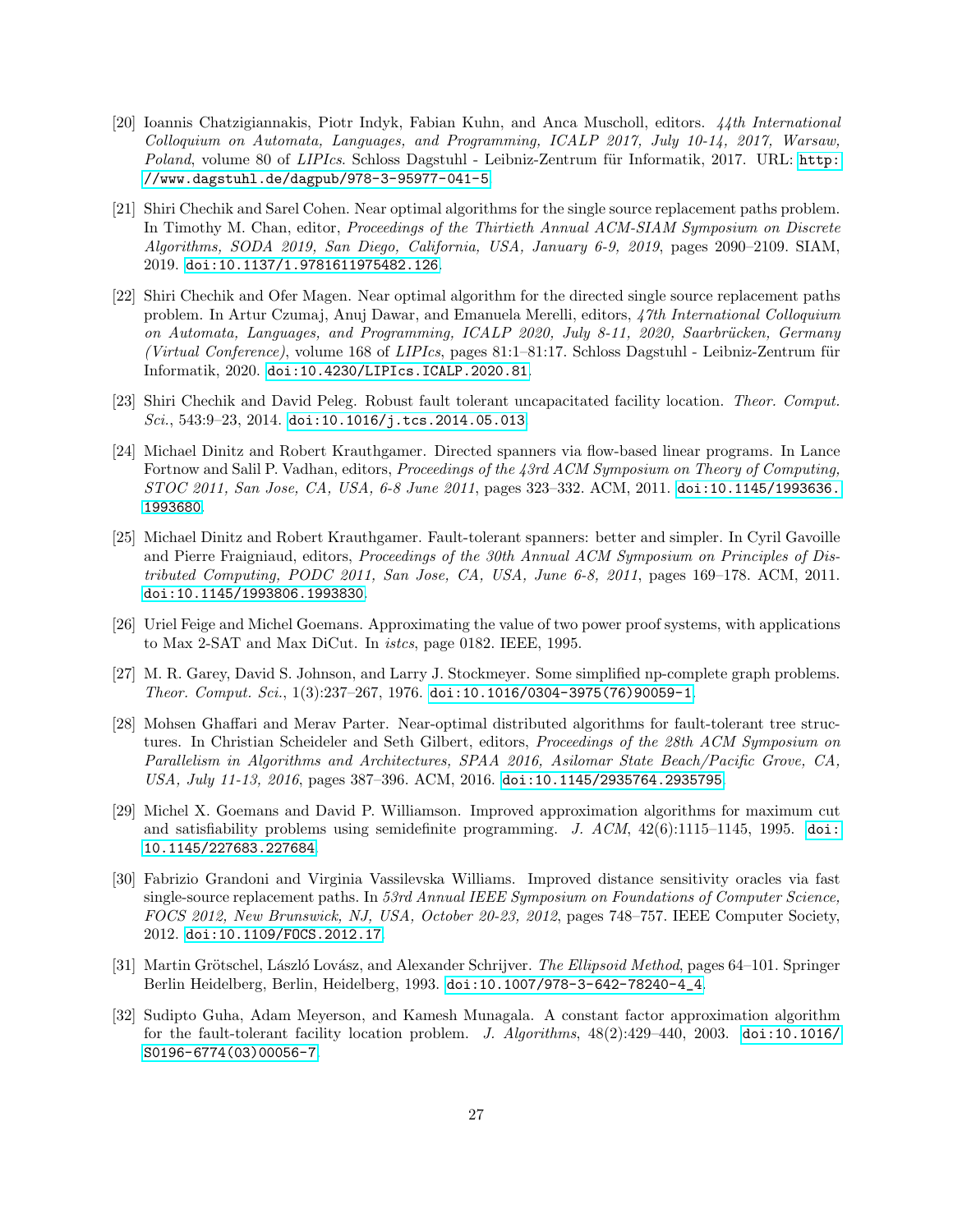- <span id="page-27-7"></span>[33] Manoj Gupta and Shahbaz Khan. Multiple source dual fault tolerant BFS trees. In Chatzigiannakis et al. [\[20\]](#page-26-12), pages 127:1–127:15. [doi:10.4230/LIPIcs.ICALP.2017.127](https://doi.org/10.4230/LIPIcs.ICALP.2017.127).
- <span id="page-27-10"></span>[34] Johan Håstad. Some optimal inapproximability results. J.  $ACM$ ,  $48(4)$ : 798–859, 2001. [doi:10.1145/](https://doi.org/10.1145/502090.502098) [502090.502098](https://doi.org/10.1145/502090.502098).
- <span id="page-27-11"></span>[35] Kamal Jain, Mohammad Mahdian, and Mohammad R. Salavatipour. Packing steiner trees. In Proceedings of the Fourteenth Annual ACM-SIAM Symposium on Discrete Algorithms, January 12-14, 2003, Baltimore, Maryland, USA, pages 266–274. ACM/SIAM, 2003. URL: [http://dl.acm.org/citation.](http://dl.acm.org/citation.cfm?id=644108.644154) [cfm?id=644108.644154](http://dl.acm.org/citation.cfm?id=644108.644154).
- <span id="page-27-9"></span>[36] Kamal Jain and Vijay V. Vazirani. An approximation algorithm for the fault tolerant metric facility location problem. Algorithmica, 38(3):433–439, 2004. [doi:10.1007/s00453-003-1070-1](https://doi.org/10.1007/s00453-003-1070-1).
- <span id="page-27-0"></span>[37] Richard M. Karp. Reducibility among combinatorial problems. In Raymond E. Miller and James W. Thatcher, editors, Proceedings of a symposium on the Complexity of Computer Computations, held March 20-22, 1972, at the IBM Thomas J. Watson Research Center, Yorktown Heights, New York, USA, The IBM Research Symposia Series, pages 85–103. Plenum Press, New York, 1972. [doi:10.](https://doi.org/10.1007/978-1-4684-2001-2_9) [1007/978-1-4684-2001-2\\\_9](https://doi.org/10.1007/978-1-4684-2001-2_9).
- <span id="page-27-1"></span>[38] Subhash Khot. On the power of unique 2-prover 1-round games. In John H. Reif, editor, *Proceedings on*  $34th$  Annual ACM Symposium on Theory of Computing, May 19-21, 2002, Montréal, Québec, Canada, pages 767–775. ACM, 2002. [doi:10.1145/509907.510017](https://doi.org/10.1145/509907.510017).
- <span id="page-27-4"></span>[39] Subhash Khot, Guy Kindler, Elchanan Mossel, and Ryan O'Donnell. Optimal inapproximability results for MAX-CUT and other 2-variable csps? *SIAM J. Comput.*, 37(1):319–357, 2007. [doi:10.1137/](https://doi.org/10.1137/S0097539705447372) [S0097539705447372](https://doi.org/10.1137/S0097539705447372).
- <span id="page-27-6"></span>[40] Subhash Khot and Oded Regev. Vertex cover might be hard to approximate to within 2- $\epsilon$ . J. Comput.  $Syst. Sci., 74(3):335-349, 2008.$  [doi:10.1016/j.jcss.2007.06.019](https://doi.org/10.1016/j.jcss.2007.06.019).
- <span id="page-27-8"></span>[41] Christos Levcopoulos, Giri Narasimhan, and Michiel H. M. Smid. Improved algorithms for constructing fault-tolerant spanners. Algorithmica, 32(1):144–156, 2002. [doi:10.1007/s00453-001-0075-x](https://doi.org/10.1007/s00453-001-0075-x).
- <span id="page-27-2"></span>[42] Michael Lewin, Dror Livnat, and Uri Zwick. Improved rounding techniques for the MAX 2-sat and MAX DI-CUT problems. In William J. Cook and Andreas S. Schulz, editors, Integer Programming and Combinatorial Optimization, 9th International IPCO Conference, Cambridge, MA, USA, May 27-29, 2002, Proceedings, volume 2337 of Lecture Notes in Computer Science, pages 67–82. Springer, 2002. [doi:10.1007/3-540-47867-1\\\_6](https://doi.org/10.1007/3-540-47867-1_6).
- <span id="page-27-12"></span>[43] Sanjeev Mahajan and H. Ramesh. Derandomizing approximation algorithms based on semidefinite programming. SIAM J. Comput., 28(5):1641–1663, 1999. [doi:10.1137/S0097539796309326](https://doi.org/10.1137/S0097539796309326).
- <span id="page-27-3"></span>[44] Shiro Matuura and Tomomi Matsui. 63-approximation algorithm for MAX DICUT. In Michel X. Goemans, Klaus Jansen, José D. P. Rolim, and Luca Trevisan, editors, Approximation, Randomization and Combinatorial Optimization: Algorithms and Techniques, 4th International Workshop on Approximation Algorithms for Combinatorial Optimization Problems, APPROX 2001 and 5th International Workshop on Randomization and Approximation Techniques in Computer Science, RANDOM 2001 Berkeley, CA, USA, August 18-20, 2001, Proceedings, volume 2129 of Lecture Notes in Computer Science, pages 138–146. Springer, 2001. [doi:10.1007/3-540-44666-4\\\_17](https://doi.org/10.1007/3-540-44666-4_17).
- <span id="page-27-5"></span>[45] Elchanan Mossel, Ryan O'Donnell, and Krzysztof Oleszkiewicz. Noise stability of functions with low influences: invariance and optimality. In Foundations of Computer Science, (FOCS), pages 21–30, 2005.